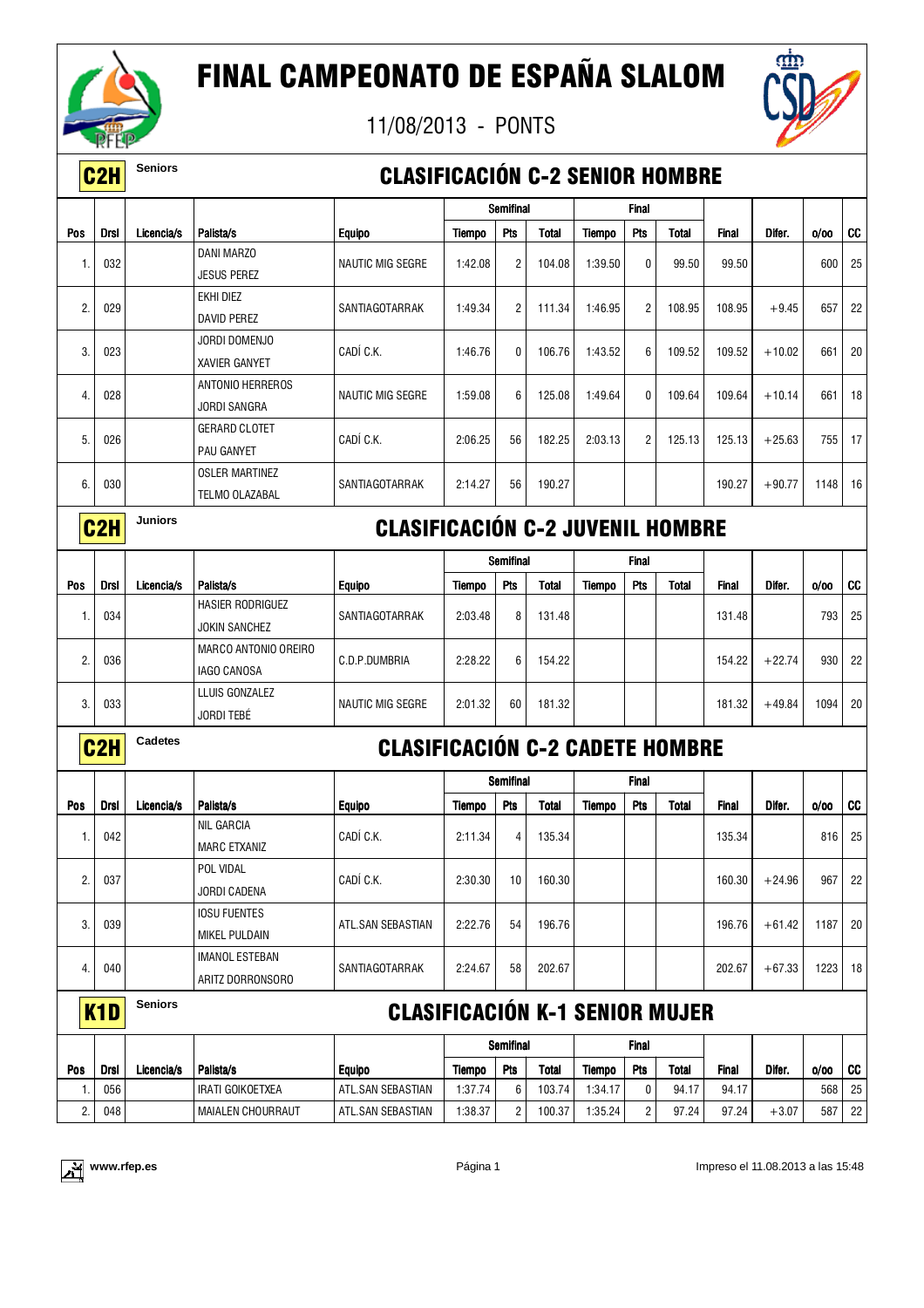

11/08/2013 - PONTS



#### K1D **Seniors** CLASIFICACIÓN K-1 SENIOR MUJER

|     |             |            |                       |                         |         | <b>Semifinal</b> |        |         | <b>Final</b>   |        |              |          |      |    |
|-----|-------------|------------|-----------------------|-------------------------|---------|------------------|--------|---------|----------------|--------|--------------|----------|------|----|
| Pos | <b>Drsl</b> | Licencia/s | Palista/s             | <b>Equipo</b>           | Tiempo  | Pts              | Total  | Tiempo  | <b>Pts</b>     | Total  | <b>Final</b> | Difer.   | 0/00 | CC |
| 3.  | 055         |            | <b>MARTA MARTINEZ</b> | CADÍ C.K.               | 1:34.55 | 0                | 94.55  | :35.99  | 2              | 97.99  | 97.99        | $+3.82$  | 591  | 20 |
| 4.  | 053         |            | NURIA VILARRUBLA      | CADÍ C.K.               | 1:42.83 | 0                | 102.83 | 1:39.11 | $\overline{c}$ | 101.11 | 101.11       | $+6.94$  | 610  | 18 |
| 5.  | 054         |            | MERITXELL RODRIGUEZ   | CADÍ C.K.               | 1:36.68 | $\overline{2}$   | 98.68  | 1:35.73 | 6              | 101.73 | 101.73       | $+7.56$  | 614  | 17 |
| 6.  | 052         |            | ANTIA LOIRA           | CLUB PIRAGÜISMO VA      | 1:49.59 | $\mathbf{0}$     | 109.59 | 1:41.55 | $\overline{c}$ | 103.55 | 103.55       | $+9.38$  | 625  | 16 |
| 7.  | 047         |            | JONE OTAÑO            | SANTIAGOTARRAK          | 1:45.34 | $\overline{2}$   | 107.34 | 1:45.21 | 6              | 111.21 | 111.21       | $+17.04$ | 671  | 15 |
| 8.  | 049         |            | <b>LAIA AUBERT</b>    | <b>NAUTIC MIG SEGRE</b> | 2:00.85 | 6                | 126.85 | 1:53.11 | 6              | 119.11 | 119.11       | $+24.94$ | 719  | 14 |
| 9.  | 045         |            | ANNA HERREROS         | <b>NAUTIC MIG SEGRE</b> | 2:07.36 | $\mathbf{0}$     | 127.36 | 2:01.52 | 4              | 125.52 | 125.52       | $+31.35$ | 757  | 13 |
| 10. | 046         |            | <b>MARTA LORENTE</b>  | <b>CAIAC BAIX CINCA</b> | 2:03.46 | $\overline{2}$   | 125.46 | 2:04.40 | 6              | 130.40 | 130.40       | $+36.23$ | 787  | 12 |
| 11. | 051         |            | <b>LIBE LAFUENTE</b>  | ATL.SAN SEBASTIAN       | 2:06.72 | $\overline{2}$   | 128.72 |         |                |        | 128.72       | $+34.55$ | 777  | 11 |

### K1D **Juniors** CLASIFICACIÓN K-1 JUVENIL MUJER

|     |             |            |                        |                           |         | Semifinal       |        |         | <b>Final</b> |        |              |           |      |    |
|-----|-------------|------------|------------------------|---------------------------|---------|-----------------|--------|---------|--------------|--------|--------------|-----------|------|----|
| Pos | <b>Drsl</b> | Licencia/s | Palista/s              | <b>Equipo</b>             | Tiempo  | Pts             | Total  | Tiempo  | Pts          | Total  | <b>Final</b> | Difer.    | 0/00 | CC |
|     | 068         |            | <b>CARMEN COSTA</b>    | <b>CAIAC BAIX CINCA</b>   | 1:45.70 | 2               | 107.70 | 1:41.60 | $\mathbf{0}$ | 101.60 | 101.60       |           | 613  | 25 |
| 2.  | 069         |            | ANNEBEL VAN DER KNIJFF | CADÍ C.K.                 | 1:41.81 | 0               | 101.81 | 1:43.07 | 4            | 107.07 | 107.07       | $+5.47$   | 646  | 22 |
| 3   | 065         |            | <b>JULIA CUCHI</b>     | CAIAC BAIX CINCA          | 1:42.63 | $\overline{2}$  | 104.63 | 1:42.57 | 6            | 108.57 | 108.57       | $+6.97$   | 655  | 20 |
| 4.  | 067         |            | ANDREA GONZALEZ        | <b>CLUB DEPORTIVO MIN</b> | 1:55.24 | $\overline{4}$  | 119.24 | 1:49.40 | 8            | 117.40 | 117.40       | $+15.80$  | 708  | 18 |
| 5.  | 062         |            | SARA VAZQUEZ           | <b>CLUB DEPORTIVO MIN</b> | 1:56.87 | 6               | 122.87 | 1:59.40 | 6            | 125.40 | 125.40       | $+23.80$  | 757  | 17 |
| 6.  | 057         |            | ALICIA RICART          | <b>CAIAC BAIX CINCA</b>   | 2:00.83 | 0               | 120.83 | 1:57.08 | 10           | 127.08 | 127.08       | $+25.48$  | 767  | 16 |
| 7.  | 060         |            | <b>MAITANE HERRERO</b> | SANTIAGOTARRAK            | 2:25.45 | 6               | 151.45 | 2:15.55 | 2            | 137.55 | 137.55       | $+35.95$  | 830  | 15 |
| 8   | 059         |            | PAULA GRIJALBA         | SANTIAGOTARRAK            | 2:23.05 | 4               | 147.05 | 2:24.68 | 4            | 148.68 | 148.68       | $+47.08$  | 897  | 14 |
| 9   | 061         |            | UXIA GONZALEZ          | CLUB PIRAGÜISMO VA        | 2:12.15 | 10 <sup>1</sup> | 142.15 | 2:26.54 | 12           | 158.54 | 158.54       | $+56.94$  | 956  | 13 |
| 10. | 064         |            | NAGORE ATXAGA          | ATL.SAN SEBASTIAN         | 2:22.47 | 6               | 148.47 | 2:22.16 | 58           | 200.16 | 200.16       | $+98.56$  | 1208 | 12 |
| 11. | 066         |            | EDURNE GOMEZ           | SANTIAGOTARRAK            | 2:02.62 | 106             | 228.62 |         |              |        | 228.62       | $+127.02$ | 1379 | 11 |

#### **K1D** Cadetes **CLASIFICACIÓN K-1 CADETE MUJER**

|                |             |            |                       |                         |         | <b>Semifinal</b> |        |         | <b>Final</b>   |        |              |          |       |    |
|----------------|-------------|------------|-----------------------|-------------------------|---------|------------------|--------|---------|----------------|--------|--------------|----------|-------|----|
| Pos            | <b>Drsl</b> | Licencia/s | Palista/s             | <b>Equipo</b>           | Tiempo  | Pts              | Total  | Tiempo  | Pts            | Total  | <b>Final</b> | Difer.   | 0/00  | CC |
|                | 089         |            | <b>MIREN LAZKANO</b>  | ATL.SAN SEBASTIAN       | 1:45.58 | 6                | 111.58 | 1:44.42 | 2              | 106.42 | 106.42       |          | 642   | 25 |
| $\overline{2}$ | 088         |            | <b>IRENE BARBA</b>    | ATL.SAN SEBASTIAN       | 1:49.41 | 4                | 113.41 | 1:46.91 | 2              | 108.91 | 108.91       | $+2.49$  | 657   | 22 |
| 3              | 086         |            | <b>IRENE EGUES</b>    | ATL.SAN SEBASTIAN       | 1:51.26 | $\overline{c}$   | 113.26 | 1:49.12 | 2              | 111.12 | 111.12       | $+4.70$  | 670   | 20 |
| 4              | 087         |            | KLARA OLAZABAL        | SANTIAGOTARRAK          | 1:53.08 | 6                | 119.08 | 1:52.10 | $\overline{2}$ | 114.10 | 114.10       | $+7.68$  | 688   | 18 |
| 5.             | 080         |            | <b>JAEL RISPA</b>     | CADÍ C.K.               | 1:57.65 | 6                | 123.65 | 1:54.77 | 2              | 116.77 | 116.77       | $+10.35$ | 704   | 17 |
| 6.             | 084         |            | <b>ISABEL TRAVÉ</b>   | CADÍ C.K.               | 1:59.12 | 0                | 119.12 | 2:01.00 | 2              | 123.00 | 123.00       | $+16.58$ | 742   | 16 |
| $\overline{7}$ | 083         |            | AMAIA MEDIERO         | ATL.SAN SEBASTIAN       | 2:08.33 | 4                | 132.33 | 2:08.17 | $\mathbf{0}$   | 128.17 | 128.17       | $+21.75$ | 773 l | 15 |
| 8.             | 079         |            | PAULA MARTIN          | CADÍ C.K.               | 2:21.59 | 4                | 145.59 | 2:08.78 | 4              | 132.78 | 132.78       | $+26.36$ | 801   | 14 |
| 9              | 072         |            | <b>ZOE PASTOR</b>     | CADÍ C.K.               | 2:11.56 | 4                | 135.56 | 2:13.11 | 2              | 135.11 | 135.11       | $+28.69$ | 815   | 13 |
| 10.            | 076         |            | <b>GARAZI ESTONBA</b> | SANTIAGOTARRAK          | 2:20.73 | 2                | 142.73 | 2:25.23 | 8              | 153.23 | 153.23       | $+46.81$ | 924   | 12 |
| 11.            | 077         |            | MIREIA OLIVA          | <b>NAUTIC MIG SEGRE</b> | 2:20.55 | 6                | 146.55 |         |                |        | 146.55       | $+40.13$ | 884   | 11 |
| 12.            | 073         |            | CLAUDIA DORIA         | CADÍ C.K.               | 2:22.24 | 8                | 150.24 |         |                |        | 150.24       | $+43.82$ | 906   | 10 |

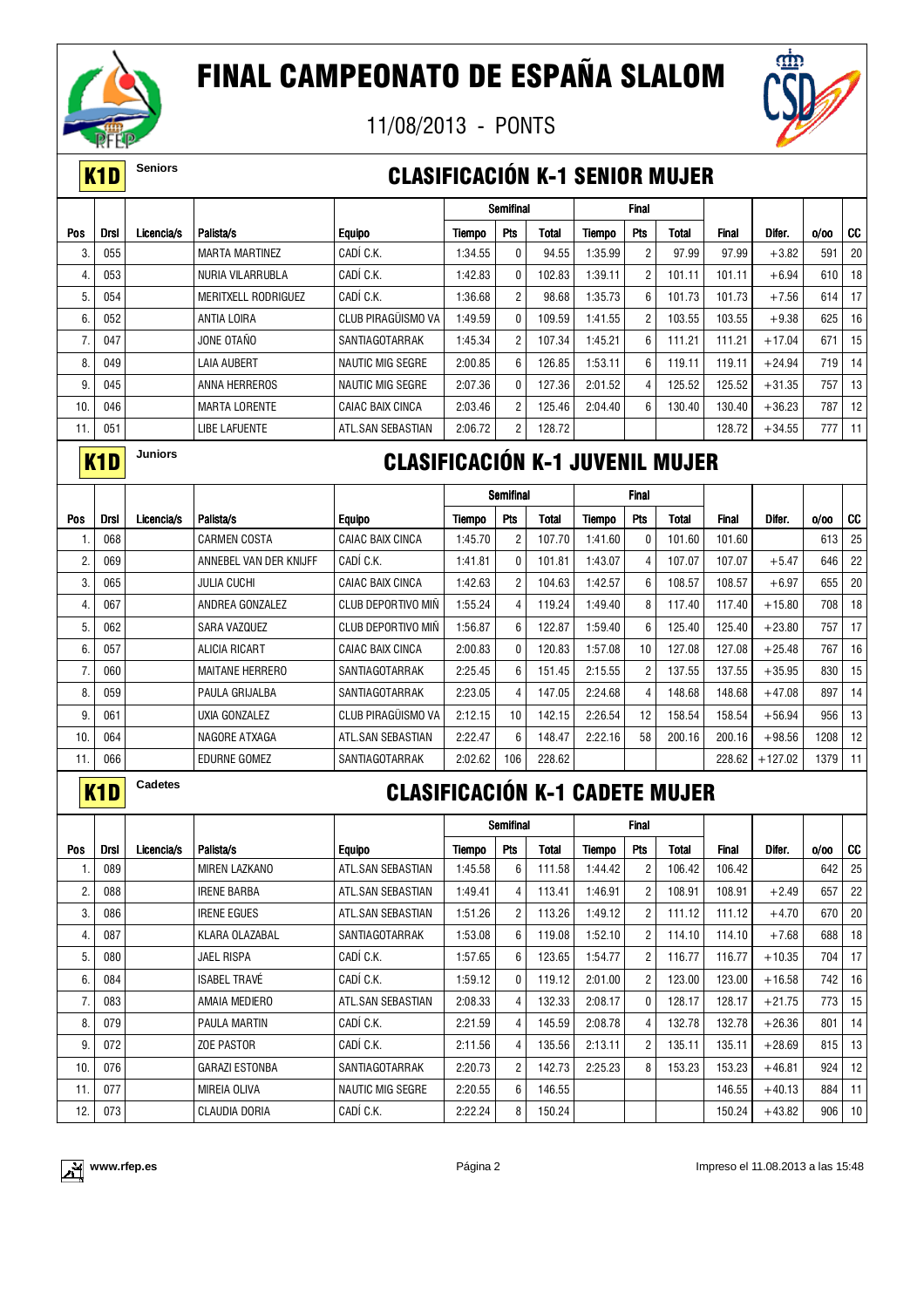

11/08/2013 - PONTS



#### **K1D** Cadetes **CLASIFICACIÓN K-1 CADETE MUJER**

|     |                  |                |                       |                                        |         | <b>Semifinal</b> |              |               | <b>Final</b>   |              |              |          |      |                |
|-----|------------------|----------------|-----------------------|----------------------------------------|---------|------------------|--------------|---------------|----------------|--------------|--------------|----------|------|----------------|
| Pos | <b>Drsl</b>      | Licencia/s     | Palista/s             | <b>Equipo</b>                          | Tiempo  | Pts              | <b>Total</b> | <b>Tiempo</b> | Pts            | <b>Total</b> | <b>Final</b> | Difer.   | 0/00 | CC             |
| 13. | 075              |                | NOA GAY               | CADÍ C.K.                              | 2:30.74 | $\overline{4}$   | 154.74       |               |                |              | 154.74       | $+48.32$ | 934  | 9              |
| 14. | 071              |                | ANA-LUA COUSILLAS     | CADÍ C.K.                              | 2:32.71 | 16               | 168.71       |               |                |              | 168.71       | $+62.29$ | 1018 | 8              |
| 15. | 085              |                | ARIADNA LLOBET        | CADÍ C.K.                              | 2:03.06 | 52               | 175.06       |               |                |              | 175.06       | $+68.64$ | 1056 | 7 <sup>1</sup> |
| 16. | 082              |                | NINA IRIGOYEN         | ATL.SAN SEBASTIAN                      | 2:03.10 | 52               | 175.10       |               |                |              | 175.10       | $+68.68$ | 1056 | 6              |
| 17. | 078              |                | <b>MARTA BARBA</b>    | ATL.SAN SEBASTIAN                      | 2:03.19 | 56               | 179.19       |               |                |              | 179.19       | $+72.77$ | 1081 | 5              |
| 18. | 081              |                | <b>LAURA PELLICER</b> | CADÍ C.K.                              | 2:24.32 | 56               | 200.32       |               |                |              | 200.32       | $+93.90$ | 1208 | 4 <sup>1</sup> |
|     | C <sub>1</sub> H | <b>Seniors</b> |                       | <b>CLASIFICACIÓN C-1 SENIOR HOMBRE</b> |         |                  |              |               |                |              |              |          |      |                |
|     |                  |                |                       |                                        |         |                  |              |               |                |              |              |          |      |                |
|     |                  |                |                       |                                        |         | <b>Semifinal</b> |              |               | <b>Final</b>   |              |              |          |      |                |
| Pos | Drsl             | Licencia/s     | Palista/s             | <b>Equipo</b>                          | Tiempo  | <b>Pts</b>       | <b>Total</b> | Tiempo        | <b>Pts</b>     | Total        | <b>Final</b> | Difer.   | 0/00 | cc             |
| 1.  | 092              |                | JORDI DOMENJO         | CADÍ C.K.                              | 1:30.30 | $\mathbf{0}$     | 90.30        | 1:28.84       | 0              | 88.84        | 88.84        |          | 536  | 25             |
| 2.  | 114              |                | <b>DAVID PEREZ</b>    | SANTIAGOTARRAK                         | 1:34.82 | 6                | 100.82       | 1:30.02       | 0              | 90.02        | 90.02        | $+1.18$  | 543  | 22             |
| 3.  | 115              |                | JON ERGÜIN            | ATL.SAN SEBASTIAN                      | 1:33.16 | $\overline{c}$   | 95.16        | 1:30.94       | 0              | 90.94        | 90.94        | $+2.10$  | 549  | 20             |
| 4.  | 109              |                | <b>JESUS PEREZ</b>    | NAUTIC MIG SEGRE                       | 1:39.34 | $\mathbf{0}$     | 99.34        | 1:35.20       | $\mathbf{0}$   | 95.20        | 95.20        | $+6.36$  | 574  | 18             |
| 5.  | 101              |                | <b>JORDI SANGRA</b>   | <b>NAUTIC MIG SEGRE</b>                | 1:37.55 | $\overline{4}$   | 101.55       | 1:34.09       | $\overline{2}$ | 96.09        | 96.09        | $+7.25$  | 580  | 17             |
| 6.  | 117              |                | <b>MARCEL ALBETS</b>  | <b>NAUTIC MIG SEGRE</b>                | 1:38.71 | $\overline{2}$   | 100.71       | 1:34.64       | $\overline{2}$ | 96.64        | 96.64        | $+7.80$  | 583  | 16             |
| 7.  | 116              |                | AITOR GARMENDIA       | ATL.SAN SEBASTIAN                      | 1:36.75 | $\overline{4}$   | 100.75       | 1:32.75       | 4              | 96.75        | 96.75        | $+7.91$  | 584  | 15             |
| 8.  | 102              |                | SAMUEL HERNANZ        | ATL.SAN SEBASTIAN                      | 1:39.76 | $\overline{2}$   | 101.76       | 1:35.09       | $\overline{2}$ | 97.09        | 97.09        | $+8.25$  | 586  | 14             |
| 9.  | 112              |                | MIKEL ORMAZABAL       | SANTIAGOTARRAK                         | 1:34.88 | 8                | 102.88       | 1:45.68       | $\overline{4}$ | 109.68       | 109.68       | $+20.84$ | 662  | 13             |
| 10. | 110              |                | <b>MARCOS FORTES</b>  | C.P.PENEDO                             | 1:38.67 | $\overline{2}$   | 100.67       | 1:36.56       | 58             | 154.56       | 154.56       | $+65.72$ | 932  | 12             |
| 11. | 105              |                | <b>JOAN SANSA</b>     | CADÍ C.K.                              | 1:40.96 | $\overline{2}$   | 102.96       |               |                |              | 102.96       | $+14.12$ | 621  | 11             |
| 12. | 100              |                | <b>DANI MARZO</b>     | <b>NAUTIC MIG SEGRE</b>                | 1:41.33 | $\overline{2}$   | 103.33       |               |                |              | 103.33       | $+14.49$ | 623  | 10             |
| 13. | 097              |                | ARITZ FERNANDEZ       | ATL.SAN SEBASTIAN                      | 1:44.60 | $\overline{2}$   | 106.60       |               |                |              | 106.60       | $+17.76$ | 643  | 9              |
| 14. | 113              |                | <b>XAVIER GANYET</b>  | CADÍ C.K.                              | 1:42.87 | $\overline{4}$   | 106.87       |               |                |              | 106.87       | $+18.03$ | 645  | 8              |
| 15. | 108              |                | <b>OSLER MARTINEZ</b> | SANTIAGOTARRAK                         | 1:38.94 | 8                | 106.94       |               |                |              | 106.94       | $+18.10$ | 645  | 7 <sup>1</sup> |
|     |                  |                |                       |                                        |         |                  |              |               |                |              |              |          |      |                |



#### **C1H** Juniors **CLASIFICACIÓN C-1 JUVENIL HOMBRE**

|            |             |            |                      |                   |         | Semifinal |        |         | <b>Final</b>   |        |        |          |      |                 |
|------------|-------------|------------|----------------------|-------------------|---------|-----------|--------|---------|----------------|--------|--------|----------|------|-----------------|
| <b>Pos</b> | <b>Drsl</b> | Licencia/s | Palista/s            | <b>Equipo</b>     | Tiempo  | Pts       | Total  | Tiempo  | <b>Pts</b>     | Total  | Final  | Difer.   | 0/00 | CC              |
|            | 124         |            | <b>JOKIN SANCHEZ</b> | SANTIAGOTARRAK    | 1:35.95 | 0         | 95.95  | 1:33.60 | $\overline{2}$ | 95.60  | 95.60  |          | 577  | 25              |
| ۷.         | 131         |            | LLUIS GONZALEZ       | NAUTIC MIG SEGRE  | 1:45.85 | 4         | 109.85 | 1:35.86 | 0              | 95.86  | 95.86  | $+0.26$  | 578  | 22              |
| . ა.       | 127         |            | <b>ADRIA MARTIN</b>  | CADÍ C.K.         | 1:43.18 | 4         | 107.18 | 1:40.81 | 0              | 100.81 | 100.81 | $+5.21$  | 608  | 20 <sup>1</sup> |
| 4.         | 132         |            | JON BENAT LAZKANO    | ATL.SAN SEBASTIAN | 1:43.91 | 4         | 107.91 | 1:43.40 | 4              | 107.40 | 107.40 | $+11.80$ | 648  | 18 <sup>1</sup> |
| 5          | 130         |            | ARNAU EXPOSITO       | CADI C.K.         | 1:46.08 | 6         | 12.08  | 1:45.22 | 4              | 109.22 | 109.22 | $+13.62$ | 659  | 17 <sup>1</sup> |
| 6.         | 128         |            | <b>HARRI SOLA</b>    | ATL.SAN SEBASTIAN | 1:52.86 | 6         | 18.86  | 1:53.96 | 4              | 17.96  | 117.96 | $+22.36$ | 712  | 16 <sup>1</sup> |

16. | 091 | | MARC VICENTE | CADÍ C.K. | 1:47.56 | 0 | 107.56 | | | | 107.56 | +18.72 | 649 | 6 17. 107 XABIER JAUREGUI ATL.SAN SEBASTIAN 1:50.46 0 110.46 110.46 110.46 +21.62 666 5 18. 104 DANIEL JULIO SUAREZ-LLAN(C.P.PENEDO 1:46.88 8 114.88 114.88 114.88 114.88 +26.04 693 4 19. | 106 | LLUIS PARES | CADI C.K. | 1:42.56 | 50 | 152.56 | | | | | 152.56 | +63.72 | 920 |

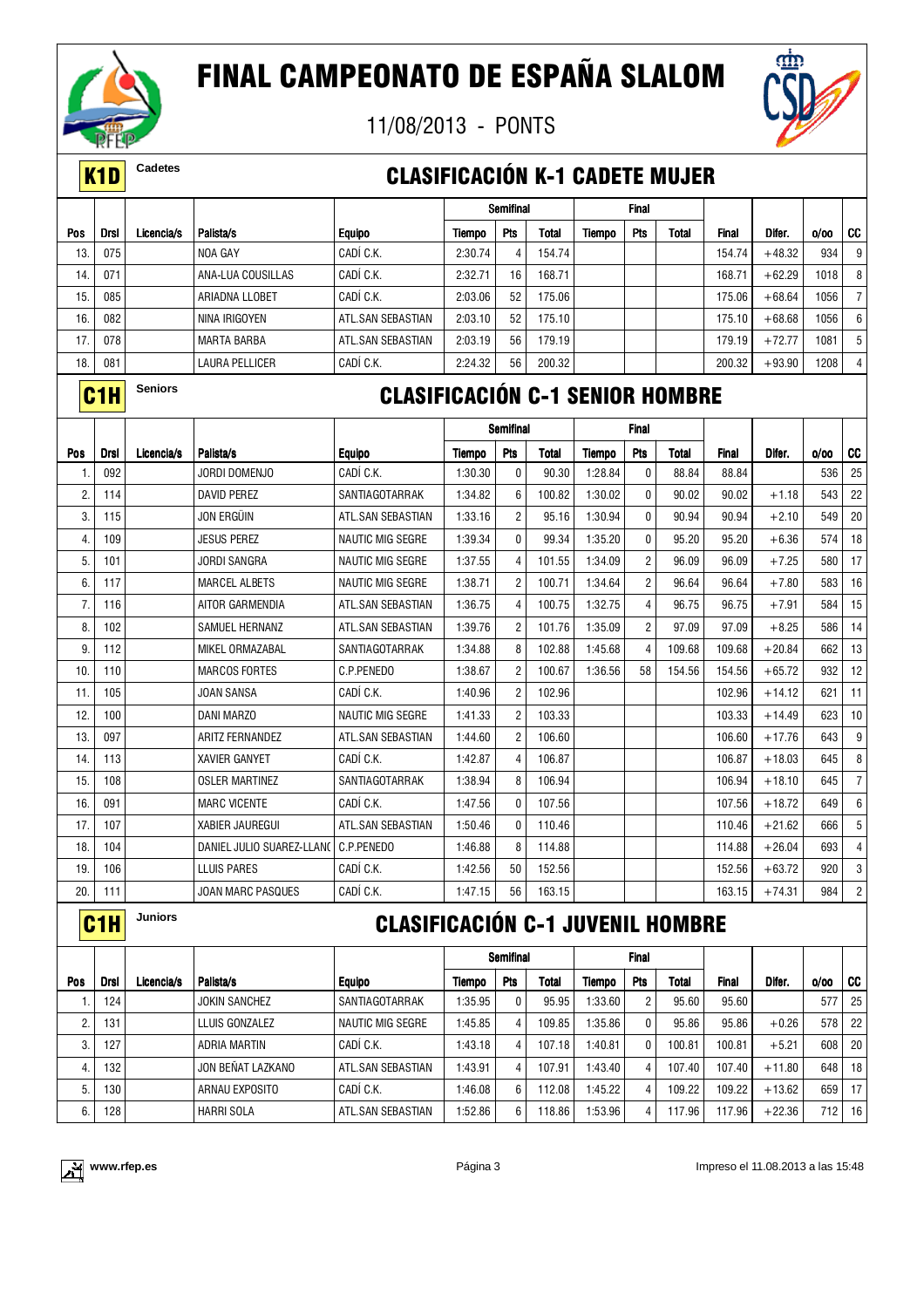

11/08/2013 - PONTS



#### C1H **Juniors** CLASIFICACIÓN C-1 JUVENIL HOMBRE

|                 |                  |            |                       |                                        |               | <b>Semifinal</b> |           |                          | <b>Final</b> |           |              |           |       |                 |
|-----------------|------------------|------------|-----------------------|----------------------------------------|---------------|------------------|-----------|--------------------------|--------------|-----------|--------------|-----------|-------|-----------------|
| <b>Pos</b>      | <b>Drsl</b>      | Licencia/s | Palista/s             | <b>Equipo</b>                          | Tiempo        | Pts              | Total     | Tiempo                   | Pts          | Total     | <b>Final</b> | Difer.    | 0/00  | CC              |
| 7.              | 126              |            | MARCO ANTONIO OREIRO  | C.D.P.DUMBRIA                          | 1:58.37       | 12               | 130.37    | 1:54.38                  | 4            | 118.38    | 118.38       | $+22.78$  | 714   | 15              |
| 8               | 123              |            | GORKA OLLOQUIEGUI     | ATL.SAN SEBASTIAN                      | 2:00.25       | 2                | 122.25    | 1:58.55                  | 0            | 118.55    | 118.55       | $+22.95$  | 715 I | 14              |
| 9               | 119              |            | TELMO EGUES           | ATL.SAN SEBASTIAN                      | 2:34.88       | 16               | 170.88    | 2:22.73                  | 66           | 208.73    | 208.73       | $+113.13$ | 1259  | 13              |
| 10 <sub>1</sub> | 129              |            | <b>UNAI NABASKUES</b> | ATL.SAN SEBASTIAN                      | 1:58.92       | 6                | 124.92    | $\overline{\phantom{a}}$ |              | <b>NP</b> | NP           |           |       | 12 <sub>1</sub> |
| 10.             | 125              |            | <b>DAVID LLORENTE</b> | RÍO ERESMA                             |               |                  | <b>NP</b> |                          |              |           |              |           |       | 11              |
|                 | C <sub>1</sub> H | Cadetes    |                       | <b>CLASIFICACIÓN C-1 CADETE HOMBRE</b> |               |                  |           |                          |              |           |              |           |       |                 |
|                 |                  |            |                       |                                        |               | <b>Semifinal</b> |           |                          | <b>Final</b> |           |              |           |       |                 |
| <b>Pos</b>      | <b>Drsl</b>      | Licencia/s | Palista/s             | <b>Equipo</b>                          | <b>Tiempo</b> | <b>Pts</b>       | Total     | <b>Tiempo</b>            | <b>Pts</b>   | Total     | <b>Final</b> | Difer.    | 0/00  | cc              |

|                  |             |            |                        |                           |         | ocumua          |              |         | 1 11 1 G.I     |        |              |           |      |    |
|------------------|-------------|------------|------------------------|---------------------------|---------|-----------------|--------------|---------|----------------|--------|--------------|-----------|------|----|
| Pos              | <b>Drsl</b> | Licencia/s | Palista/s              | <b>Equipo</b>             | Tiempo  | <b>Pts</b>      | <b>Total</b> | Tiempo  | <b>Pts</b>     | Total  | <b>Final</b> | Difer.    | 0/00 | CC |
|                  | 150         |            | LUIS FERNANDEZ         | C.P.PENEDO                | 1:38.37 | 4               | 102.37       | 1:42.21 | 4              | 106.21 | 106.21       |           | 641  | 25 |
| $\overline{2}$ . | 149         |            | <b>JESUS ANGEL CID</b> | <b>CAPITAN NEMO</b>       | 1:43.80 | $\overline{2}$  | 105.80       | 1:43.62 | 6              | 109.62 | 109.62       | $+3.41$   | 661  | 22 |
| 3.               | 147         |            | <b>IMANOL ESTEBAN</b>  | SANTIAGOTARRAK            | 1:51.32 | 6               | 117.32       | 1:49.91 | $\overline{2}$ | 111.91 | 111.91       | $+5.70$   | 675  | 20 |
| 4.               | 148         |            | JORDI TEBĖ             | <b>NAUTIC MIG SEGRE</b>   | 1:47.62 | 4               | 111.62       | 1:44.13 | 10             | 114.13 | 114.13       | $+7.92$   | 689  | 18 |
| 5.               | 146         |            | POL VIDAL              | CADÍ C.K.                 | 1:58.80 | 4               | 122.80       | 1:57.12 | $\mathbf{0}$   | 117.12 | 117.12       | $+10.91$  | 707  | 17 |
| 6.               | 137         |            | MANUEL OCHOA           | <b>CLUB DEPORTIVO MIN</b> | 2:07.73 | 6               | 133.73       | 2:02.45 | $\overline{2}$ | 124.45 | 124.45       | $+18.24$  | 751  | 16 |
|                  | 140         |            | <b>JOEL SEBASTIAN</b>  | <b>CLUB TEA DE MONDAF</b> | 2:20.17 | 0               | 140.17       | 2:11.79 | 6              | 137.79 | 137.79       | $+31.58$  | 831  | 15 |
| 8.               | 139         |            | JAN SALSAS             | CADÍ C.K.                 | 2:18.41 | 4               | 142.41       | 2:29.92 | 12             | 161.92 | 161.92       | $+55.71$  | 977  | 14 |
| 9.               | 144         |            | <b>JAVIER RAMOS</b>    | <b>CAPITAN NEMO</b>       | 2:16.17 | 8               | 144.17       | 1:59.05 | 58             | 177.05 | 177.05       | $+70.84$  | 1068 | 13 |
| 10.              | 136         |            | <b>GUILLEM PRADA</b>   | CADÍ C.K.                 | 2:07.15 | 10 <sup>1</sup> | 137.15       | 2:09.46 | 58             | 187.46 | 187.46       | $+81.25$  | 1131 | 12 |
| 11.              | 142         |            | <b>PAU GABERNET</b>    | NAUTIC MIG SEGRE          | 2:22.47 | 4               | 146.47       |         |                |        | 146.47       | $+40.26$  | 884  | 11 |
| 12.              | 145         |            | <b>BRAIS CASTRO</b>    | <b>CLUB DEPORTIVO MIN</b> | 2:24.31 | 4               | 148.31       |         |                |        | 148.31       | $+42.10$  | 895  | 10 |
| 13.              | 143         |            | POL LLENA              | NAUTIC MIG SEGRE          | 2:20.89 | 112             | 252.89       |         |                |        | 252.89       | $+146.68$ | 1526 | 9  |
| 14.              | 141         |            | <b>INIGO ETXEBESTE</b> | SANTIAGOTARRAK            | 3:02.01 | 108             | 290.01       |         |                |        | 290.01       | $+183.80$ | 1750 |    |

### **C1D** Seniors **CLASIFICACIÓN C-1 SENIOR MUJER**

|     |             |            |                         |                         |         | <b>Semifinal</b> |        |        | <b>Final</b> |       |              |          |        |          |
|-----|-------------|------------|-------------------------|-------------------------|---------|------------------|--------|--------|--------------|-------|--------------|----------|--------|----------|
| Pos | <b>Drsl</b> | Licencia/s | Palista/s               | <b>Equipo</b>           | Tiempo  | <b>Pts</b>       | Total  | Tiempo | <b>Pts</b>   | Total | <b>Final</b> | Difer.   | 0/00   | CC       |
|     | 157         |            | NURIA VILARRUBLA        | CADI C.K.               | 1:47.22 | 2                | 109.22 |        |              |       | 109.22       |          | 659    | 25       |
| ۷.  | 156         |            | <b>IRATI GOIKOETXEA</b> | ATL.SAN SEBASTIAN       | 1:52.52 | 6                | 118.52 |        |              |       | 118.52       | $+9.30$  |        | 715 22   |
|     | 151         |            | JONE OTANO              | SANTIAGOTARRAK          | 2:27.89 | 4                | 151.89 |        |              |       | 151.89       | $+42.67$ |        | $916$ 20 |
| 4.  | 154         |            | <b>LIBE LAFUENTE</b>    | ATL.SAN SEBASTIAN       | 2:34.87 | 12               | 166.87 |        |              |       | 166.87       | $+57.65$ | 1007   | 18       |
|     | 155         |            | ANNA HERREROS           | <b>NAUTIC MIG SEGRE</b> | 2:30.58 | 58               | 208.58 |        |              |       | 208.58       | $+99.36$ | 258 17 |          |

### **C1D** Juniors **CLASIFICACIÓN C-1 JUVENIL MUJER**

|     |             |            |                        |                           |         | <b>Semifinal</b> |              |        | <b>Final</b> |              |              |          |      |                 |
|-----|-------------|------------|------------------------|---------------------------|---------|------------------|--------------|--------|--------------|--------------|--------------|----------|------|-----------------|
| Pos | <b>Drsl</b> | Licencia/s | Palista/s              | <b>Equipo</b>             | Tiempo  | <b>Pts</b>       | <b>Total</b> | Tiempo | <b>Pts</b>   | <b>Total</b> | <b>Final</b> | Difer.   | 0/00 | CC I            |
|     | 164         |            | ANNEBEL VAN DER KNIJFF | CADÍ C.K.                 | 2:01.75 | 10 <sup>1</sup>  | 131.75       |        |              |              | 131.75       |          | 795  | 251             |
|     | 163         |            | SARA VAZQUEZ           | CLUB DEPORTIVO MIN        | 2:22.21 | 8                | 150.21       |        |              |              | 150.21       | $+18.46$ | 906  | 221             |
| 3.  | 161         |            | EDURNE GOMEZ           | <b>SANTIAGOTARRAK</b>     | 2:37.41 | 8                | 165.41       |        |              |              | 165.41       | $+33.66$ | 998  | 20 <sub>1</sub> |
| 4.  | 160         |            | LAURA ALONSO           | <b>CLUB DEPORTIVO MIN</b> | 3:06.04 | 14               | 200.04       |        |              |              | 200.04       | $+68.29$ | 1207 | 18 <sup>1</sup> |

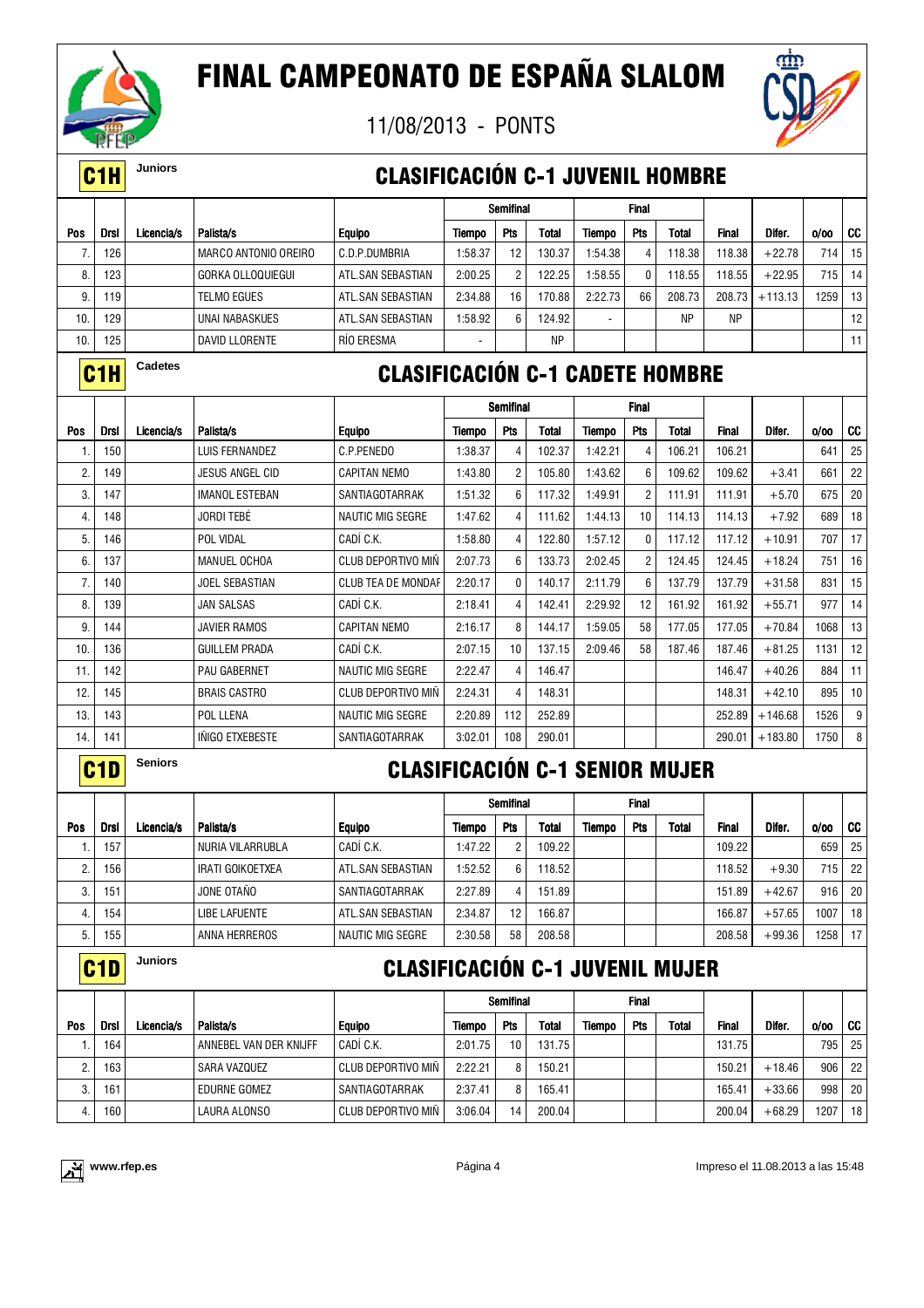



|                  | C <sub>1</sub> D | Juniors          |                                      | <b>CLASIFICACIÓN C-1 JUVENIL MUJER</b>   |                    |                                  |                |                    |                |                 |                 |                      |               |    |
|------------------|------------------|------------------|--------------------------------------|------------------------------------------|--------------------|----------------------------------|----------------|--------------------|----------------|-----------------|-----------------|----------------------|---------------|----|
|                  |                  |                  |                                      |                                          |                    | Semifinal                        |                |                    | <b>Final</b>   |                 |                 |                      |               |    |
| Pos              | <b>Drsl</b>      | Licencia/s       | Palista/s                            | <b>Equipo</b>                            | <b>Tiempo</b>      | Pts                              | <b>Total</b>   | Tiempo             | Pts            | <b>Total</b>    | <b>Final</b>    | Difer.               | 0/00          | CC |
| 5.               | 162              |                  | UXIA GONZALEZ                        | CLUB PIRAGÜISMO VA                       | 4:06.21            | 54                               | 300.21         |                    |                |                 | 300.21          | $+168.46$            | 1811          | 17 |
|                  | C <sub>1</sub> D | Cadetes          |                                      | <b>CLASIFICACIÓN C-1 CADETE MUJER</b>    |                    |                                  |                |                    |                |                 |                 |                      |               |    |
|                  |                  |                  |                                      |                                          |                    | <b>Semifinal</b>                 |                |                    | <b>Final</b>   |                 |                 |                      |               |    |
| Pos              | Drsl             | Licencia/s       | Palista/s                            | <b>Equipo</b>                            | Tiempo             | Pts                              | <b>Total</b>   | Tiempo             | Pts            | <b>Total</b>    | <b>Final</b>    | Difer.               | 0/00          | CC |
| 1.               | 177              |                  | MIREN LAZKANO                        | ATL.SAN SEBASTIAN                        | 1:51.73            | 4                                | 115.73         | 1:56.80            | 0              | 116.80          | 116.80          |                      | 705           | 25 |
| 2.               | 176              |                  | KLARA OLAZABAL                       | SANTIAGOTARRAK                           | 2:12.58            | 0                                | 132.58         | 2:00.97            | 4              | 124.97          | 124.97          | $+8.17$              | 754           | 22 |
| 3.               | 169              |                  | <b>MARTA BARBA</b>                   | ATL.SAN SEBASTIAN                        | 2:20.66            | 14                               | 154.66         | 2:02.35            | 10             | 132.35          | 132.35          | $+15.55$             | 798           | 20 |
| 4.               | 175              |                  | <b>IRENE EGUES</b>                   | ATL.SAN SEBASTIAN                        | 2:11.82            | 4                                | 135.82         | 2:09.44            | 8              | 137.44          | 137.44          | $+20.64$             | 829           | 18 |
| 5.               | 172              |                  | <b>IRENE BARBA</b>                   | ATL.SAN SEBASTIAN                        | 2:32.79            | 8                                | 160.79         | 2:20.40            | 8              | 148.40          | 148.40          | $+31.60$             | 895           | 17 |
| 6.               | 166              |                  | <b>LAURA PELLICER</b>                | CADÍ C.K.                                | 2:36.24            | 10                               | 166.24         | 2:38.62            | 4              | 162.62          | 162.62          | $+45.82$             | 981           | 16 |
| 7.               | 167              |                  | <b>ISABEL TRAVÉ</b>                  | CADÍ C.K.                                | 3:22.65            | 10                               | 212.65         | 2:56.23            | $\overline{4}$ | 180.23          | 180.23          | $+63.43$             | 1087          | 15 |
| 8.               | 174              |                  | AMAIA MEDIERO                        | ATL.SAN SEBASTIAN                        | 2:52.95            | 52                               | 224.95         | 2:58.21            | 10             | 188.21          | 188.21          | $+71.41$             | 1135          | 14 |
| 9.               | 171              |                  | NINA IRIGOYEN                        | ATL.SAN SEBASTIAN                        | 2:40.71            | 12                               | 172.71         | 2:24.68            | 56             | 200.68          | 200.68          | $+83.88$             | 1211          | 13 |
| 10.              | 168              |                  | <b>GARAZI ESTONBA</b>                | SANTIAGOTARRAK                           | 3:17.28            | 58                               | 255.28         | 3:14.45            | 8              | 202.45          | 202.45          | $+85.65$             | 1221          | 12 |
| 11               | 170              |                  | MIREIA OLIVA                         | <b>NAUTIC MIG SEGRE</b>                  | 2:40.27            | 258                              | 418.27         |                    |                |                 | 418.27          | $+301.47$            | 2523          | 11 |
|                  |                  | <b>Veteranos</b> |                                      | <b>CLASIFICACIÓN K-1 VETERANO HOMBRE</b> |                    |                                  |                |                    |                |                 |                 |                      |               |    |
|                  |                  |                  |                                      |                                          |                    |                                  |                |                    |                |                 |                 |                      |               |    |
| K <sub>1</sub> H |                  |                  |                                      |                                          |                    |                                  |                |                    |                |                 |                 |                      |               |    |
|                  |                  |                  |                                      |                                          |                    | <b>Semifinal</b>                 |                |                    | <b>Final</b>   |                 |                 |                      |               |    |
| Pos              | Drsl             | Licencia/s       | Palista/s                            | <b>Equipo</b>                            | <b>Tiempo</b>      | Pts                              | <b>Total</b>   | <b>Tiempo</b>      | Pts            | <b>Total</b>    | Final           | Difer.               | 0/00          | CC |
| 1.               | 179              |                  | <b>CARLES JUANMARTI</b>              | CADÍ C.K.                                | 1:29.71            | 0                                | 89.71          |                    |                |                 | 89.71           |                      | 541           | 25 |
| 2.               | 183              |                  | URKO ZABALETA                        | SANTIAGOTARRAK                           | 1:34.49            | 4                                | 98.49          |                    |                |                 | 98.49           | $+8.78$              | 594           | 22 |
| 3.               | 181              |                  | ANTONIO HERREROS                     | <b>NAUTIC MIG SEGRE</b>                  | 1:44.56            | $\overline{2}$                   | 106.56         |                    |                |                 | 106.56          | $+16.85$             | 643           | 20 |
| 4.               | 182              |                  | JUAN JOSE OLAZABAL                   | SANTIAGOTARRAK                           | 1:50.25            | $\overline{c}$                   | 112.25         |                    |                |                 | 112.25          | $+22.54$             | 677           | 18 |
| 5.               | 180              |                  | RAUL BARBA                           | ATL.SAN SEBASTIAN                        | 1:51.18            | 2                                | 113.18         |                    |                |                 | 113.18          | $+23.47$             | 683           | 17 |
|                  | K1H              | Seniors          |                                      | <b>CLASIFICACIÓN K-1 SENIOR HOMBRE</b>   |                    |                                  |                |                    |                |                 |                 |                      |               |    |
|                  |                  |                  |                                      |                                          |                    |                                  |                |                    |                |                 |                 |                      |               |    |
|                  |                  |                  |                                      |                                          |                    | Semifinal                        |                |                    | Final          |                 |                 |                      |               |    |
| Pos              | <b>Drsl</b>      | Licencia/s       | Palista/s                            | <b>Equipo</b>                            | <b>Tiempo</b>      | Pts                              | Total          | Tiempo             | Pts            | Total           | Final           | Difer.               | 0/00          | CC |
| 1.               | 199              |                  | SAMUEL HERNANZ                       | ATL.SAN SEBASTIAN                        | 1:24.61            | 0                                | 84.61          | 1:21.15            | 0              | 81.15           | 81.15           |                      | 490           | 25 |
| 2.               | 200              |                  | JOAN CRESPO                          | SANTIAGOTARRAK                           | 1:24.41            | 2                                | 86.41          | 1:22.45            | 0              | 82.45           | 82.45           | $+1.30$              | 497           | 22 |
| 3.               | 214              |                  | ALBERTO DIEZ-CANEDO                  | CADÍ C.K.                                | 1:27.33            | 0                                | 87.33          | 1:26.43            | 0              | 86.43           | 86.43           | $+5.28$              | 521           | 20 |
| 4.               | 198              |                  | BERNAT LAVAQUIOL                     | CADÍ C.K.                                | 1:32.91            | $\overline{c}$                   | 94.91          | 1:26.88            | 0              | 86.88           | 86.88           | $+5.73$              | 524           | 18 |
| 5.               | 209              |                  | PAU GANYET                           | CADI C.K.                                | 1:30.64            | 0                                | 90.64          | 1:27.35            | 0              | 87.35           | 87.35           | $+6.20$              | 527           | 17 |
| 6.               | 215              |                  | MARC DOMENJO                         | CADÍ C.K.                                | 1:30.08            | $\overline{c}$                   | 92.08          | 1:25.71            | 2              | 87.71           | 87.71           | $+6.56$              | 529           | 16 |
| 7.               | 210              |                  | TELMO OLAZABAL                       | SANTIAGOTARRAK                           | 1:29.94            | 2                                | 91.94          | 1:28.05            | 0              | 88.05           | 88.05           | $+6.90$              | 531           | 15 |
| 8.               | 211              |                  | XABIER JAUREGUI                      | ATL.SAN SEBASTIAN                        | 1:31.03            | 0                                | 91.03          | 1:28.90            | 0              | 88.90           | 88.90           | $+7.75$              | 536           | 14 |
| 9.<br>10.        | 197<br>206       |                  | <b>MARC MORAGUES</b><br>XUBAN PORTOS | CADÍ C.K.<br>SANTIAGOTARRAK              | 1:27.96<br>1:34.09 | $\overline{c}$<br>$\overline{c}$ | 89.96<br>96.09 | 1:27.54<br>1:35.90 | 6<br>6         | 93.54<br>101.90 | 93.54<br>101.90 | $+12.39$<br>$+20.75$ | 564<br>615 12 | 13 |

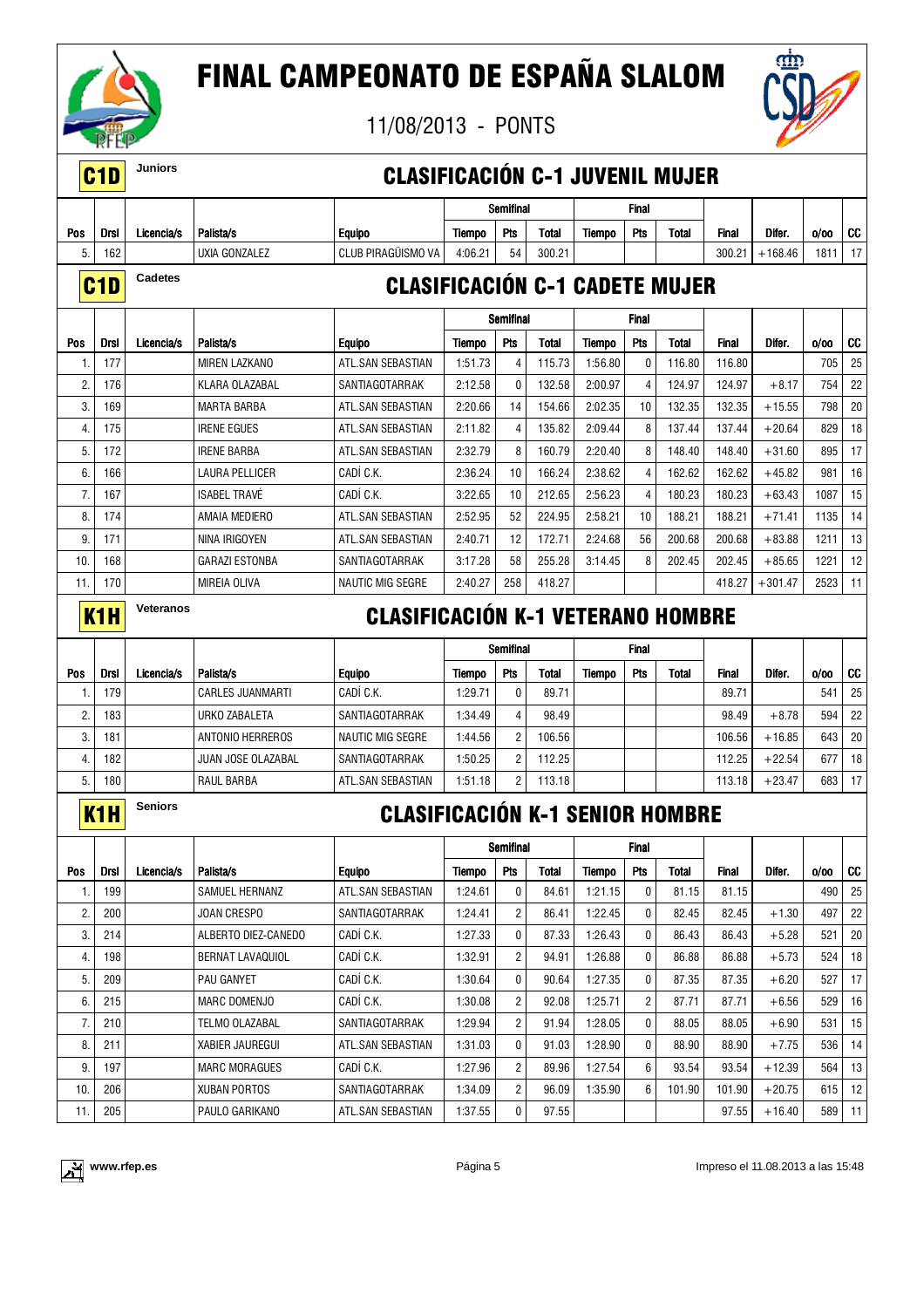

11/08/2013 - PONTS



#### **K1H** Seniors **CLASIFICACIÓN K-1 SENIOR HOMBRE**

|     |             |            |                        |                   |         | Semifinal      |        |        | Final      |       |              |          |      |                       |
|-----|-------------|------------|------------------------|-------------------|---------|----------------|--------|--------|------------|-------|--------------|----------|------|-----------------------|
| Pos | <b>Drsl</b> | Licencia/s | Palista/s              | <b>Equipo</b>     | Tiempo  | Pts            | Total  | Tiempo | <b>Pts</b> | Total | <b>Final</b> | Difer.   | 0/00 | CC                    |
| 12. | 213         |            | <b>ARITZ FERNANDEZ</b> | ATL.SAN SEBASTIAN | 1:34.98 | $\overline{4}$ | 98.98  |        |            |       | 98.98        | $+17.83$ | 597  | 10                    |
| 13. | 190         |            | <b>INAKI GOMEZ</b>     | SANTIAGOTARRAK    | 1:41.74 | 0              | 101.74 |        |            |       | 101.74       | $+20.59$ | 614  | 9                     |
| 14. | 204         |            | AITOR IRIBARREN        | SANTIAGOTARRAK    | 1:39.44 | 4              | 103.44 |        |            |       | 103.44       | $+22.29$ | 624  | 8                     |
| 15. | 207         |            | AITOR ANUNCIBAY        | SANTIAGOTARRAK    | 1:35.36 | 10             | 105.36 |        |            |       | 105.36       | $+24.21$ | 636  | 7                     |
| 16. | 203         |            | <b>VICTOR MONDEJAR</b> | LAS GRAJAS        | 1:43.63 | 4              | 107.63 |        |            |       | 107.63       | $+26.48$ | 649  | 6                     |
| 17. | 201         |            | PABLO GARCIA           | LAS GRAJAS        | 1:46.28 | $\overline{c}$ | 108.28 |        |            |       | 108.28       | $+27.13$ | 653  | 5                     |
| 18. | 193         |            | MATEO GONZALEZ         | LAS GRAJAS        | 1:50.80 | 6              | 116.80 |        |            |       | 116.80       | $+35.65$ | 705  | 4                     |
| 19. | 202         |            | <b>JAVIER GARCIA</b>   | LAS GRAJAS        | 1:49.39 | 8              | 117.39 |        |            |       | 117.39       | $+36.24$ | 708  | 3                     |
| 20. | 208         |            | IÑAKI GI               | ATL.SAN SEBASTIAN | 1:44.21 | 54             | 158.21 |        |            |       | 158.21       | $+77.06$ | 954  | $\mathbf{2}^{\prime}$ |

### K1H **Juniors** CLASIFICACIÓN K-1 JUVENIL HOMBRE

|     |             |            |                         |                           | <b>Semifinal</b> |                |        | <b>Final</b> |                |        |              |          |      |                 |
|-----|-------------|------------|-------------------------|---------------------------|------------------|----------------|--------|--------------|----------------|--------|--------------|----------|------|-----------------|
| Pos | <b>Drsl</b> | Licencia/s | Palista/s               | <b>Equipo</b>             | Tiempo           | Pts            | Total  | Tiempo       | Pts            | Total  | <b>Final</b> | Difer.   | 0/00 | <b>CC</b>       |
|     | 229         |            | <b>HASIER RODRIGUEZ</b> | SANTIAGOTARRAK            | 1:31.72          | $\overline{2}$ | 93.72  | 1:29.12      | $\mathbf{0}$   | 89.12  | 89.12        |          | 538  | 25              |
| 2.  | 230         |            | <b>JUAN MARTINEZ</b>    | E.P.CALASPARRA            | 1:28.69          | 6              | 94.69  | 1:27.29      | $\overline{c}$ | 89.29  | 89.29        | $+0.17$  | 539  | 22              |
| 3.  | 231         |            | UNAI NABASKUES          | ATL.SAN SEBASTIAN         | 1:30.74          | 6              | 96.74  | 1:29.47      | $\overline{2}$ | 91.47  | 91.47        | $+2.35$  | 552  | 20              |
| 4.  | 228         |            | DAVID LLORENTE          | <b>RIO ERESMA</b>         | 1:31.77          | 10             | 101.77 | 1:31.11      | 4              | 95.11  | 95.11        | $+5.99$  | 574  | 18              |
| 5.  | 224         |            | <b>IAN SALVAT</b>       | A.E.PALLARS               | 1:34.52          | 10             | 104.52 | 1:33.58      | $\overline{2}$ | 95.58  | 95.58        | $+6.46$  | 577  | 17              |
| 6.  | 220         |            | UNAI ARRESE-IGOR        | ATL.SAN SEBASTIAN         | 1:36.64          | $\overline{2}$ | 98.64  | 1:36.87      | 0              | 96.87  | 96.87        | $+7.75$  | 584  | 16              |
| 7.  | 226         |            | ANDER ALBIZU            | ATL.SAN SEBASTIAN         | 1:44.02          | 6              | 110.02 | 1:40.47      | $\overline{2}$ | 102.47 | 102.47       | $+13.35$ | 618  | 15              |
| 8.  | 227         |            | AXEL AFONSO             | <b>CLUB TEA DE MONDAF</b> | 1:41.89          | 8              | 109.89 | 1:40.94      | 6              | 106.94 | 106.94       | $+17.82$ | 645  | 14              |
| 9.  | 225         |            | EKAIN RODRIGUEZ         | ATL.SAN SEBASTIAN         | 1:45.67          | $\mathbf{0}$   | 105.67 | 1:43.23      | 4              | 107.23 | 107.23       | $+18.11$ | 647  | 13              |
| 10. | 216         |            | JON BEÑAT LAZKANO       | ATL.SAN SEBASTIAN         | 1:47.76          | 2              | 109.76 | 2:41.17      | 6              | 167.17 | 167.17       | $+78.05$ | 1009 | 12              |
| 11. | 223         |            | <b>MIKEL ALTUNA</b>     | SANTIAGOTARRAK            | 1:41.62          | 10             | 111.62 |              |                |        | 111.62       | $+22.50$ | 673  | 11              |
| 12. | 218         |            | ALVARO MORENO           | CADÍ C.K.                 | 1:56.30          | 4              | 120.30 |              |                |        | 120.30       | $+31.18$ | 726  | 10 <sup>1</sup> |
| 13. | 222         |            | <b>TELMO EGUES</b>      | ATL.SAN SEBASTIAN         | 1:51.11          | 10             | 121.11 |              |                |        | 121.11       | $+31.99$ | 731  | 9 <sup>1</sup>  |
| 14. | 221         |            | ALBERTO LOPEZ           | RÍO ERESMA                | 1:55.29          | 8              | 123.29 |              |                |        | 123.29       | $+34.17$ | 744  | 8 <sup>1</sup>  |

#### **K1H** Cadetes **CLASIFICACIÓN K-1 CADETE HOMBRE**

|     |             |            |                     |                           | Semifinal |                |        |         | <b>Final</b>   |        |              |          |      |     |
|-----|-------------|------------|---------------------|---------------------------|-----------|----------------|--------|---------|----------------|--------|--------------|----------|------|-----|
| Pos | <b>Drsl</b> | Licencia/s | Palista/s           | <b>Equipo</b>             | Tiempo    | <b>Pts</b>     | Total  | Tiempo  | <b>Pts</b>     | Total  | <b>Final</b> | Difer.   | 0/00 | CC. |
|     | 270         |            | <b>JORDI CADENA</b> | CADÍ C.K.                 | :25.77    | 8              | 93.77  | 1:27.80 | 6              | 93.80  | 93.80        |          | 566  | 25  |
| 2.  | 267         |            | NIL GARCIA          | CADÍ C.K.                 | 1:36.81   | 2              | 98.81  | 1:39.69 | 2              | 101.69 | 101.69       | $+7.89$  | 613  | 22  |
| 3.  | 263         |            | <b>IAGO CANOSA</b>  | C.D.P.DUMBRIA             | 1:43.24   | 4              | 107.24 | 1:37.49 | 8              | 105.49 | 105.49       | $+11.69$ | 636  | 20  |
| 4.  | 257         |            | ARITZ DORRONSORO    | <b>SANTIAGOTARRAK</b>     | 1:42.28   | $\overline{2}$ | 104.28 | 1:39.64 | 6              | 105.64 | 105.64       | $+11.84$ | 637  | 18  |
| 5.  | 265         |            | <b>IOSU FUENTES</b> | ATL.SAN SEBASTIAN         | 1:45.60   | $\overline{2}$ | 107.60 | 1:42.62 | 6              | 108.62 | 108.62       | $+14.82$ | 655  | 17  |
| 6.  | 256         |            | ALEJANDRO DRAGO     | <b>CAIAC BAIX CINCA</b>   | 1:48.41   | 0              | 108.41 | 1:46.75 | $\overline{2}$ | 108.75 | 108.75       | $+14.95$ | 656  | 16  |
| 7.  | 268         |            | MIKEL PULDAIN       | ATL.SAN SEBASTIAN         | 1:43.66   | 6              | 109.66 | 1:42.34 | 8              | 110.34 | 110.34       | $+16.54$ | 666  | 15  |
| 8.  | 259         |            | <b>BRAIS CASTRO</b> | <b>CLUB DEPORTIVO MIN</b> | 1:49.54   | 4              | 113.54 | 1:42.41 | 8              | 110.41 | 110.41       | $+16.61$ | 666  | 14  |
| 9.  | 266         |            | ION IRIBARREN       | SANTIAGOTARRAK            | 1:41.90   | $\overline{2}$ | 103.90 | 1:41.73 | 56             | 157.73 | 157.73       | $+63.93$ | 952  | 13  |

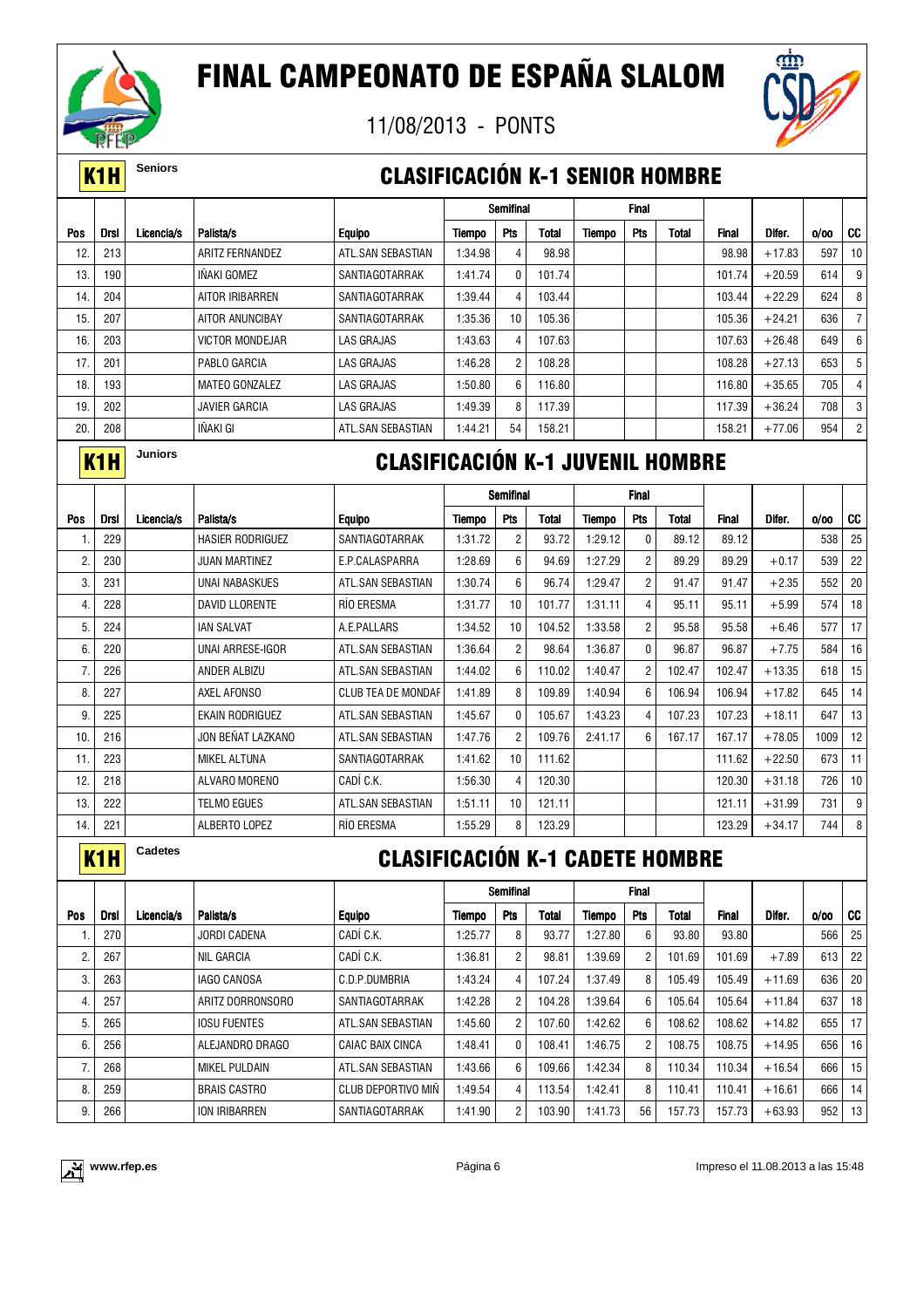

11/08/2013 - PONTS



#### **K1H** Cadetes **CLASIFICACIÓN K-1 CADETE HOMBRE**

|            |             |            |                       |                           | <b>Semifinal</b>         |                 |           | <b>Final</b> |     |        |              |          |      |                 |
|------------|-------------|------------|-----------------------|---------------------------|--------------------------|-----------------|-----------|--------------|-----|--------|--------------|----------|------|-----------------|
| <b>Pos</b> | <b>Drsl</b> | Licencia/s | Palista/s             | <b>Equipo</b>             | Tiempo                   | Pts             | Total     | Tiempo       | Pts | Total  | <b>Final</b> | Difer.   | 0/00 | CC              |
| 10         | 264         |            | POL LLENA             | <b>NAUTIC MIG SEGRE</b>   | 1:45.22                  | $\overline{c}$  | 107.22    | 1:47.30      | 58  | 165.30 | 165.30       | $+71.50$ | 997  | 12              |
| 11.        | 260         |            | <b>JOEL SEBASTIAN</b> | CLUB TEA DE MONDAF        | 1:49.40                  | 8               | 117.40    |              |     |        | 117.40       | $+23.60$ | 708  | 11              |
| 12.        | 261         |            | MANUEL OCHOA          | <b>CLUB DEPORTIVO MIN</b> | 1:44.08                  | 16              | 120.08    |              |     |        | 120.08       | $+26.28$ | 724  | 10 <sup>°</sup> |
| 13.        | 249         |            | JAN SALSAS            | CADÍ C.K.                 | 2:01.15                  | 8               | 129.15    |              |     |        | 129.15       | $+35.35$ | 779  | 9               |
| 14.        | 250         |            | <b>DANIEL GAMBOA</b>  | SANTIAGOTARRAK            | 2:04.21                  | 6               | 130.21    |              |     |        | 130.21       | $+36.41$ | 786  | 8               |
| 15.        | 248         |            | UNAI CABALLERO        | ATL.SAN SEBASTIAN         | 2:01.92                  | 10 <sup>1</sup> | 131.92    |              |     |        | 131.92       | $+38.12$ | 796  | $\overline{7}$  |
| 16.        | 234         |            | MARTI MALLOL          | CADÍ C.K.                 | 2:13.69                  | 12              | 145.69    |              |     |        | 145.69       | $+51.89$ | 879  | 6               |
| 17.        | 258         |            | ANTONIO DIAZ-VIZCAINO | CADÍ C.K.                 | 1:51.92                  | 54              | 165.92    |              |     |        | 165.92       | $+72.12$ | 1001 | 5               |
| 18.        | 255         |            | <b>PAU GABERNET</b>   | <b>NAUTIC MIG SEGRE</b>   | 1:53.81                  | 62              | 175.81    |              |     |        | 175.81       | $+82.01$ | 1061 | 4               |
| 19         | 243         |            | ARAN BALAGUERO        | A.E.PALLARS               | $\overline{\phantom{a}}$ |                 | <b>NP</b> |              |     |        |              |          |      | 3               |
| 19.        | 262         |            | JESUS ANGEL CID       | <b>CAPITAN NEMO</b>       | $\overline{\phantom{a}}$ |                 | <b>NP</b> |              |     |        |              |          |      | $\mathbf{2}$    |

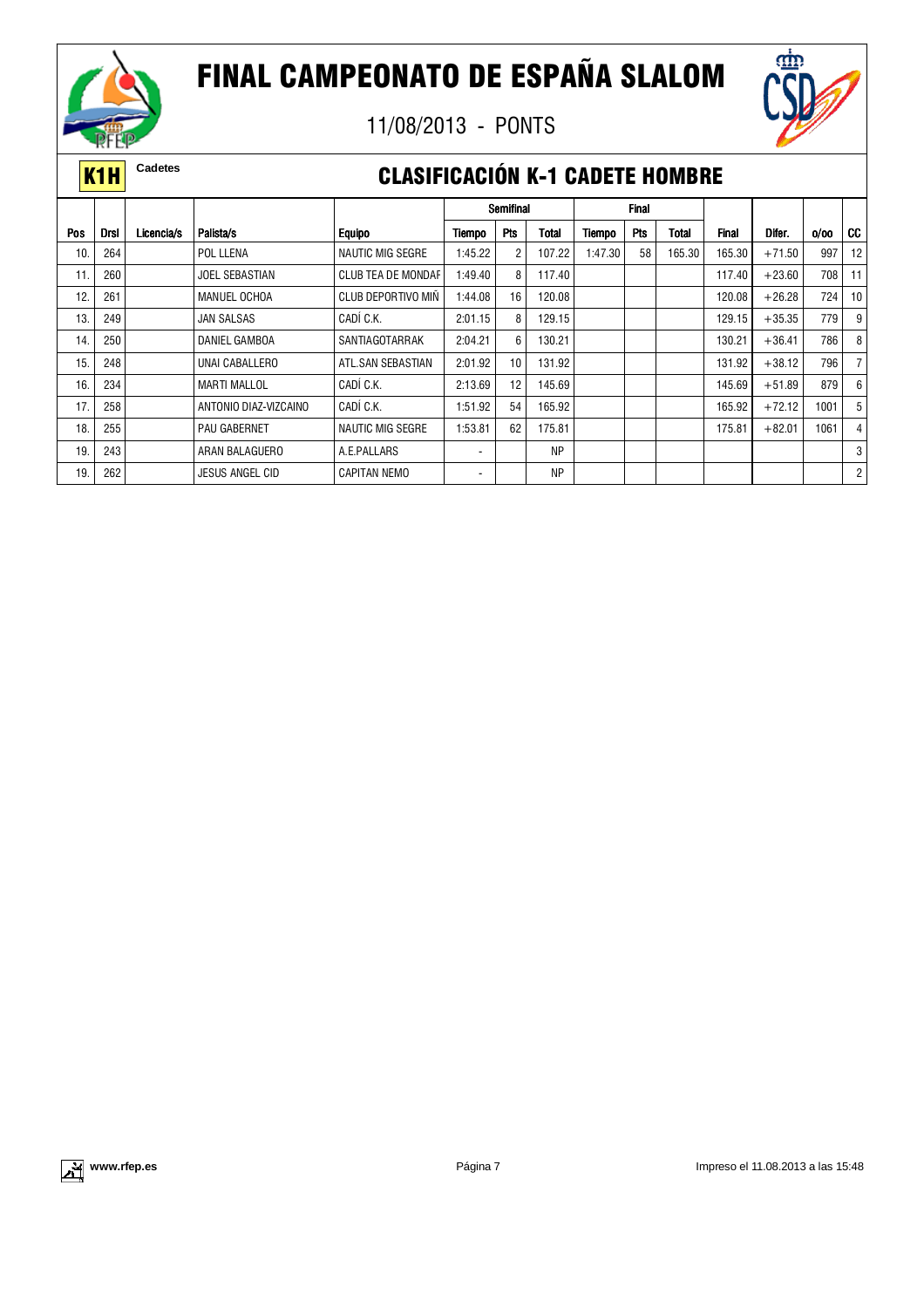

### **CAMPEONATO DE ESPAÑA DE SLALOM PONTS 2013**

#### **CLASIFICACION DE CLUBES POR PUNTOS**

| puesto          | Nombre club               | <b>Slalom Individual</b> | <b>Slalom equipos</b> | <b>TOTAL PUNTOS</b> |
|-----------------|---------------------------|--------------------------|-----------------------|---------------------|
| $\mathbf{1}$    | <b>ATL. SAN SEBASTIAN</b> | 681                      | 206                   | 887                 |
| $\overline{2}$  | CADI C.K.                 | 663                      | 218                   | 881                 |
| 3               | SANTIAGOTARRAK            | 526                      | 152                   | 678                 |
| $\overline{4}$  | <b>NAUTIC MIG SEGRE</b>   | 286                      | 68                    | 354                 |
| 5               | C.DEP. MIÑO               | 137                      | 30                    | 167                 |
| 6               | CAIAC BAIX CINCA          | 89                       | 36                    | 125                 |
| $\overline{7}$  | E.P.CALASPARRA            | 25                       | 48                    | 73                  |
| 8               | C.D.P. DUMBRIA            | 57                       | $\mathbf 0$           | 57                  |
| 9               | VAL MIÑOR FRIOYA          | 46                       | $\mathbf 0$           | 46                  |
| 10              | TEA DE MONDARIZ           | 41                       | $\mathbf 0$           | 41                  |
| 10              | C.P. PENEDO               | 41                       | $\mathbf 0$           | 41                  |
| 11              | <b>LAS GRAJAS</b>         | 18                       | 22                    | 40                  |
| 12 <sub>2</sub> | <b>CAPITAN NEMO</b>       | 38                       | $\mathbf 0$           | 38                  |
| 13              | <b>RIO ERESMA</b>         | 37                       | $\mathbf 0$           | 37                  |
| 14              | A.E. PALLARS              | 20                       | $\overline{0}$        | 20                  |
| 15              | C.P. ECIJA                | 1                        | $\mathbf 0$           | 1                   |
|                 |                           |                          |                       |                     |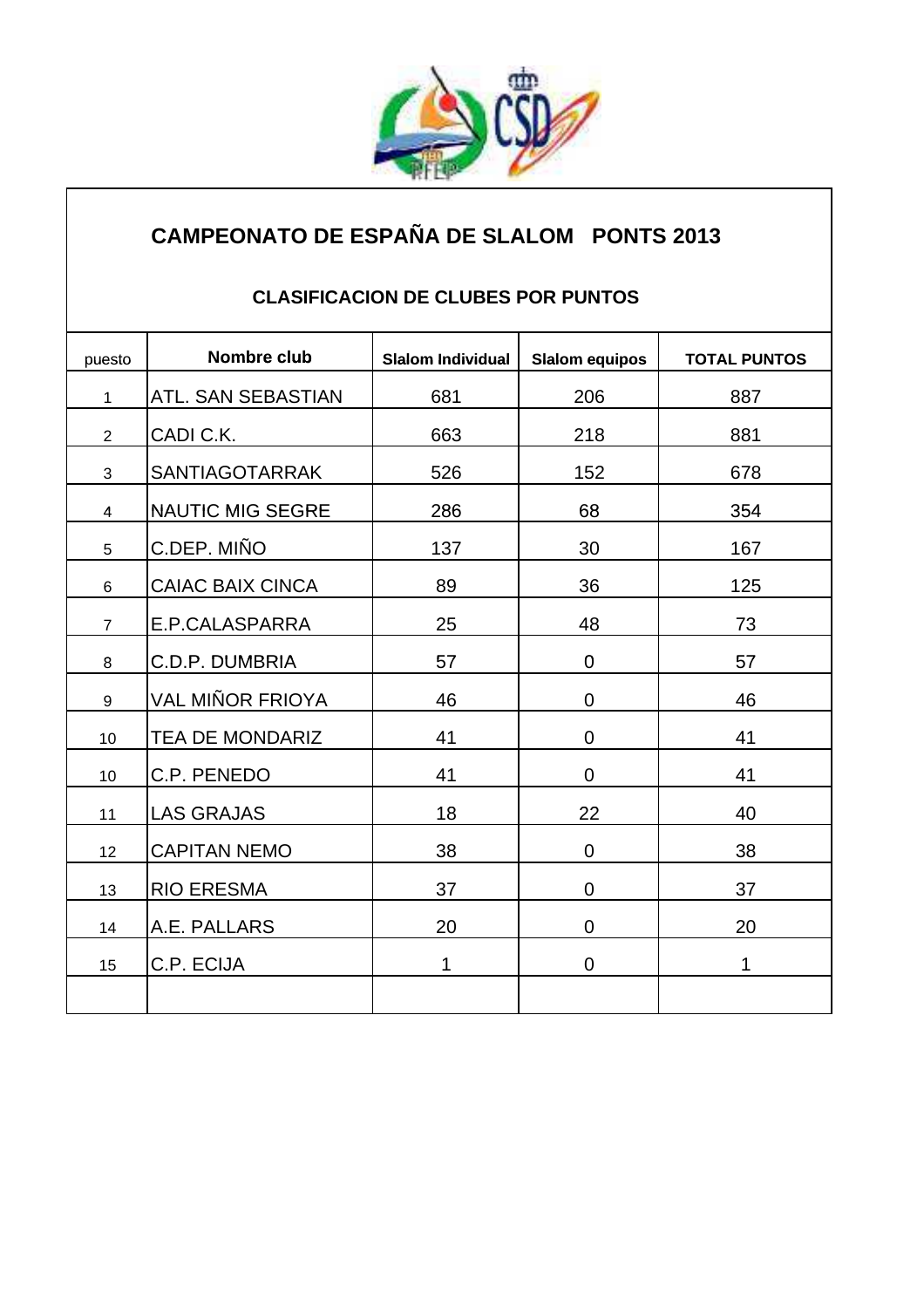

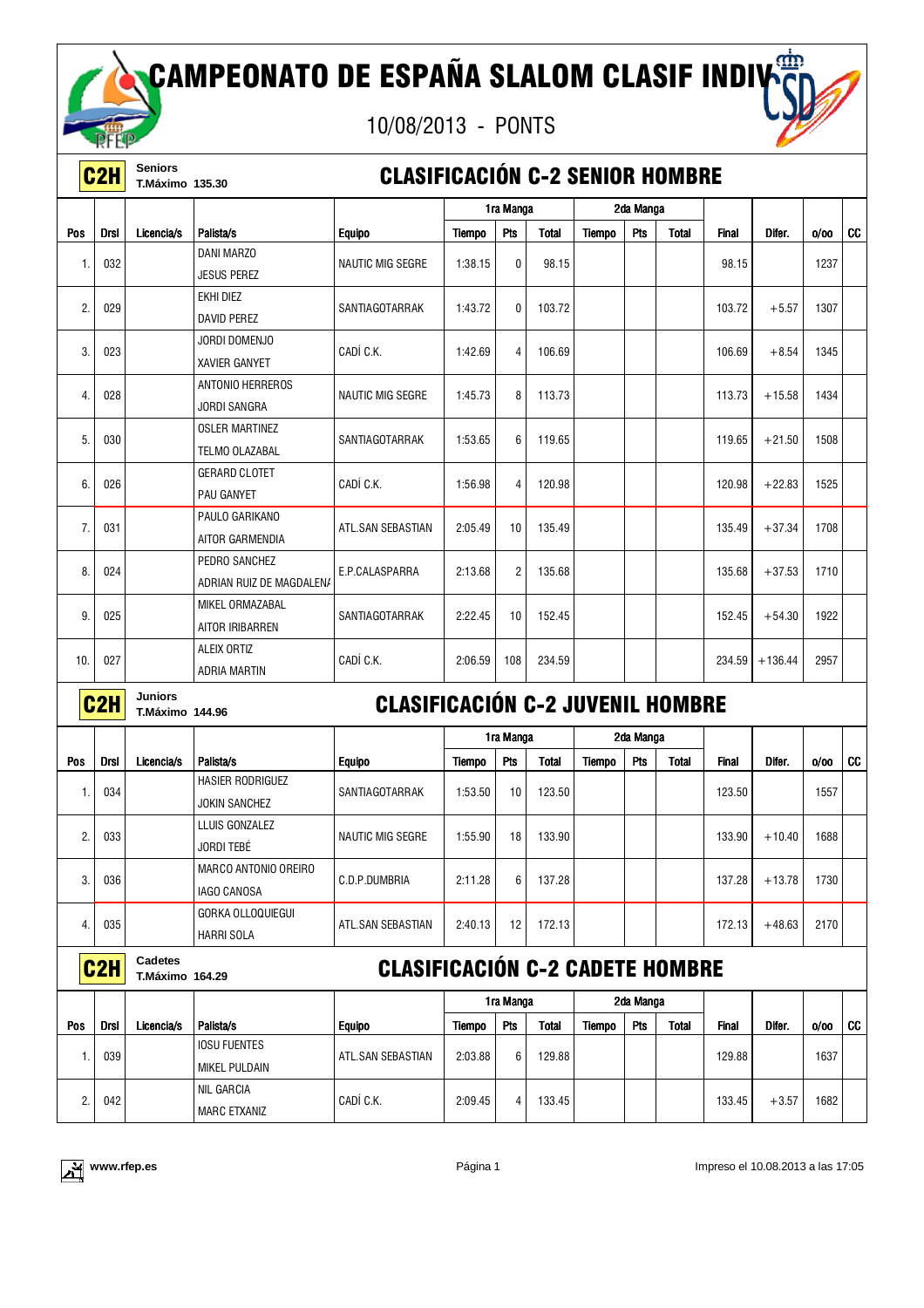

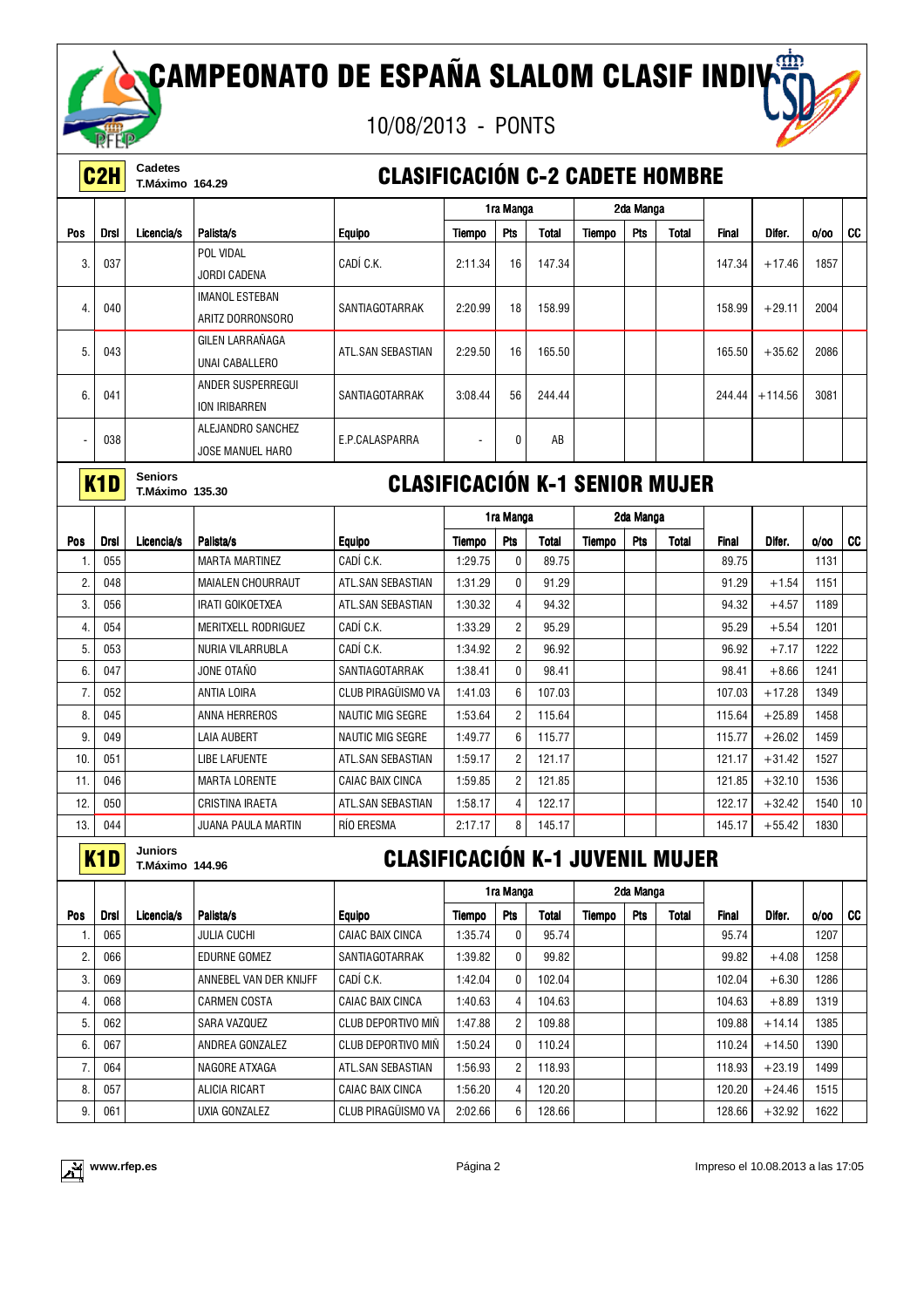10/08/2013 - PONTS



|      | אנו דאר          |                                   |                        |                                        |               |                |              |        |            |              |              |                   |      |    |
|------|------------------|-----------------------------------|------------------------|----------------------------------------|---------------|----------------|--------------|--------|------------|--------------|--------------|-------------------|------|----|
|      | K <sub>1</sub> D | Juniors<br><b>T.Máximo 144.96</b> |                        | <b>CLASIFICACIÓN K-1 JUVENIL MUJER</b> |               |                |              |        |            |              |              |                   |      |    |
|      |                  |                                   |                        |                                        |               | 1ra Manga      |              |        | 2da Manga  |              |              |                   |      |    |
| Pos  | <b>Drsl</b>      | Licencia/s                        | Palista/s              | <b>Equipo</b>                          | Tiempo        | Pts            | <b>Total</b> | Tiempo | <b>Pts</b> | <b>Total</b> | <b>Final</b> | Difer.            | 0/00 | CC |
| 10   | 059              |                                   | PAULA GRIJALBA         | SANTIAGOTARRAK                         | 2:11.80       | $\overline{2}$ | 133.80       |        |            |              | 133.80       | $+38.06$          | 1687 |    |
| 11.  | 060              |                                   | <b>MAITANE HERRERO</b> | SANTIAGOTARRAK                         | 2:07.11       | 8              | 135.11       |        |            |              | 135.11       | $+39.37$          | 1703 |    |
| 12.  | 063              |                                   | LAURA ALONSO           | <b>CLUB DEPORTIVO MIN</b>              | 2:17.41       | $\overline{4}$ | 141.41       |        |            |              | 141.41       | $+45.67$          | 1783 | 10 |
| 13.  | 058              |                                   | <b>JUDITH SOLE</b>     | A.E.PALLARS                            | 2:08.95       | 18             | 146.95       |        |            |              | 146.95       | $+51.21$          | 1852 |    |
|      | K <sub>1</sub> D | Cadetes<br><b>T.Máximo 164.29</b> |                        | <b>CLASIFICACIÓN K-1 CADETE MUJER</b>  |               |                |              |        |            |              |              |                   |      |    |
|      |                  |                                   |                        |                                        |               | 1ra Manga      |              |        | 2da Manga  |              |              |                   |      |    |
| Pos  | <b>Drsl</b>      | Licencia/s                        | Palista/s              | <b>Equipo</b>                          | Tiempo        | Pts            | Total        | Tiempo | <b>Pts</b> | Total        | <b>Final</b> | Difer.            | 0/00 | CC |
| 1.   | 087              |                                   | KLARA OLAZABAL         | SANTIAGOTARRAK                         | 1:38.45       | $\mathbf{0}$   | 98.45        |        |            |              | 98.45        |                   | 1241 |    |
| 2.   | 089              |                                   | MIREN LAZKANO          | ATL.SAN SEBASTIAN                      | 1:36.26       | $\overline{4}$ | 100.26       |        |            |              | 100.26       | $+1.81$           | 1264 |    |
| 3.   | 080              |                                   | <b>JAEL RISPA</b>      | CADÍ C.K.                              | 1:47.46       | $\mathbf{0}$   | 107.46       |        |            |              | 107.46       | $+9.01$           | 1355 |    |
| 4.   | 086              |                                   | <b>IRENE EGUES</b>     | ATL.SAN SEBASTIAN                      | 1:43.62       | $\overline{4}$ | 107.62       |        |            |              | 107.62       | $+9.17$           | 1357 |    |
| 5.   | 088              |                                   | <b>IRENE BARBA</b>     | ATL.SAN SEBASTIAN                      | 1:46.28       | $\overline{c}$ | 108.28       |        |            |              | 108.28       | $+9.83$           | 1365 |    |
| 6.   | 084              |                                   | <b>ISABEL TRAVÉ</b>    | CADÍ C.K.                              | 1:47.47       | $\overline{4}$ | 111.47       |        |            |              | 111.47       | $+13.02$          | 1405 |    |
| 7.   | 078              |                                   | <b>MARTA BARBA</b>     | ATL.SAN SEBASTIAN                      | 1:50.43       | 6              | 116.43       |        |            |              | 116.43       | $+17.98$          | 1468 |    |
| 8.   | 081              |                                   | <b>LAURA PELLICER</b>  | CADÍ C.K.                              | 1:53.18       | $\overline{4}$ | 117.18       |        |            |              | 117.18       | $+18.73$          | 1477 |    |
| 9.   | 082              |                                   | NINA IRIGOYEN          | ATL.SAN SEBASTIAN                      | 1:56.34       | 4              | 120.34       |        |            |              | 120.34       | $+21.89$          | 1517 |    |
| 10.  | 079              |                                   | <b>PAULA MARTIN</b>    | CADÍ C.K.                              | 1:58.40       | $\overline{4}$ | 122.40       |        |            |              | 122.40       | $+23.95$          | 1543 |    |
| 11.  | 085              |                                   | ARIADNA LLOBET         | CADÍ C.K.                              | 1:51.06       | 12             | 123.06       |        |            |              | 123.06       | $+24.61$          | 1551 |    |
| 12.  | 083              |                                   | AMAIA MEDIERO          | ATL.SAN SEBASTIAN                      | 2:01.70       | $\overline{2}$ | 123.70       |        |            |              | 123.70       | $+25.25$          | 1559 |    |
| 13.  | 077              |                                   | MIREIA OLIVA           | <b>NAUTIC MIG SEGRE</b>                | 2:00.45       | $\overline{4}$ | 124.45       |        |            |              | 124.45       | $+26.00$          | 1569 |    |
| 14.  | 072              |                                   | <b>ZOE PASTOR</b>      | CADÍ C.K.                              | 2:01.45       | $\overline{4}$ | 125.45       |        |            |              | 125.45       | $+27.00$          | 1581 |    |
| 15.  | 073              |                                   | <b>CLAUDIA DORIA</b>   | CADÍ C.K.                              | 2:09.87       | $\overline{2}$ | 131.87       |        |            |              | 131.87       | $+33.42$          | 1662 |    |
| 16.  | 076              |                                   | <b>GARAZI ESTONBA</b>  | SANTIAGOTARRAK                         | 2:13.97       | 8              | 141.97       |        |            |              | 141.97       | $+43.52$          | 1790 |    |
| 17.  | 071              |                                   | ANA-LUA COUSILLAS      | CADÍ C.K.                              | 2:15.68       | 10             | 145.68       |        |            |              | 145.68       | $+47.23$          | 1836 |    |
| 18.  | 075              |                                   | NOA GAY                | CADÍ C.K.                              | 2:25.96       | 6              | 151.96       |        |            |              | 151.96       | $+53.51$          | 1916 |    |
| 19.  | 070              |                                   | LAURA SOUTELO          | CLUB DEPORTIVO MIÑ                     | 2:58.11       | 58             | 236.11       |        |            |              | 236.11       | $+137.66$         | 2976 |    |
| 20.1 | 074              |                                   | CLAUDIA OTERO          | CLUB DEPORTIVO MIÑ                     | 3:00.87       | 64 I           | 244.87       |        |            |              |              | $244.87 + 146.42$ | 3087 |    |
|      | C <sub>1</sub> H | <b>Seniors</b><br>T.Máximo 129.65 |                        | <b>CLASIFICACIÓN C-1 SENIOR HOMBRE</b> |               |                |              |        |            |              |              |                   |      |    |
|      |                  |                                   |                        |                                        |               | 1ra Manga      |              |        | 2da Manga  |              |              |                   |      |    |
| Pos  | <b>Drsl</b>      | Licencia/s                        | Palista/s              | <b>Equipo</b>                          | <b>Tiempo</b> | Pts            | <b>Total</b> | Tiempo | Pts        | Total        | Final        | Difer.            | 0/00 | CC |
| 1.   | 092              |                                   | JORDI DOMENJO          | CADÍ C.K.                              | 1:27.05       | 0              | 87.05        |        |            |              | 87.05        |                   | 1097 |    |
| 2.   | 115              |                                   | JON ERGÜIN             | ATL.SAN SEBASTIAN                      | 1:26.11       | $\overline{c}$ | 88.11        |        |            |              | 88.11        | $+1.06$           | 1111 |    |
| 3.   | 090              |                                   | JOSE CARVALHO          | <b>FPC</b>                             | 1:28.90       | 0              | 88.90        |        |            |              | 88.90        | $+1.85$           | 1121 |    |



4. | 102 | SAMUEL HERNANZ | ATL.SAN SEBASTIAN | 1:29.79 | 0 | 89.79 | | | | | | | 89.79 +2.74 | 1132 5. 114 DAVID PEREZ SANTIAGOTARRAK 1:28.18 2 90.18 90.18 +3.13 1137 6. 108 OSLER MARTINEZ SANTIAGOTARRAK 1:30.89 0 90.89 10 90.89 90.89 +3.84 1146 7. | 112 | | MIKEL ORMAZABAL | SANTIAGOTARRAK | 1:31.35 | 0 | 91.35 | | | | | 91.35 | +4.30 | 1152 8. 117 MARCEL ALBETS NAUTIC MIG SEGRE 1:29.54 2 91.54 | | 91.54 +4.49 1154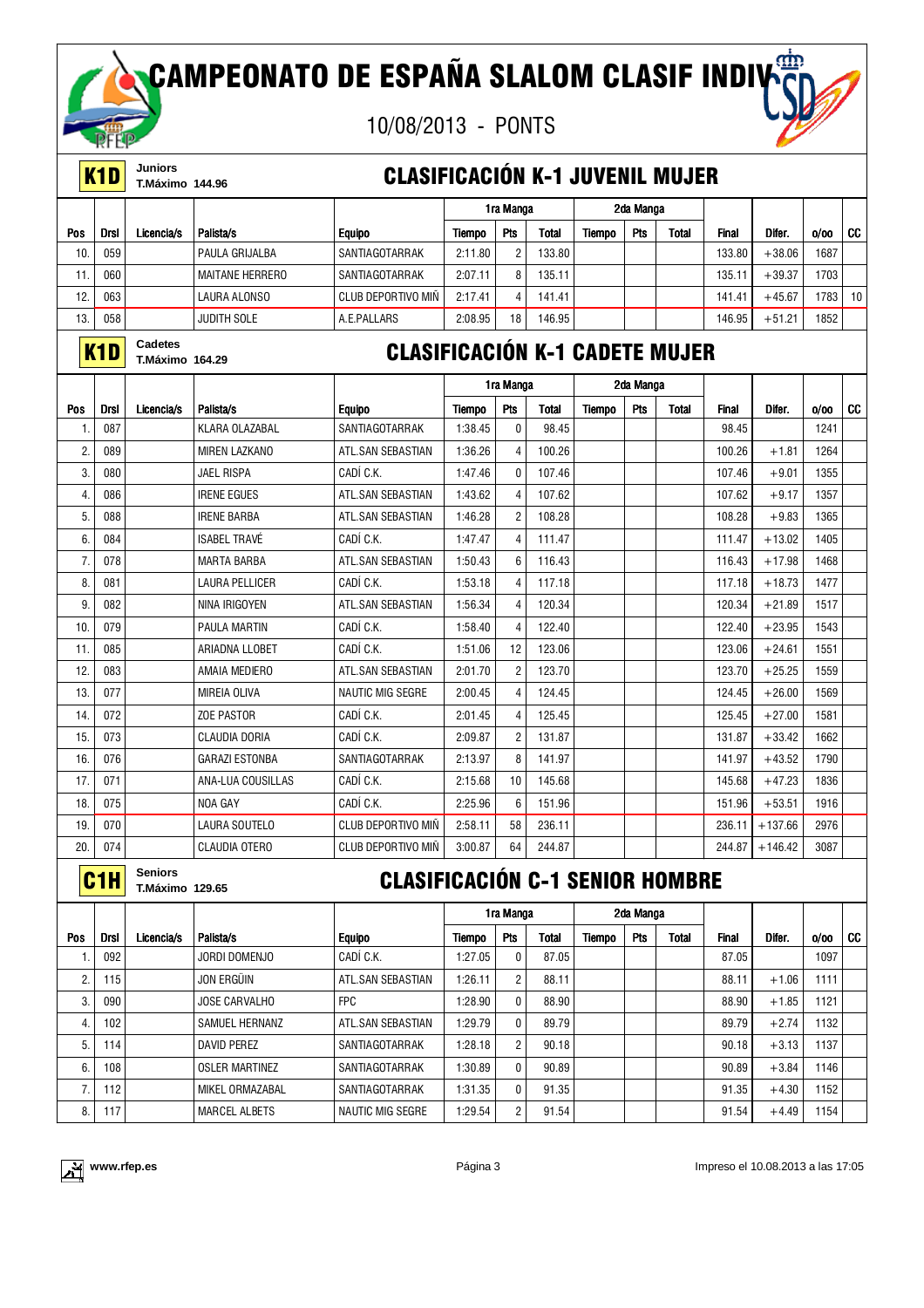10/08/2013 - PONTS



**C1H** Seniors<br>
T.Máximo 129.65

#### **CLASIFICACIÓN C-1 SENIOR HOMBRE**

|                  |                  |                                          |                           |                                         |               | 1ra Manga      |              |               | 2da Manga  |              |              |          |      |              |
|------------------|------------------|------------------------------------------|---------------------------|-----------------------------------------|---------------|----------------|--------------|---------------|------------|--------------|--------------|----------|------|--------------|
| Pos              | <b>Drsl</b>      | Licencia/s                               | Palista/s                 | <b>Equipo</b>                           | <b>Tiempo</b> | Pts            | <b>Total</b> | <b>Tiempo</b> | Pts        | Total        | <b>Final</b> | Difer.   | 0/00 | CC           |
| 9.               | 116              |                                          | AITOR GARMENDIA           | ATL.SAN SEBASTIAN                       | 1:30.37       | $\overline{2}$ | 92.37        |               |            |              | 92.37        | $+5.32$  | 1164 |              |
| 10.              | 110              |                                          | <b>MARCOS FORTES</b>      | C.P.PENEDO                              | 1:33.21       | 0              | 93.21        |               |            |              | 93.21        | $+6.16$  | 1175 |              |
| 11.              | 106              |                                          | <b>LLUIS PARES</b>        | CADÍ C.K.                               | 1:34.07       | 0              | 94.07        |               |            |              | 94.07        | $+7.02$  | 1186 |              |
| 12.              | 105              |                                          | <b>JOAN SANSA</b>         | CADÍ C.K.                               | 1:32.66       | $\overline{2}$ | 94.66        |               |            |              | 94.66        | $+7.61$  | 1193 |              |
| 13.              | 101              |                                          | <b>JORDI SANGRA</b>       | NAUTIC MIG SEGRE                        | 1:31.40       | $\overline{4}$ | 95.40        |               |            |              | 95.40        | $+8.35$  | 1203 |              |
| 14.              | 100              |                                          | <b>DANI MARZO</b>         | NAUTIC MIG SEGRE                        | 1:34.52       | $\overline{2}$ | 96.52        |               |            |              | 96.52        | $+9.47$  | 1217 |              |
| 15.              | 109              |                                          | <b>JESUS PEREZ</b>        | <b>NAUTIC MIG SEGRE</b>                 | 1:33.80       | $\overline{4}$ | 97.80        |               |            |              | 97.80        | $+10.75$ | 1233 |              |
| 16.              | 113              |                                          | <b>XAVIER GANYET</b>      | CADÍ C.K.                               | 1:34.25       | $\overline{4}$ | 98.25        |               |            |              | 98.25        | $+11.20$ | 1238 |              |
| 17.              | 111              |                                          | <b>JOAN MARC PASQUES</b>  | CADÍ C.K.                               | 1:40.55       | $\overline{2}$ | 102.55       |               |            |              | 102.55       | $+15.50$ | 1293 |              |
| 18.              | 091              |                                          | <b>MARC VICENTE</b>       | CADÍ C.K.                               | 1:44.41       | $\mathbf{0}$   | 104.41       |               |            |              | 104.41       | $+17.36$ | 1316 |              |
| 19.              | 107              |                                          | <b>XABIER JAUREGUI</b>    | ATL.SAN SEBASTIAN                       | 1:42.97       | $\overline{2}$ | 104.97       |               |            |              | 104.97       | $+17.92$ | 1323 |              |
| 20.              | 097              |                                          | <b>ARITZ FERNANDEZ</b>    | ATL.SAN SEBASTIAN                       | 1:41.54       | 4              | 105.54       |               |            |              | 105.54       | $+18.49$ | 1330 |              |
| 21.              | 104              |                                          | DANIEL JULIO SUAREZ-LLANO | C.P.PENEDO                              | 1:41.85       | 6              | 107.85       |               |            |              | 107.85       | $+20.80$ | 1360 |              |
| 22.              | 099              |                                          | <b>GERARD CLOTET</b>      | CADÍ C.K.                               | 1:46.25       | $\overline{2}$ | 108.25       |               |            |              | 108.25       | $+21.20$ | 1365 | $\mathbf{1}$ |
| 23.              | 118              |                                          | ANDER ELOSEGI             | SANTIAGOTARRAK                          | 1:45.82       | 4              | 109.82       |               |            |              | 109.82       | $+22.77$ | 1384 | $\mathbf{1}$ |
| 24.              | 098              |                                          | POL AIXAS                 | CADÍ C.K.                               | 1:44.81       | 6              | 110.81       |               |            |              | 110.81       | $+23.76$ | 1397 | $\mathbf{1}$ |
| 25.              | 094              |                                          | <b>EMILIO RODRIGUEZ</b>   | CLUB DEPORTIVO MIÑ                      | 1:49.13       | 4              | 113.13       |               |            |              | 113.13       | $+26.08$ | 1426 | $\mathbf{1}$ |
| 26.              | 093              |                                          | <b>XUBAN PORTOS</b>       | SANTIAGOTARRAK                          | 1:58.44       | 8              | 126.44       |               |            |              | 126.44       | $+39.39$ | 1594 | $\mathbf{1}$ |
| 27.              | 096              |                                          | <b>ALEIX ORTIZ</b>        | CADÍ C.K.                               | 2:02.98       | 10             | 132.98       |               |            |              | 132.98       | $+45.93$ | 1676 |              |
| 28.              | 095              |                                          | <b>JULEN OTEGUI</b>       | ATL.SAN SEBASTIAN                       | 2:09.85       | 6              | 135.85       |               |            |              | 135.85       | $+48.80$ | 1712 |              |
| 29.              | 103              |                                          | ALEJANDRO OCHOA           | <b>CLUB DEPORTIVO MIÑ</b>               | 1:42.53       | 62             | 164.53       |               |            |              | 164.53       | $+77.48$ | 2074 |              |
|                  | C <sub>1</sub> H | <b>Juniors</b><br><b>T.Máximo 138.92</b> |                           | <b>CLASIFICACIÓN C-1 JUVENIL HOMBRE</b> |               |                |              |               |            |              |              |          |      |              |
|                  |                  |                                          |                           |                                         |               | 1ra Manga      |              |               | 2da Manga  |              |              |          |      |              |
| Pos              | <b>Drsl</b>      | Licencia/s                               | Palista/s                 | <b>Equipo</b>                           | <b>Tiempo</b> | Pts            | <b>Total</b> | <b>Tiempo</b> | <b>Pts</b> | <b>Total</b> | <b>Final</b> | Difer.   | 0/00 | cc           |
| 1.               | 131              |                                          | LLUIS GONZALEZ            | <b>NAUTIC MIG SEGRE</b>                 | 1:30.62       | $\overline{c}$ | 92.62        |               |            |              | 92.62        |          | 1168 |              |
| 2.               | 124              |                                          | <b>JOKIN SANCHEZ</b>      | SANTIAGOTARRAK                          | 1:31.04       | $\overline{2}$ | 93.04        |               |            |              | 93.04        | $+0.42$  | 1173 |              |
| 3.               | 127              |                                          | <b>ADRIA MARTIN</b>       | CADÍ C.K.                               | 1:34.64       | 6              | 100.64       |               |            |              | 100.64       | $+8.02$  | 1269 |              |
| $\overline{4}$ . | 132              |                                          | JON BEÑAT LAZKANO         | ATL.SAN SEBASTIAN                       | 1:37.26       | 4              | 101.26       |               |            |              | 101.26       | $+8.64$  | 1276 |              |



5. 130 | ARNAU EXPOSITO | CADI C.K. | 1:38.57 | 4 | 102.57 | | | | | 102.57 | +9.95 | 1293 6.|125| |DAVID LLORENTE |RIO ERESMA |1:42.89| 8| 110.89| | | | | 110.89| +18.27| 1398 7. 128 HARRI SOLA ATL.SAN SEBASTIAN 1:47.84 4 111.84 111.84 +19.22 1410 8. 123 | GORKA OLLOQUIEGUI | ATL.SAN SEBASTIAN | 1:51.19 | 2 | 113.19 | | | | | | 113.19 | +20.57 | 1427 9. 126 MARCO ANTONIO OREIRO C.D.P.DUMBRIA 1:48.62 10 118.62 118.62 +26.00 1495 10. 129 UNAI NABASKUES ATL.SAN SEBASTIAN 1:47.50 14 121.50 121.50 121.50 +28.88 1532 11. | 119 | TELMO EGUES | ATL.SAN SEBASTIAN | 2:07.92 | 6 | 133.92 | | | | | | 133.92 | +41.30 | 1688 12. 121 EKAIN RODRIGUEZ ATL.SAN SEBASTIAN 2:18.18 8 146.18 | 146.18 + 53.56 1843 13. | 120 | | MIKEL ALTUNA | SANTIAGOTARRAK | 2:22.56 | 6 | 148.56 | | | 148.56 | +55.94 | 1873 14. 122 DAVID JESÚS REYES C.P.ECIJA 2:31.38 2 153.38 153.38 +60.76 1933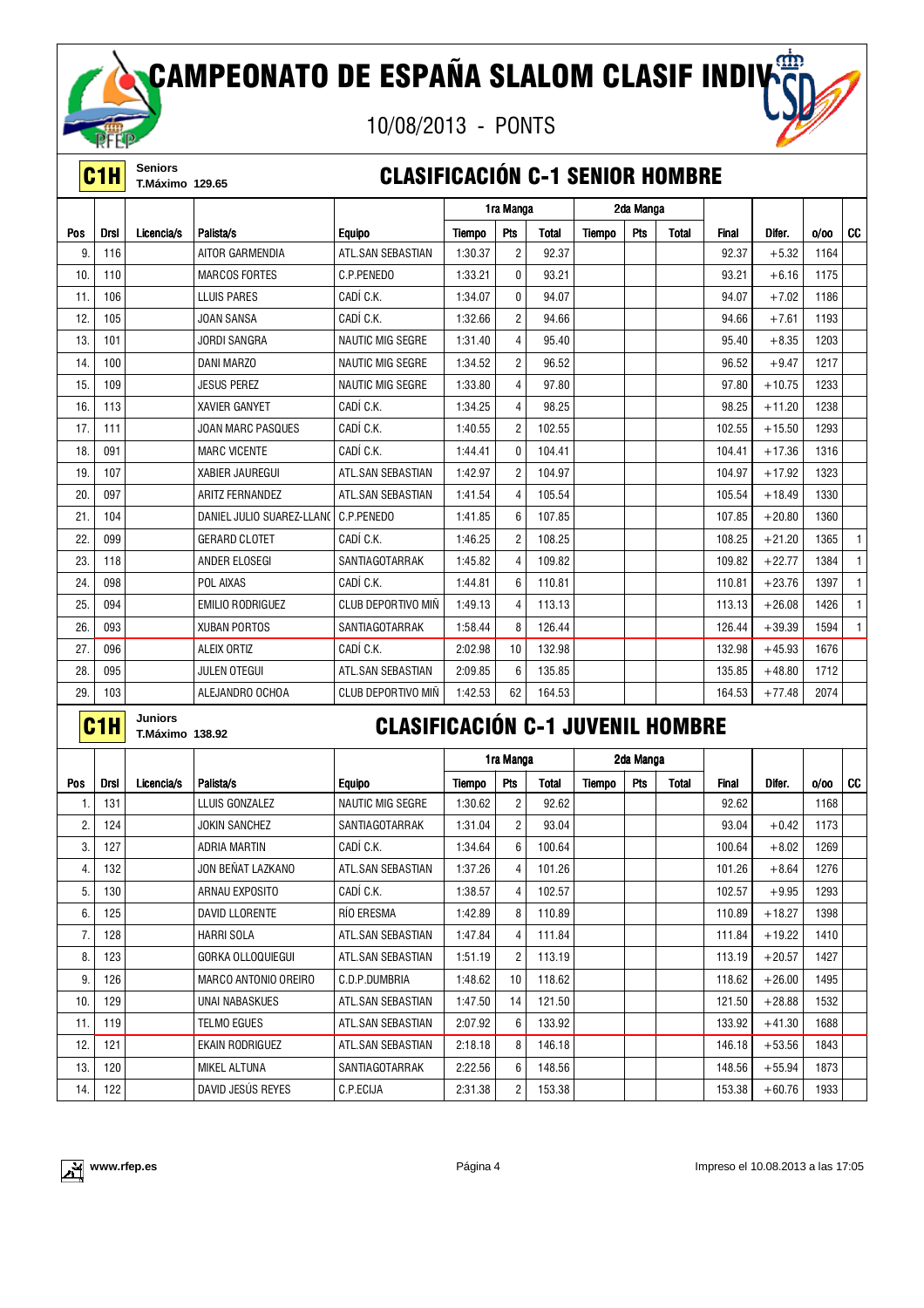## CAMPEONATO DE ESPAÑA SLALOM CLASIF INDIV<sup>em</sup>

10/08/2013 - PONTS



**C1H** Cadetes<br>
T.Máximo 157.44

#### **CLASIFICACIÓN C-1 CADETE HOMBRE**

|                |             |                |                        |                           |         | 1ra Manga      |              |                        | 2da Manga |              |              |           |      |           |
|----------------|-------------|----------------|------------------------|---------------------------|---------|----------------|--------------|------------------------|-----------|--------------|--------------|-----------|------|-----------|
| Pos            | <b>Drsl</b> | Licencia/s     | Palista/s              | <b>Equipo</b>             | Tiempo  | Pts            | <b>Total</b> | Tiempo                 | Pts       | <b>Total</b> | <b>Final</b> | Difer.    | 0/00 | <b>CC</b> |
|                | 150         |                | LUIS FERNANDEZ         | C.P.PENEDO                | 1:37.63 | $\Omega$       | 97.63        |                        |           |              | 97.63        |           | 1231 |           |
| $\overline{2}$ | 148         |                | <b>JORDI TEBÉ</b>      | <b>NAUTIC MIG SEGRE</b>   | 1:37.93 | $\overline{2}$ | 99.93        |                        |           |              | 99.93        | $+2.30$   | 1260 |           |
| 3.             | 149         |                | JESUS ANGEL CID        | <b>CAPITAN NEMO</b>       | 1:35.49 | 6              | 101.49       |                        |           |              | 101.49       | $+3.86$   | 1279 |           |
| 4.             | 147         |                | <b>IMANOL ESTEBAN</b>  | SANTIAGOTARRAK            | 1:42.39 | 8              | 110.39       |                        |           |              | 110.39       | $+12.76$  | 1392 |           |
| 5.             | 146         |                | POL VIDAL              | CADÍ C.K.                 | 1:55.13 | $\Omega$       | 115.13       |                        |           |              | 115.13       | $+17.50$  | 1451 |           |
| 6.             | 144         |                | <b>JAVIER RAMOS</b>    | <b>CAPITAN NEMO</b>       | 1:51.62 | 8              | 119.62       |                        |           |              | 119.62       | $+21.99$  | 1508 |           |
| 7.             | 145         |                | <b>BRAIS CASTRO</b>    | CLUB DEPORTIVO MIÑ        | 1:50.23 | 10             | 120.23       |                        |           |              | 120.23       | $+22.60$  | 1516 |           |
| 8.             | 136         |                | <b>GUILLEM PRADA</b>   | CADÍ C.K.                 | 2:03.19 | 4              | 127.19       |                        |           |              | 127.19       | $+29.56$  | 1603 |           |
| 9.             | 143         |                | POL LLENA              | <b>NAUTIC MIG SEGRE</b>   | 2:01.92 | 6              | 127.92       |                        |           |              | 127.92       | $+30.29$  | 1613 |           |
| 10.            | 139         |                | <b>JAN SALSAS</b>      | CADÍ C.K.                 | 2:02.74 | 6              | 128.74       |                        |           |              | 128.74       | $+31.11$  | 1623 |           |
| 11.            | 137         |                | MANUEL OCHOA           | CLUB DEPORTIVO MIÑ        | 2:04.46 | 6              | 130.46       |                        |           |              | 130.46       | $+32.83$  | 1645 |           |
| 12.            | 140         |                | <b>JOEL SEBASTIAN</b>  | <b>CLUB TEA DE MONDAF</b> | 2:09.45 | 8              | 137.45       |                        |           |              | 137.45       | $+39.82$  | 1733 |           |
| 13.            | 142         |                | <b>PAU GABERNET</b>    | <b>NAUTIC MIG SEGRE</b>   | 2:11.91 | 10             | 141.91       |                        |           |              | 141.91       | $+44.28$  | 1789 |           |
| 14.            | 141         |                | INIGO ETXEBESTE        | SANTIAGOTARRAK            | 2:27.54 | 8              | 155.54       |                        |           |              | 155.54       | $+57.91$  | 1961 |           |
| 15.            | 138         |                | DANIEL GAMBOA          | SANTIAGOTARRAK            | 2:33.97 | 10             | 163.97       |                        |           |              | 163.97       | $+66.34$  | 2067 |           |
| 16.            | 133         |                | <b>JOAQUIN SALINAS</b> | E.P.CALASPARRA            | 2:52.92 | 4              | 176.92       |                        |           |              | 176.92       | $+79.29$  | 2230 |           |
| 17.            | 135         |                | MARCO JOAQUIN DA SILVA | <b>CLUB TEA DE MONDAF</b> | 2:28.99 | 162            | 310.99       |                        |           |              | 310.99       | $+213.36$ | 3920 |           |
| 18.            | 134         |                | <b>JUAN LUIS CASAS</b> | C.P.ECIJA                 | 2:56.86 | 252            | 428.86       |                        |           |              | 428.86       | $+331.23$ | 5406 |           |
|                | 04D         | <b>Seniors</b> |                        | ALACIEIAAAIÁN A           |         |                |              | <b>4 CENIAD MILIED</b> |           |              |              |           |      |           |

**C1D** T.Máximo 157.84

### **T.Máximo 157.84** CLASIFICACIÓN C-1 SENIOR MUJER

|     |             |            |                         |                         | 1ra Manga |     | 2da Manga    |        |     |       |              |           |      |    |
|-----|-------------|------------|-------------------------|-------------------------|-----------|-----|--------------|--------|-----|-------|--------------|-----------|------|----|
| Pos | <b>Drsl</b> | Licencia/s | Palista/s               | <b>Equipo</b>           | Tiempo    | Pts | <b>Total</b> | Tiempo | Pts | Total | <b>Final</b> | Difer.    | 0/00 | CC |
| ι.  | 157         |            | NURIA VILARRUBLA        | CADI C.K.               | 1:41.89   | 0   | 101.89       |        |     |       | 101.89       |           | 1284 |    |
| 2.  | 156         |            | <b>IRATI GOIKOETXEA</b> | ATL.SAN SEBASTIAN       | 1:48.68   | 0   | 108.68       |        |     |       | 108.68       | $+6.79$   | 1370 |    |
| 3.  | 151         |            | JONE OTAÑO              | SANTIAGOTARRAK          | 2:04.83   | 0   | 124.83       |        |     |       | 124.83       | $+22.94$  | 1574 |    |
| 4.  | 155         |            | ANNA HERREROS           | <b>NAUTIC MIG SEGRE</b> | 2:05.84   | 8   | 133.84       |        |     |       | 133.84       | $+31.95$  | 1687 |    |
| 5.  | 154         |            | <b>LIBE LAFUENTE</b>    | ATL.SAN SEBASTIAN       | 2:10.62   | 8   | 138.62       |        |     |       | 138.62       | $+36.73$  | 1747 |    |
| 6.  | 153         |            | <b>LAIA AUBERT</b>      | NAUTIC MIG SEGRE        | 2:40.19   | 8   | 168.19       |        |     |       | 168.19       | $+66.30$  | 2120 |    |
| 7.  | 152         |            | ANDREA GONZALEZ         | CLUB DEPORTIVO MIN      | 2:38.26   | 206 | 364.26       |        |     |       | 364.26       | $+262.37$ | 4592 |    |

**C1D** Juniors<br>
T.Máximo 169.11

### **CLASIFICACIÓN C-1 JUVENIL MUJER**

|               |             |            |                        |                           | 1ra Manga |                |        | 2da Manga |     |       |              |          |      |    |
|---------------|-------------|------------|------------------------|---------------------------|-----------|----------------|--------|-----------|-----|-------|--------------|----------|------|----|
| Pos           | <b>Drsl</b> | Licencia/s | Palista/s              | <b>Equipo</b>             | Tiempo    | Pts            | Total  | Tiempo    | Pts | Total | <b>Final</b> | Difer.   | 0/00 | CC |
|               | 164         |            | ANNEBEL VAN DER KNIJFF | CADÍ C.K.                 | 1:47.87   | $\overline{2}$ | 109.87 |           |     |       | 109.87       |          | 1385 |    |
| 2.            | 161         |            | <b>EDURNE GOMEZ</b>    | SANTIAGOTARRAK            | 2:14.67   | 4              | 138.67 |           |     |       | 138.67       | $+28.80$ | 1748 |    |
| 3.            | 162         |            | UXIA GONZALEZ          | CLUB PIRAGÜISMO VA        | 2:27.72   | 6              | 153.72 |           |     |       | 153.72       | $+43.85$ | 1938 |    |
| 4.            | 163         |            | SARA VAZQUEZ           | <b>CLUB DEPORTIVO MIN</b> | 2:19.43   | 16             | 155.43 |           |     |       | 155.43       | $+45.56$ | 1959 |    |
| 5.            | 160         |            | LAURA ALONSO           | CLUB DEPORTIVO MIN        | 2:41.89   | 6              | 167.89 |           |     |       | 167.89       | $+58.02$ | 2116 |    |
| 6.            | 158         |            | <b>MAITANE HERRERO</b> | SANTIAGOTARRAK            | 2:45.86   | 6              | 171.86 |           |     |       | 171.86       | $+61.99$ | 2166 |    |
| $\rightarrow$ | 159         |            | PAULA GRIJALBA         | SANTIAGOTARRAK            | 2:41.35   | 16             | 177.35 |           |     |       | 177.35       | $+67.48$ | 2236 |    |

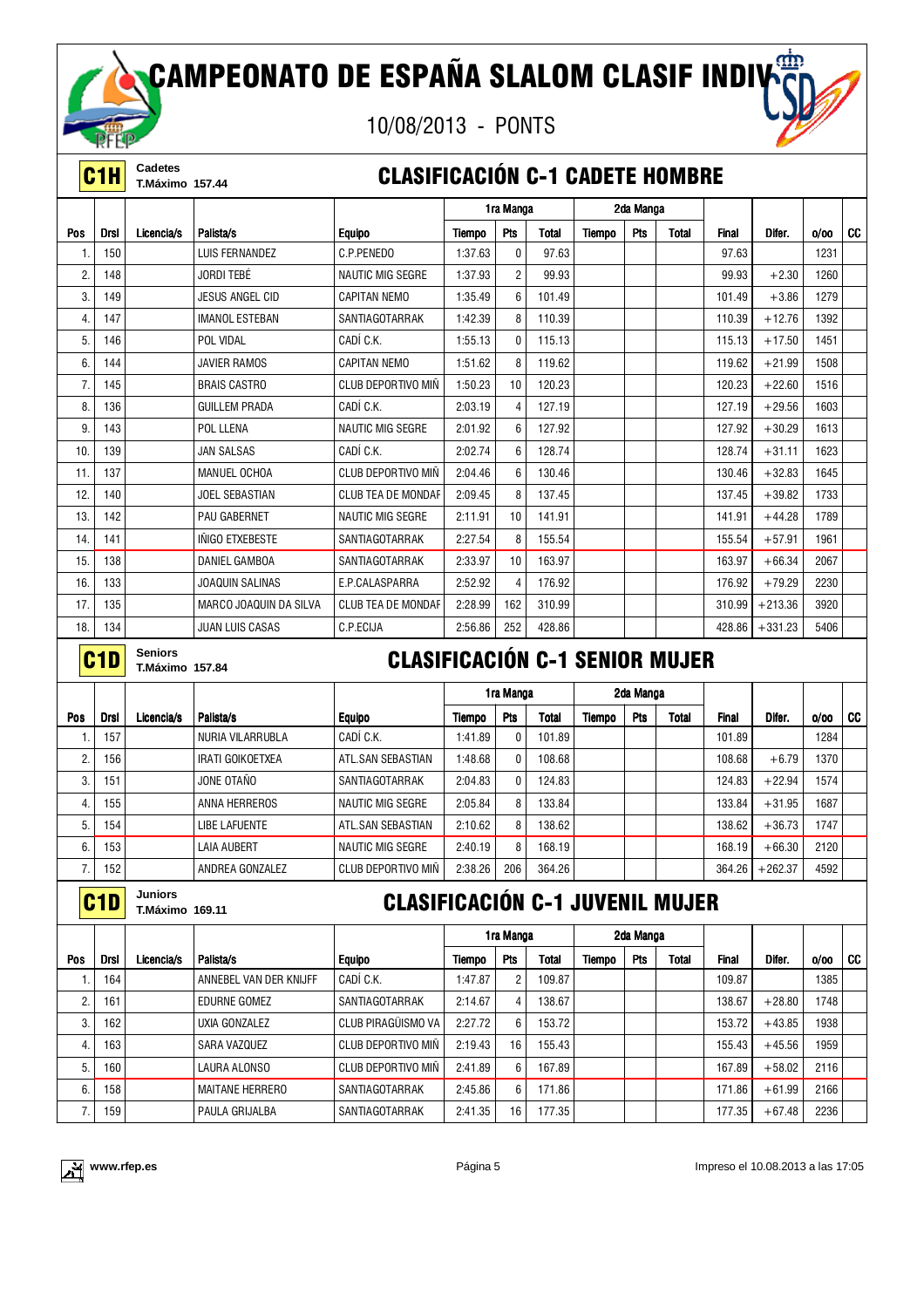## CAMPEONATO DE ESPAÑA SLALOM CLASIF INDIV<sup>eir</sup>

10/08/2013 - PONTS



| C1D | Cadetes                |  |
|-----|------------------------|--|
|     | <b>T.Máximo 191.66</b> |  |

#### **CLASIFICACIÓN C-1 CADETE MUJER**

| Pts<br>Pts<br><b>Drsl</b><br>Licencia/s<br>Palista/s<br>Tiempo<br><b>Total</b><br>Tiempo<br>Total<br><b>Final</b><br>Difer.<br>Pos<br>Equipo<br>ATL.SAN SEBASTIAN<br>177<br><b>MIREN LAZKANO</b><br>1:48.39<br>4<br>112.39<br>112.39<br>1.<br>$\overline{c}$<br>2.<br>176<br>114.56<br>KLARA OLAZABAL<br>SANTIAGOTARRAK<br>1:52.56<br>114.56<br>$+2.17$<br>3.<br>170<br>6<br>MIREIA OLIVA<br><b>NAUTIC MIG SEGRE</b><br>1:59.57<br>125.57<br>125.57<br>$+13.18$<br>175<br>6<br>4.<br><b>IRENE EGUES</b><br>ATL.SAN SEBASTIAN<br>2:05.10<br>131.10<br>131.10<br>$+18.71$<br>6<br>5.<br>172<br>136.68<br><b>IRENE BARBA</b><br>ATL.SAN SEBASTIAN<br>2:10.68<br>136.68<br>$+24.29$<br>169<br>138.25<br>6.<br><b>MARTA BARBA</b><br>ATL.SAN SEBASTIAN<br>2:08.25<br>10<br>138.25<br>$+25.86$<br>7.<br>166<br>CADÍ C.K.<br>$\overline{2}$<br>152.24<br>152.24<br>LAURA PELLICER<br>2:30.24<br>$+39.85$<br>8.<br>171<br>NINA IRIGOYEN<br>ATL.SAN SEBASTIAN<br>2:24.15<br>10<br>154.15<br>154.15<br>$+41.76$<br>CADÍ C.K.<br>9.<br>167<br><b>ISABEL TRAVÉ</b><br>$\overline{4}$<br>160.63<br>$+48.24$<br>2:36.63<br>160.63 | CC<br>0/00<br>1417<br>1444<br>1583<br>1653<br>1723<br>1743<br>1919<br>1943<br>2025<br>2031<br>2212<br>2498<br>3063 |
|---------------------------------------------------------------------------------------------------------------------------------------------------------------------------------------------------------------------------------------------------------------------------------------------------------------------------------------------------------------------------------------------------------------------------------------------------------------------------------------------------------------------------------------------------------------------------------------------------------------------------------------------------------------------------------------------------------------------------------------------------------------------------------------------------------------------------------------------------------------------------------------------------------------------------------------------------------------------------------------------------------------------------------------------------------------------------------------------------------------------|--------------------------------------------------------------------------------------------------------------------|
|                                                                                                                                                                                                                                                                                                                                                                                                                                                                                                                                                                                                                                                                                                                                                                                                                                                                                                                                                                                                                                                                                                                     |                                                                                                                    |
|                                                                                                                                                                                                                                                                                                                                                                                                                                                                                                                                                                                                                                                                                                                                                                                                                                                                                                                                                                                                                                                                                                                     |                                                                                                                    |
|                                                                                                                                                                                                                                                                                                                                                                                                                                                                                                                                                                                                                                                                                                                                                                                                                                                                                                                                                                                                                                                                                                                     |                                                                                                                    |
|                                                                                                                                                                                                                                                                                                                                                                                                                                                                                                                                                                                                                                                                                                                                                                                                                                                                                                                                                                                                                                                                                                                     |                                                                                                                    |
|                                                                                                                                                                                                                                                                                                                                                                                                                                                                                                                                                                                                                                                                                                                                                                                                                                                                                                                                                                                                                                                                                                                     |                                                                                                                    |
|                                                                                                                                                                                                                                                                                                                                                                                                                                                                                                                                                                                                                                                                                                                                                                                                                                                                                                                                                                                                                                                                                                                     |                                                                                                                    |
|                                                                                                                                                                                                                                                                                                                                                                                                                                                                                                                                                                                                                                                                                                                                                                                                                                                                                                                                                                                                                                                                                                                     |                                                                                                                    |
|                                                                                                                                                                                                                                                                                                                                                                                                                                                                                                                                                                                                                                                                                                                                                                                                                                                                                                                                                                                                                                                                                                                     |                                                                                                                    |
|                                                                                                                                                                                                                                                                                                                                                                                                                                                                                                                                                                                                                                                                                                                                                                                                                                                                                                                                                                                                                                                                                                                     |                                                                                                                    |
|                                                                                                                                                                                                                                                                                                                                                                                                                                                                                                                                                                                                                                                                                                                                                                                                                                                                                                                                                                                                                                                                                                                     |                                                                                                                    |
| 10.<br>174<br>ATL.SAN SEBASTIAN<br>2:29.08<br>12<br>161.08<br>161.08<br>$+48.69$<br>AMAIA MEDIERO                                                                                                                                                                                                                                                                                                                                                                                                                                                                                                                                                                                                                                                                                                                                                                                                                                                                                                                                                                                                                   |                                                                                                                    |
| 168<br>SANTIAGOTARRAK<br>175.45<br>175.45<br>11.<br><b>GARAZI ESTONBA</b><br>2:45.45<br>10<br>$+63.06$                                                                                                                                                                                                                                                                                                                                                                                                                                                                                                                                                                                                                                                                                                                                                                                                                                                                                                                                                                                                              |                                                                                                                    |
| 173<br>CADÍ C.K.<br>56<br>$+85.75$<br>12.<br><b>PAULA MARTIN</b><br>2:22.14<br>198.14<br>198.14                                                                                                                                                                                                                                                                                                                                                                                                                                                                                                                                                                                                                                                                                                                                                                                                                                                                                                                                                                                                                     |                                                                                                                    |
| 13.<br>165<br>CADÍ C.K.<br>110<br><b>CLAUDIA DORIA</b><br>2:12.96<br>242.96<br>242.96<br>$+130.57$                                                                                                                                                                                                                                                                                                                                                                                                                                                                                                                                                                                                                                                                                                                                                                                                                                                                                                                                                                                                                  |                                                                                                                    |
| <b>Veteranos</b><br><b>CLASIFICACIÓN K-1 VETERANO HOMBRE</b><br>K <sub>1</sub> H<br><b>T.Máximo 112.74</b>                                                                                                                                                                                                                                                                                                                                                                                                                                                                                                                                                                                                                                                                                                                                                                                                                                                                                                                                                                                                          |                                                                                                                    |
| 1ra Manga<br>2da Manga                                                                                                                                                                                                                                                                                                                                                                                                                                                                                                                                                                                                                                                                                                                                                                                                                                                                                                                                                                                                                                                                                              |                                                                                                                    |
| Pts<br><b>Drsl</b><br>Licencia/s<br>Palista/s<br><b>Equipo</b><br><b>Tiempo</b><br>Total<br>Tiempo<br>Pts<br>Total<br><b>Final</b><br>Difer.<br><b>Pos</b>                                                                                                                                                                                                                                                                                                                                                                                                                                                                                                                                                                                                                                                                                                                                                                                                                                                                                                                                                          | CC<br>0/00                                                                                                         |
| CADÍ C.K.<br>179<br><b>CARLES JUANMARTI</b><br>1:25.07<br>4<br>89.07<br>89.07<br>1.                                                                                                                                                                                                                                                                                                                                                                                                                                                                                                                                                                                                                                                                                                                                                                                                                                                                                                                                                                                                                                 | 1123                                                                                                               |
| 2.<br>183<br>URKO ZABALETA<br>SANTIAGOTARRAK<br>1:28.36<br>4<br>92.36<br>92.36<br>$+3.29$                                                                                                                                                                                                                                                                                                                                                                                                                                                                                                                                                                                                                                                                                                                                                                                                                                                                                                                                                                                                                           | 1164                                                                                                               |
| 3.<br>180<br>0<br>102.51<br>102.51<br>RAUL BARBA<br>ATL.SAN SEBASTIAN<br>1:42.51<br>$+13.44$                                                                                                                                                                                                                                                                                                                                                                                                                                                                                                                                                                                                                                                                                                                                                                                                                                                                                                                                                                                                                        | 1292                                                                                                               |
| $\overline{4}$<br>181<br>ANTONIO HERREROS<br><b>NAUTIC MIG SEGRE</b><br>1:43.53<br>2<br>105.53<br>105.53<br>$+16.46$                                                                                                                                                                                                                                                                                                                                                                                                                                                                                                                                                                                                                                                                                                                                                                                                                                                                                                                                                                                                | 1330                                                                                                               |
| 5.<br>182<br>6<br>108.26<br>JUAN JOSE OLAZABAL<br>SANTIAGOTARRAK<br>1:42.26<br>108.26<br>$+19.19$                                                                                                                                                                                                                                                                                                                                                                                                                                                                                                                                                                                                                                                                                                                                                                                                                                                                                                                                                                                                                   | 1365                                                                                                               |
| 178<br>8<br>6.<br>129.46<br>LLUIS SERRA<br><b>NAUTIC MIG SEGRE</b><br>2:01.46<br>129.46<br>$+40.39$                                                                                                                                                                                                                                                                                                                                                                                                                                                                                                                                                                                                                                                                                                                                                                                                                                                                                                                                                                                                                 | 1632                                                                                                               |
| <b>Seniors</b><br><b>CLASIFICACIÓN K-1 SENIOR HOMBRE</b><br>K <sub>1</sub> H                                                                                                                                                                                                                                                                                                                                                                                                                                                                                                                                                                                                                                                                                                                                                                                                                                                                                                                                                                                                                                        |                                                                                                                    |
| <b>T.Máximo 112.74</b>                                                                                                                                                                                                                                                                                                                                                                                                                                                                                                                                                                                                                                                                                                                                                                                                                                                                                                                                                                                                                                                                                              |                                                                                                                    |
| 1ra Manga<br>2da Manga                                                                                                                                                                                                                                                                                                                                                                                                                                                                                                                                                                                                                                                                                                                                                                                                                                                                                                                                                                                                                                                                                              |                                                                                                                    |
| Pts<br>Pts<br>Pos<br><b>Drsl</b><br>Licencia/s<br>Palista/s<br>Tiempo<br>Total<br>Tiempo<br>Total<br><b>Final</b><br>Difer.<br><b>Equipo</b><br>199<br>ATL.SAN SEBASTIAN<br>0<br>1.<br>SAMUEL HERNANZ<br>1:19.33<br>79.33<br>79.33                                                                                                                                                                                                                                                                                                                                                                                                                                                                                                                                                                                                                                                                                                                                                                                                                                                                                  | CC<br>0/00<br>1000                                                                                                 |
| 2.<br>200<br>0<br>$+0.70$<br><b>JOAN CRESPO</b><br>1:20.03<br>80.03<br>80.03<br>SANTIAGOTARRAK                                                                                                                                                                                                                                                                                                                                                                                                                                                                                                                                                                                                                                                                                                                                                                                                                                                                                                                                                                                                                      | 1009                                                                                                               |
| 3.<br>197<br>CADÍ C.K.<br>1:22.23<br><sup>0</sup><br>82.23                                                                                                                                                                                                                                                                                                                                                                                                                                                                                                                                                                                                                                                                                                                                                                                                                                                                                                                                                                                                                                                          | 1037                                                                                                               |
| 82.23<br>$+2.90$<br><b>MARC MORAGUES</b><br>$\overline{2}$<br>215<br>CADI C.K.<br>1:21.28<br>83.28<br>4.<br>MARC DOMENJO<br>83.28                                                                                                                                                                                                                                                                                                                                                                                                                                                                                                                                                                                                                                                                                                                                                                                                                                                                                                                                                                                   | 1050                                                                                                               |
| $+3.95$<br>5.<br>198<br>CADI C.K.<br>1:23.37<br>0<br>83.37<br>83.37                                                                                                                                                                                                                                                                                                                                                                                                                                                                                                                                                                                                                                                                                                                                                                                                                                                                                                                                                                                                                                                 | 1051                                                                                                               |
| BERNAT LAVAQUIOL<br>$+4.04$<br>CADÍ C.K.<br>209<br>1:25.01<br>0<br>85.01<br>85.01                                                                                                                                                                                                                                                                                                                                                                                                                                                                                                                                                                                                                                                                                                                                                                                                                                                                                                                                                                                                                                   | 1072                                                                                                               |
| 6.<br>PAU GANYET<br>$+5.68$                                                                                                                                                                                                                                                                                                                                                                                                                                                                                                                                                                                                                                                                                                                                                                                                                                                                                                                                                                                                                                                                                         |                                                                                                                    |
| 7.<br>211<br>0<br>85.72<br>XABIER JAUREGUI<br>ATL.SAN SEBASTIAN<br>1:25.72<br>85.72<br>$+6.39$<br>8.<br>185<br><b>FPC</b><br>1:22.51<br>4<br>86.51<br>86.51                                                                                                                                                                                                                                                                                                                                                                                                                                                                                                                                                                                                                                                                                                                                                                                                                                                                                                                                                         | 1081<br>1091                                                                                                       |
| IVAN SILVA<br>$+7.18$                                                                                                                                                                                                                                                                                                                                                                                                                                                                                                                                                                                                                                                                                                                                                                                                                                                                                                                                                                                                                                                                                               |                                                                                                                    |
| CADÍ C.K.<br>9.<br>214<br>4<br>ALBERTO DIEZ-CANEDO<br>1:23.59<br>87.59<br>87.59<br>$+8.26$                                                                                                                                                                                                                                                                                                                                                                                                                                                                                                                                                                                                                                                                                                                                                                                                                                                                                                                                                                                                                          | 1104                                                                                                               |
| 210<br>SANTIAGOTARRAK<br>1:23.20<br>6<br>89.20<br>10.<br>TELMO OLAZABAL<br>89.20<br>$+9.87$                                                                                                                                                                                                                                                                                                                                                                                                                                                                                                                                                                                                                                                                                                                                                                                                                                                                                                                                                                                                                         | 1124                                                                                                               |
| 0<br>11.<br>184<br>RODRIGO MAGALHAES<br>ABC<br>1:30.12<br>90.12<br>90.12<br>$+10.79$<br>0                                                                                                                                                                                                                                                                                                                                                                                                                                                                                                                                                                                                                                                                                                                                                                                                                                                                                                                                                                                                                           | 1136                                                                                                               |
| 12.<br>208<br>IÑAKI GI<br>1:34.26<br>94.26<br>ATL.SAN SEBASTIAN<br>94.26<br>$+14.93$<br>207<br>13.<br>AITOR ANUNCIBAY<br>1:32.77<br>$\overline{2}$<br>94.77<br>94.77<br>$+15.44$<br>SANTIAGOTARRAK                                                                                                                                                                                                                                                                                                                                                                                                                                                                                                                                                                                                                                                                                                                                                                                                                                                                                                                  | 1188<br>1195                                                                                                       |

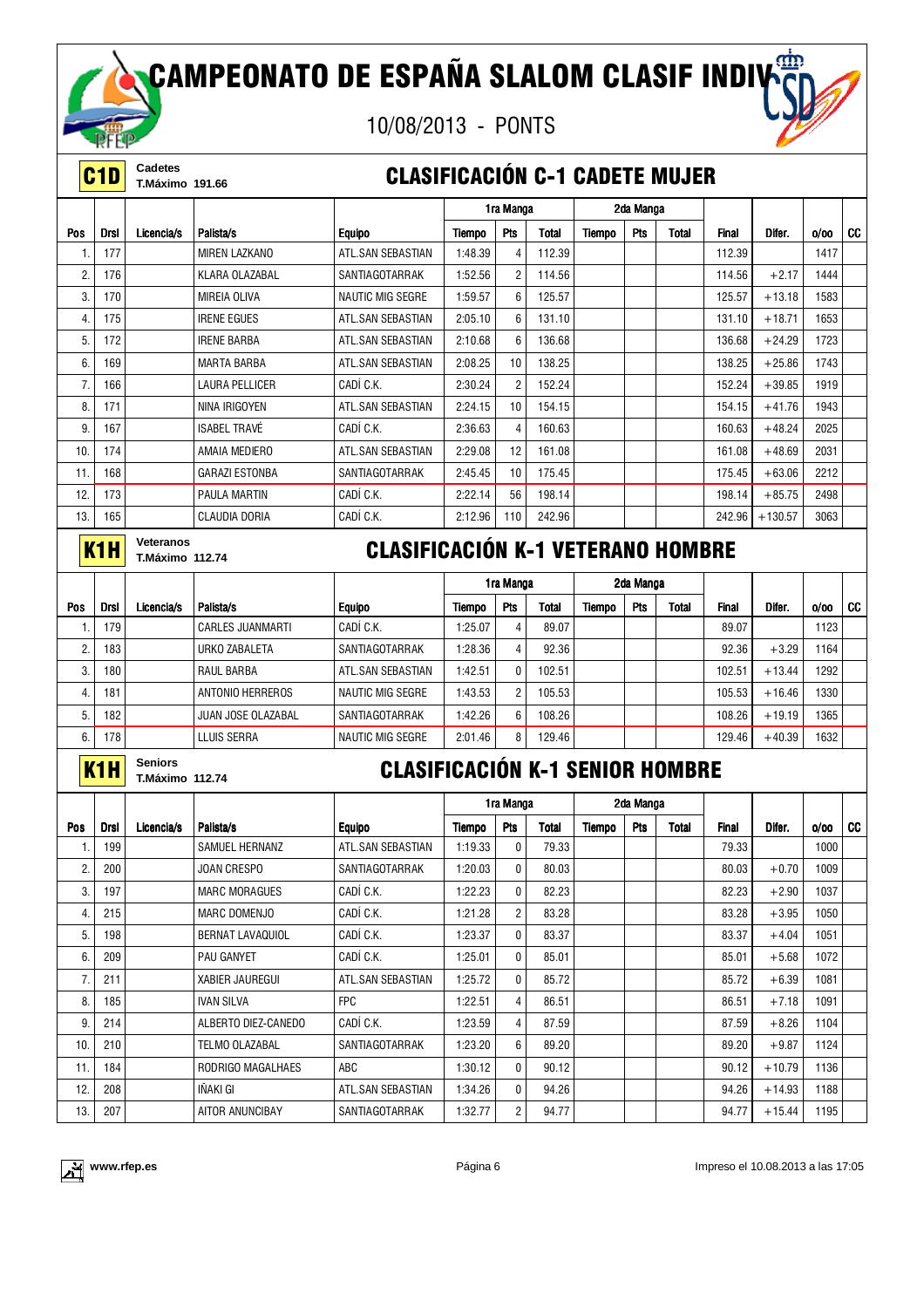10/08/2013 - PONTS



**K1H** Seniors<br>**K1H** T.Máximo 112.74

#### **CLASIFICACIÓN K-1 SENIOR HOMBRE**

|     |             |            |                           |                         | 1ra Manga |                | 2da Manga    |        |     |              |              |           |      |              |
|-----|-------------|------------|---------------------------|-------------------------|-----------|----------------|--------------|--------|-----|--------------|--------------|-----------|------|--------------|
| Pos | <b>Drsl</b> | Licencia/s | Palista/s                 | <b>Equipo</b>           | Tiempo    | Pts            | <b>Total</b> | Tiempo | Pts | <b>Total</b> | <b>Final</b> | Difer.    | 0/00 | CC           |
| 14. | 203         |            | <b>VICTOR MONDEJAR</b>    | <b>LAS GRAJAS</b>       | 1:34.82   | $\mathbf{0}$   | 94.82        |        |     |              | 94.82        | $+15.49$  | 1195 |              |
| 15. | 206         |            | <b>XUBAN PORTOS</b>       | SANTIAGOTARRAK          | 1:28.93   | 6              | 94.93        |        |     |              | 94.93        | $+15.60$  | 1197 |              |
| 16. | 205         |            | PAULO GARIKANO            | ATL.SAN SEBASTIAN       | 1:33.82   | $\overline{2}$ | 95.82        |        |     |              | 95.82        | $+16.49$  | 1208 |              |
| 17. | 204         |            | AITOR IRIBARREN           | SANTIAGOTARRAK          | 1:34.25   | $\overline{2}$ | 96.25        |        |     |              | 96.25        | $+16.92$  | 1213 |              |
| 18. | 213         |            | <b>ARITZ FERNANDEZ</b>    | ATL.SAN SEBASTIAN       | 1:28.64   | 8              | 96.64        |        |     |              | 96.64        | $+17.31$  | 1218 |              |
| 19. | 190         |            | IÑAKI GOMEZ               | SANTIAGOTARRAK          | 1:33.48   | $\overline{4}$ | 97.48        |        |     |              | 97.48        | $+18.15$  | 1229 |              |
| 20. | 201         |            | PABLO GARCIA              | <b>LAS GRAJAS</b>       | 1:38.35   | $\Omega$       | 98.35        |        |     |              | 98.35        | $+19.02$  | 1240 |              |
| 21. | 202         |            | <b>JAVIER GARCIA</b>      | <b>LAS GRAJAS</b>       | 1:41.14   | $\overline{c}$ | 103.14       |        |     |              | 103.14       | $+23.81$  | 1300 |              |
| 22. | 193         |            | <b>MATEO GONZALEZ</b>     | <b>LAS GRAJAS</b>       | 1:43.19   | $\overline{2}$ | 105.19       |        |     |              | 105.19       | $+25.86$  | 1326 |              |
| 23. | 196         |            | ADRIAN RUIZ DE MAGDALENA  | E.P.CALASPARRA          | 1:41.94   | $\overline{4}$ | 105.94       |        |     |              | 105.94       | $+26.61$  | 1335 | $\mathbf{1}$ |
| 24. | 192         |            | PEDRO SANCHEZ             | E.P.CALASPARRA          | 1:40.73   | 6              | 106.73       |        |     |              | 106.73       | $+27.40$  | 1345 | $\mathbf{1}$ |
| 25. | 188         |            | <b>EMILIO RODRIGUEZ</b>   | CLUB DEPORTIVO MIÑ      | 1:42.08   | 8              | 110.08       |        |     |              | 110.08       | $+30.75$  | 1388 | $\mathbf{1}$ |
| 26. | 186         |            | JOSEP MALDONADO           | CADÍ C.K.               | 1:57.84   | $\overline{4}$ | 121.84       |        |     |              | 121.84       | $+42.51$  | 1536 |              |
| 27. | 194         |            | DANIEL JULIO SUAREZ-LLANO | C.P.PENEDO              | 1:56.93   | 6              | 122.93       |        |     |              | 122.93       | $+43.60$  | 1550 |              |
| 28. | 189         |            | PABLO CALVO               | <b>LAS GRAJAS</b>       | 2:08.18   | 10             | 138.18       |        |     |              | 138.18       | $+58.85$  | 1742 |              |
| 29. | 212         |            | EKHI DIEZ                 | SANTIAGOTARRAK          | 1:26.37   | 52             | 138.37       |        |     |              | 138.37       | $+59.04$  | 1744 |              |
| 30. | 187         |            | <b>MARCOS FORTES</b>      | C.P.PENEDO              | 1:44.90   | 60             | 164.90       |        |     |              | 164.90       | $+85.57$  | 2079 |              |
| 31. | 195         |            | ALEJANDRO OCHOA           | CLUB DEPORTIVO MIÑ      | 1:56.00   | 64             | 180.00       |        |     |              | 180.00       | $+100.67$ | 2269 |              |
| 32. | 191         |            | JOAN VILARO               | <b>NAUTIC MIG SEGRE</b> | 1:46.28   | 106            | 212.28       |        |     |              | 212.28       | $+132.95$ | 2676 |              |

**K1H** Juniors<br>**K1H** T.Máximo 120.80

### **CLASIFICACIÓN K-1 JUVENIL HOMBRE**

|                  |      |            |                         |                           | 1ra Manga |                |        | 2da Manga |     |       |              |           |      |    |
|------------------|------|------------|-------------------------|---------------------------|-----------|----------------|--------|-----------|-----|-------|--------------|-----------|------|----|
| Pos              | Drsl | Licencia/s | Palista/s               | <b>Equipo</b>             | Tiempo    | Pts            | Total  | Tiempo    | Pts | Total | <b>Final</b> | Difer.    | 0/00 | CC |
| 1.               | 230  |            | <b>JUAN MARTINEZ</b>    | E.P.CALASPARRA            | 1:25.53   | 0              | 85.53  |           |     |       | 85.53        |           | 1078 |    |
| $\overline{2}$ . | 228  |            | <b>DAVID LLORENTE</b>   | RÍO ERESMA                | 1:24.14   | $\overline{c}$ | 86.14  |           |     |       | 86.14        | $+0.61$   | 1086 |    |
| 3.               | 229  |            | <b>HASIER RODRIGUEZ</b> | SANTIAGOTARRAK            | 1:27.27   | 4              | 91.27  |           |     |       | 91.27        | $+5.74$   | 1151 |    |
| 4.               | 231  |            | UNAI NABASKUES          | ATL.SAN SEBASTIAN         | 1:29.73   | 6              | 95.73  |           |     |       | 95.73        | $+10.20$  | 1207 |    |
| 5.               | 223  |            | <b>MIKEL ALTUNA</b>     | SANTIAGOTARRAK            | 1:34.53   | $\overline{c}$ | 96.53  |           |     |       | 96.53        | $+11.00$  | 1217 |    |
| 6.               | 220  |            | UNAI ARRESE-IGOR        | ATL.SAN SEBASTIAN         | 1:31.38   | 6              | 97.38  |           |     |       | 97.38        | $+11.85$  | 1228 |    |
| 7.               | 216  |            | JON BEÑAT LAZKANO       | ATL.SAN SEBASTIAN         | 1:35.68   | $\overline{2}$ | 97.68  |           |     |       | 97.68        | $+12.15$  | 1231 |    |
| 8.               | 224  |            | <b>IAN SALVAT</b>       | A.E.PALLARS               | 1:28.25   | 10             | 98.25  |           |     |       | 98.25        | $+12.72$  | 1238 |    |
| 9.               | 227  |            | AXEL AFONSO             | <b>CLUB TEA DE MONDAF</b> | 1:34.59   | 4              | 98.59  |           |     |       | 98.59        | $+13.06$  | 1243 |    |
| 10.              | 226  |            | ANDER ALBIZU            | ATL.SAN SEBASTIAN         | 1:35.32   | 6              | 101.32 |           |     |       | 101.32       | $+15.79$  | 1277 |    |
| 11.              | 225  |            | <b>EKAIN RODRIGUEZ</b>  | ATL.SAN SEBASTIAN         | 1:38.43   | 6              | 104.43 |           |     |       | 104.43       | $+18.90$  | 1316 |    |
| 12.              | 222  |            | TELMO EGUES             | ATL.SAN SEBASTIAN         | 1:43.99   | 4              | 107.99 |           |     |       | 107.99       | $+22.46$  | 1361 |    |
| 13.              | 221  |            | ALBERTO LOPEZ           | RÍO ERESMA                | 1:42.40   | 8              | 110.40 |           |     |       | 110.40       | $+24.87$  | 1392 |    |
| 14.              | 218  |            | ALVARO MORENO           | CADÍ C.K.                 | 1:50.44   | $\mathbf{0}$   | 110.44 |           |     |       | 110.44       | $+24.91$  | 1392 |    |
| 15.              | 217  |            | DAVID JESÚS REYES       | C.P.ECIJA                 | 2:00.36   | 8              | 128.36 |           |     |       | 128.36       | $+42.83$  | 1618 |    |
| 16.              | 219  |            | <b>HEMANT DEEPAK</b>    | CADÍ C.K.                 | 1.51.36   | 108            | 219.36 |           |     |       | 219.36       | $+133.83$ | 2765 |    |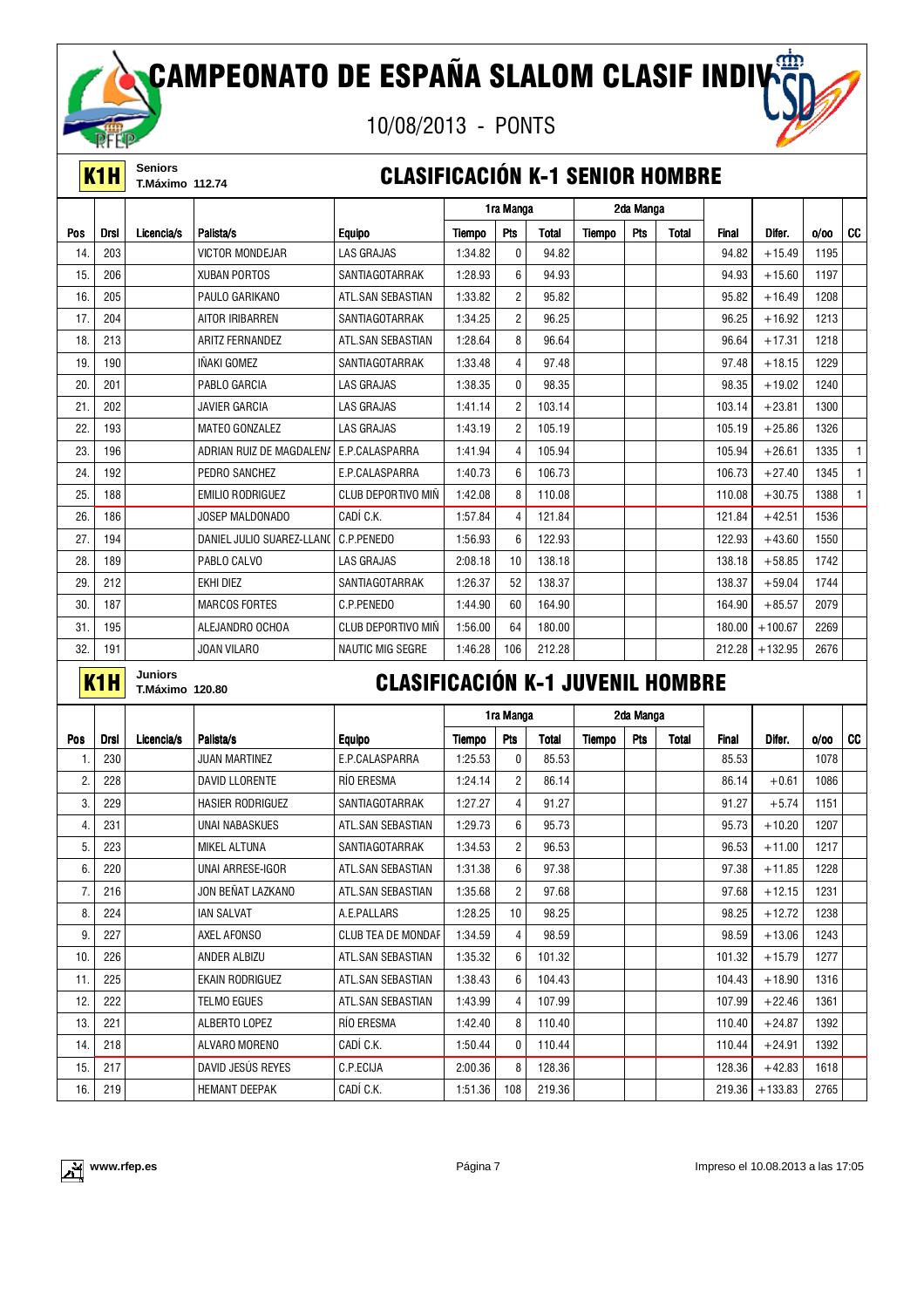10/08/2013 - PONTS



**K1H** Cadetes<br>**K1H** T.Máximo 136.90

#### **CLASIFICACIÓN K-1 CADETE HOMBRE**

|                          |             |            |                        |                           | 1ra Manga |                | 2da Manga    |        |            |       |              |           |      |              |
|--------------------------|-------------|------------|------------------------|---------------------------|-----------|----------------|--------------|--------|------------|-------|--------------|-----------|------|--------------|
| Pos                      | <b>Drsl</b> | Licencia/s | Palista/s              | <b>Equipo</b>             | Tiempo    | Pts            | <b>Total</b> | Tiempo | <b>Pts</b> | Total | <b>Final</b> | Difer.    | 0/00 | CC           |
| $\mathbf{1}$             | 270         |            | <b>JORDI CADENA</b>    | CADÍ C.K.                 | 1:25.00   | $\mathbf 0$    | 85.00        |        |            |       | 85.00        |           | 1071 |              |
| 2.                       | 267         |            | <b>NIL GARCIA</b>      | CADÍ C.K.                 | 1:31.44   | $\overline{2}$ | 93.44        |        |            |       | 93.44        | $+8.44$   | 1178 |              |
| 3.                       | 262         |            | <b>JESUS ANGEL CID</b> | <b>CAPITAN NEMO</b>       | 1:32.00   | $\overline{2}$ | 94.00        |        |            |       | 94.00        | $+9.00$   | 1185 |              |
| 4.                       | 263         |            | <b>IAGO CANOSA</b>     | C.D.P.DUMBRIA             | 1:32.46   | $\overline{4}$ | 96.46        |        |            |       | 96.46        | $+11.46$  | 1216 |              |
| 5.                       | 266         |            | <b>ION IRIBARREN</b>   | SANTIAGOTARRAK            | 1:32.82   | $\overline{4}$ | 96.82        |        |            |       | 96.82        | $+11.82$  | 1220 |              |
| 6.                       | 259         |            | <b>BRAIS CASTRO</b>    | <b>CLUB DEPORTIVO MIN</b> | 1:35.10   | $\overline{2}$ | 97.10        |        |            |       | 97.10        | $+12.10$  | 1224 |              |
| 7.                       | 268         |            | <b>MIKEL PULDAIN</b>   | ATL.SAN SEBASTIAN         | 1:32.79   | 8              | 100.79       |        |            |       | 100.79       | $+15.79$  | 1271 |              |
| 8.                       | 257         |            | ARITZ DORRONSORO       | SANTIAGOTARRAK            | 1:36.91   | $\overline{4}$ | 100.91       |        |            |       | 100.91       | $+15.91$  | 1272 |              |
| 9.                       | 256         |            | ALEJANDRO DRAGO        | <b>CAIAC BAIX CINCA</b>   | 1:39.15   | $\overline{4}$ | 103.15       |        |            |       | 103.15       | $+18.15$  | 1300 |              |
| 10.                      | 264         |            | POL LLENA              | <b>NAUTIC MIG SEGRE</b>   | 1:35.16   | 8              | 103.16       |        |            |       | 103.16       | $+18.16$  | 1300 |              |
| 11.                      | 265         |            | <b>IOSU FUENTES</b>    | ATL.SAN SEBASTIAN         | 1:37.43   | 6              | 103.43       |        |            |       | 103.43       | $+18.43$  | 1304 |              |
| 12.                      | 258         |            | ANTONIO DIAZ-VIZCAINO  | CADÍ C.K.                 | 1:37.98   | 10             | 107.98       |        |            |       | 107.98       | $+22.98$  | 1361 |              |
| 13.                      | 261         |            | MANUEL OCHOA           | CLUB DEPORTIVO MIÑ        | 1:42.31   | 6              | 108.31       |        |            |       | 108.31       | $+23.31$  | 1365 |              |
| 14.                      | 248         |            | UNAI CABALLERO         | ATL.SAN SEBASTIAN         | 1:47.25   | $\overline{2}$ | 109.25       |        |            |       | 109.25       | $+24.25$  | 1377 |              |
| 15.                      | 249         |            | JAN SALSAS             | CADÍ C.K.                 | 1:48.04   | $\overline{2}$ | 110.04       |        |            |       | 110.04       | $+25.04$  | 1387 |              |
| 16.                      | 243         |            | ARAN BALAGUERO         | A.E.PALLARS               | 1:47.50   | $\overline{4}$ | 111.50       |        |            |       | 111.50       | $+26.50$  | 1406 |              |
| 17.                      | 260         |            | <b>JOEL SEBASTIAN</b>  | <b>CLUB TEA DE MONDAF</b> | 1:40.60   | 12             | 112.60       |        |            |       | 112.60       | $+27.60$  | 1419 |              |
| 18.                      | 255         |            | PAU GABERNET           | <b>NAUTIC MIG SEGRE</b>   | 1:42.81   | 10             | 112.81       |        |            |       | 112.81       | $+27.81$  | 1422 |              |
| 19.                      | 250         |            | DANIEL GAMBOA          | SANTIAGOTARRAK            | 1:50.61   | $\overline{4}$ | 114.61       |        |            |       | 114.61       | $+29.61$  | 1445 |              |
| 20.                      | 234         |            | <b>MARTI MALLOL</b>    | CADÍ C.K.                 | 1:51.70   | $\overline{4}$ | 115.70       |        |            |       | 115.70       | $+30.70$  | 1458 |              |
| 21.                      | 239         |            | JOSE MANUEL HARO       | E.P.CALASPARRA            | 1:56.36   | 6              | 122.36       |        |            |       | 122.36       | $+37.36$  | 1542 | $\mathbf{1}$ |
| 22.                      | 254         |            | <b>JAVIER RAMOS</b>    | <b>CAPITAN NEMO</b>       | 1:52.43   | 10             | 122.43       |        |            |       | 122.43       | $+37.43$  | 1543 | $\mathbf{1}$ |
| 23.                      | 247         |            | <b>AITOR INCHAUSTI</b> | ATL.SAN SEBASTIAN         | 1:50.29   | 14             | 124.29       |        |            |       | 124.29       | $+39.29$  | 1567 | $\mathbf{1}$ |
| 24.                      | 253         |            | ANDER SUSPERREGUI      | SANTIAGOTARRAK            | 1:56.90   | 8              | 124.90       |        |            |       | 124.90       | $+39.90$  | 1574 | $\mathbf{1}$ |
| 25.                      | 251         |            | GILEN LARRAÑAGA        | ATL.SAN SEBASTIAN         | 1:55.82   | 14             | 129.82       |        |            |       | 129.82       | $+44.82$  | 1636 | $\mathbf{1}$ |
| 26.                      | 237         |            | <b>JUAN LUIS CASAS</b> | C.P.ECIJA                 | 2:11.75   | $\overline{4}$ | 135.75       |        |            |       | 135.75       | $+50.75$  | 1711 | $\mathbf{1}$ |
| 27.                      | 244         |            | MARCO JOAQUIN DA SILVA | <b>CLUB TEA DE MONDAF</b> | 2:00.79   | 16             | 136.79       |        |            |       | 136.79       | $+51.79$  | 1724 | $\mathbf{1}$ |
| 28.                      | 242         |            | <b>INIGO ETXEBESTE</b> | SANTIAGOTARRAK            | 2:12.31   | 8              | 140.31       |        |            |       | 140.31       | $+55.31$  | 1769 |              |
| 29.                      | 269         |            | <b>MARC ETXANIZ</b>    | CADÍ C.K.                 | 1:30.57   | 50             | 140.57       |        |            |       | 140.57       | $+55.57$  | 1772 |              |
| 30.                      | 236         |            | FRANCISCO CAMUÑEZ      | C.P.ECIJA                 | 2:23.20   | 10             | 153.20       |        |            |       | 153.20       | $+68.20$  | 1931 |              |
| 31.                      | 245         |            | LUIS FERNANDEZ         | C.P.PENEDO                | 1:43.38   | 56             | 159.38       |        |            |       | 159.38       | $+74.38$  | 2009 |              |
| 32.                      | 252         |            | <b>JAVIER TRIGO</b>    | C.D.P.DUMBRIA             | 1:51.82   | 60             | 171.82       |        |            |       | 171.82       | $+86.82$  | 2166 |              |
| 33.                      | 240         |            | ALEJANDRO SANCHEZ      | E.P.CALASPARRA            | 1:56.03   | 56             | 172.03       |        |            |       | 172.03       | $+87.03$  | 2169 |              |
| 34.                      | 246         |            | NANDO CORTÉS           | A.E.PALLARS               | 1:57.39   | 66             | 183.39       |        |            |       | 183.39       | $+98.39$  | 2312 |              |
| 35.                      | 233         |            | HERRI MANTEROLA        | SANTIAGOTARRAK            | 3:12.91   | $\overline{4}$ | 196.91       |        |            |       | 196.91       | $+111.91$ | 2482 |              |
| 36.                      | 235         |            | ALBERTO PUCH           | CAIAC BAIX CINCA          | 1:51.02   | 106            | 217.02       |        |            |       | 217.02       | $+132.02$ | 2736 |              |
| 37.                      | 232         |            | JOAQUIN SALINAS        | E.P.CALASPARRA            | 1:55.60   | 108            | 223.60       |        |            |       | 223.60       | $+138.60$ | 2819 |              |
|                          | 238         |            | LLORENC MARTINEZ       | A.E.PALLARS               |           |                | ΝP           |        |            |       |              |           |      |              |
| $\overline{\phantom{a}}$ | 241         |            | JAN LARRUE             | A.E.PALLARS               |           |                | ΝP           |        |            |       |              |           |      |              |

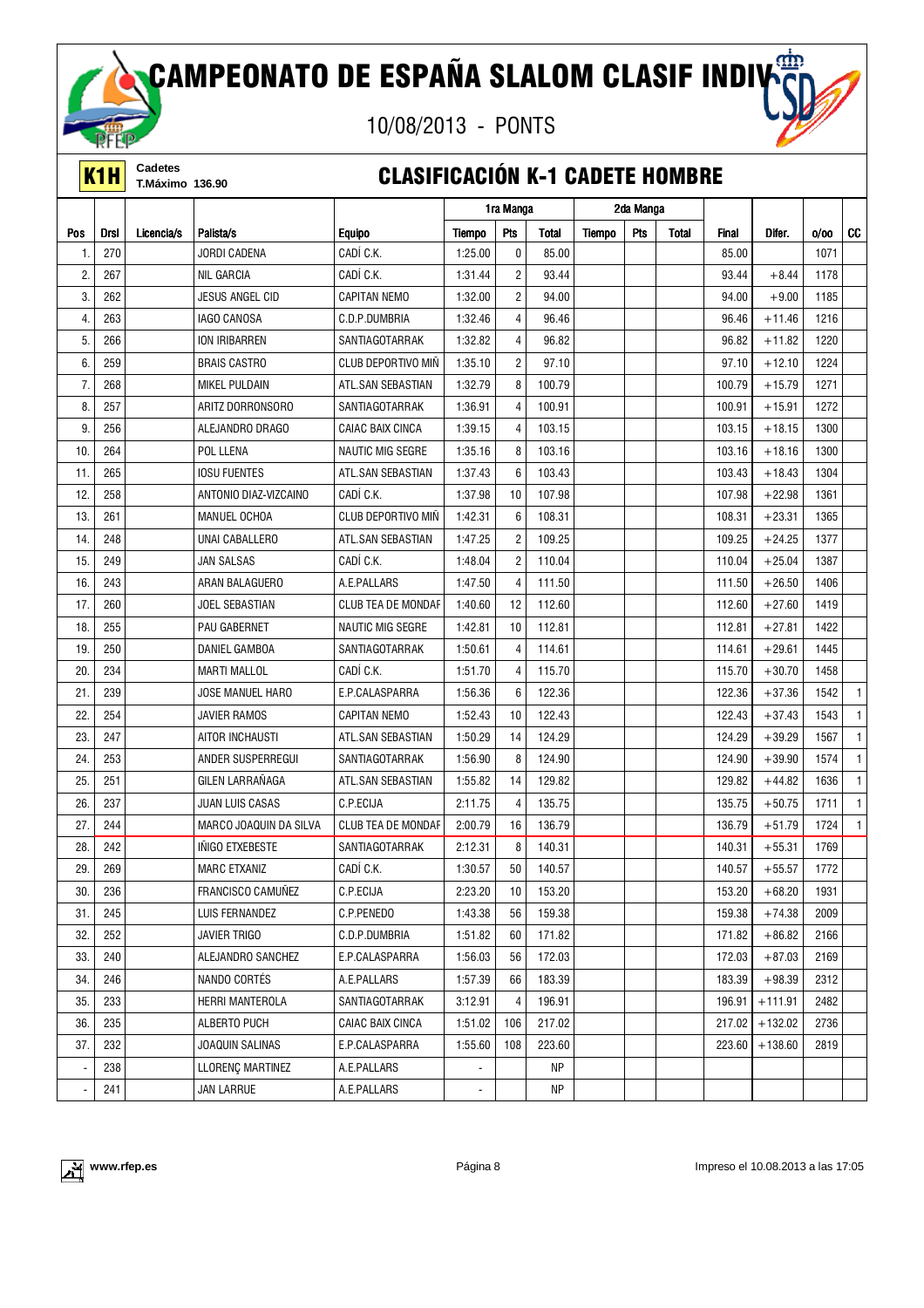CAMPEONATO DE ESPAÑA SLALOM CLASIF INDIV<sup>em</sup>

10/08/2013 - PONTS

#### TIEMPOS MÁXIMOS PARA PUNTUAR

| 1. SAMUEL HERNANZ                     |      | 79.33  |
|---------------------------------------|------|--------|
| <b>JOAN CRESPO</b><br>2.              |      | 80.03  |
| <b>MARC MORAGUES</b><br>3.            |      | 82.23  |
| K1H<br>K-1 Hombres                    | 100% | 80.53  |
| <b>Cadetes</b>                        | 170% | 136.90 |
| <b>Juniors</b>                        | 150% | 120.80 |
| <b>Seniors</b>                        | 140% | 112.74 |
| <b>Veteranos</b>                      | 140% | 112.74 |
| C1H<br><b>C-1 Hombres</b>             | 115% | 92.61  |
| <b>Cadetes</b>                        | 170% | 157.44 |
| <b>Juniors</b>                        | 150% | 138.92 |
| <b>Seniors</b>                        | 140% | 129.65 |
| <b>Veteranos</b>                      | 140% | 129.65 |
| K1D<br>K-1 Mujeres                    | 120% | 96.64  |
| <b>Cadetes</b>                        | 170% | 164.29 |
| <b>Juniors</b>                        | 150% | 144.96 |
| <b>Seniors</b>                        | 140% | 135.30 |
| <b>Veteranos</b>                      | 140% | 135.30 |
| C <sub>2H</sub><br><b>C-2 Hombres</b> | 120% | 96.64  |
| <b>Cadetes</b>                        | 170% | 164.29 |
| <b>Juniors</b>                        | 150% | 144.96 |
| <b>Seniors</b>                        | 140% | 135.30 |
| <b>Veteranos</b>                      | 140% | 135.30 |
| C1D <br>C-1 Mujeres                   | 140% | 112.74 |
| <b>Cadetes</b>                        | 170% | 191.66 |
| <b>Juniors</b>                        | 150% | 169.11 |
| <b>Seniors</b>                        | 140% | 157.84 |
| <b>Veteranos</b>                      | 140% | 157.84 |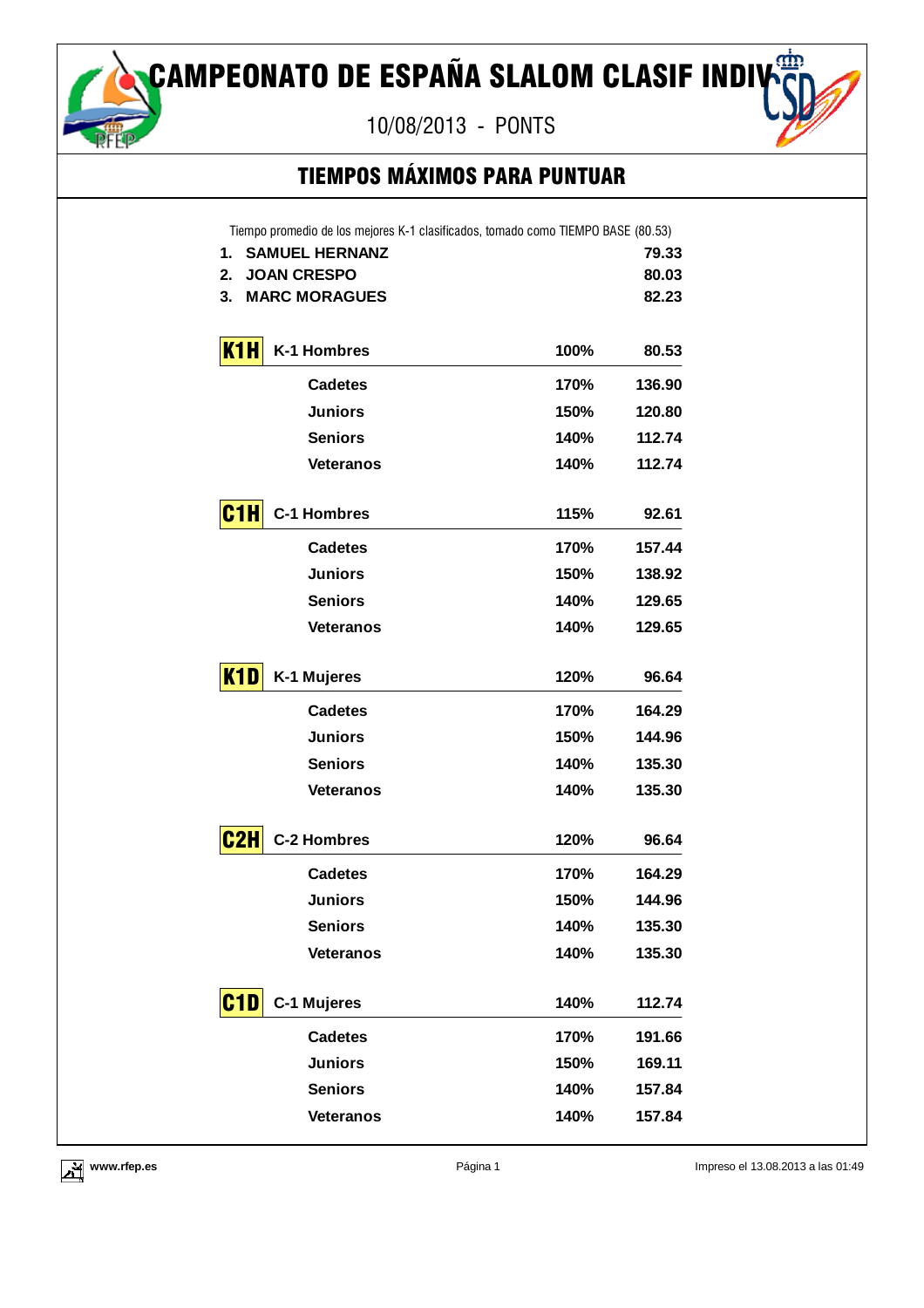### CAMPEONATO DE ESPAÑA SLALOM POR EQUIPOST



|                  | C <sub>2</sub> H | <b>Seniors</b> | <b>CLASIFICACIÓN 3 X C-2 SENIOR HOMBRE</b> |                                           |               |           |              |               |            |              |              |          |      |                |
|------------------|------------------|----------------|--------------------------------------------|-------------------------------------------|---------------|-----------|--------------|---------------|------------|--------------|--------------|----------|------|----------------|
|                  |                  |                |                                            |                                           |               | 1ra Manga |              |               | 2da Manga  |              |              |          |      |                |
| Pos              | <b>Drsl</b>      | Licencia/s     | Palista/s                                  | <b>Equipo</b>                             | <b>Tiempo</b> | Pts       | <b>Total</b> | <b>Tiempo</b> | <b>Pts</b> | <b>Total</b> | Final        | Difer.   | 0/00 | CC             |
|                  |                  |                | EKHI DIEZ                                  |                                           |               |           |              |               |            |              |              |          |      |                |
|                  |                  |                | <b>DAVID PEREZ</b>                         |                                           |               |           |              |               |            |              |              |          |      |                |
| 1.               | 001              |                | <b>OSLER MARTINEZ</b>                      | SANTIAGOTARRAK                            | 2:05.96       | 22        | 147.96       |               |            |              | 147.96       |          | 1650 |                |
|                  |                  |                | TELMO OLAZABAL                             |                                           |               |           |              |               |            |              |              |          |      |                |
|                  |                  |                | <b>HASIER RODRIGUEZ</b>                    |                                           |               |           |              |               |            |              |              |          |      |                |
|                  |                  |                | <b>JOKIN SANCHEZ</b>                       |                                           |               |           |              |               |            |              |              |          |      |                |
|                  | K <sub>1</sub> D | <b>Seniors</b> |                                            | <b>CLASIFICACIÓN 3 X K-1 SENIOR MUJER</b> |               |           |              |               |            |              |              |          |      |                |
|                  |                  |                |                                            |                                           | 1ra Manga     |           |              | 2da Manga     |            |              |              |          |      |                |
| Pos              | Drsl             | Licencia/s     | Palista/s                                  | <b>Equipo</b>                             | Tiempo        | Pts       | <b>Total</b> | <b>Tiempo</b> | Pts        | <b>Total</b> | <b>Final</b> | Difer.   | 0/00 | CC             |
|                  |                  |                | MERITXELL RODRIGUEZ                        |                                           |               |           |              |               |            |              |              |          |      |                |
| $\mathbf{1}$     | 006              |                | <b>MARTA MARTINEZ</b>                      | CADÍ C.K.                                 | 1:45.05       | 10        | 115.05       |               |            |              | 115.05       |          | 1283 | 42             |
|                  |                  |                | NURIA VILARRUBLA                           |                                           |               |           |              |               |            |              |              |          |      |                |
|                  |                  |                | <b>JULIA CUCHI</b>                         |                                           |               |           |              |               |            |              |              |          |      |                |
| 2.               | 003              |                | <b>CARMEN COSTA</b>                        | <b>CAIAC BAIX CINCA</b>                   | 1:56.39       | 8         | 124.39       |               |            |              | 124.39       | $+9.34$  | 1387 | 36             |
|                  |                  |                | <b>ALICIA RICART</b>                       |                                           |               |           |              |               |            |              |              |          |      |                |
|                  |                  |                | JONE OTAÑO                                 |                                           |               |           |              |               |            |              |              |          |      |                |
| 3.               | 004              |                | EDURNE GOMEZ                               | SANTIAGOTARRAK                            | 2:05.27       | 6         | 131.27       |               |            |              | 131.27       | $+16.22$ | 1464 | 32             |
|                  |                  |                | <b>MAITANE HERRERO</b>                     |                                           |               |           |              |               |            |              |              |          |      |                |
|                  |                  |                | ANDREA GONZALEZ                            |                                           |               |           |              |               |            |              |              |          |      |                |
| $\overline{4}$ . | 002              |                | SARA VAZQUEZ                               | <b>CLUB DEPORTIVO MIN</b>                 | 2:32.54       | 10        | 162.54       |               |            |              | 162.54       | $+47.49$ | 1813 | 30             |
|                  |                  |                | LAURA ALONSO                               |                                           |               |           |              |               |            |              |              |          |      |                |
|                  |                  |                | <b>IRATI GOIKOETXEA</b>                    |                                           |               |           |              |               |            |              |              |          |      |                |
| 5.               | 005              |                | <b>CRISTINA IRAETA</b>                     | ATL.SAN SEBASTIAN                         | 2:11.56       | 58        | 189.56       |               |            |              | 189.56       | $+74.51$ | 2114 | 28             |
|                  |                  |                | NAGORE ATXAGA                              |                                           |               |           |              |               |            |              |              |          |      |                |
|                  | K <sub>1</sub> D | Cadetes        |                                            | <b>CLASIFICACIÓN 3 X K-1 CADETE MUJER</b> |               |           |              |               |            |              |              |          |      |                |
|                  |                  |                |                                            |                                           |               | 1ra Manga |              |               | 2da Manga  |              |              |          |      |                |
| Pos              | <b>Drsl</b>      | Licencia/s     | Palista/s                                  | <b>Equipo</b>                             | <b>Tiempo</b> | Pts       | <b>Total</b> | <b>Tiempo</b> | Pts        | <b>Total</b> | <b>Final</b> | Difer.   | 0/00 | cc             |
|                  |                  |                | MIREN LAZKANO                              |                                           |               |           |              |               |            |              |              |          |      |                |
| 1.               | 011              |                | <b>IRENE EGUES</b>                         | ATL.SAN SEBASTIAN                         | 1:55.90       | 4         | 119.90       |               |            |              | 119.90       |          | 1337 | 42             |
|                  |                  |                | <b>IRENE BARBA</b>                         |                                           |               |           |              |               |            |              |              |          |      |                |
|                  |                  |                | <b>ISABEL TRAVÉ</b>                        |                                           |               |           |              |               |            |              |              |          |      |                |
| 2.               | 010              |                | JAEL RISPA                                 | CADÍ C.K.                                 | 2:02.62       | 4         | 126.62       |               |            |              | 126.62       | $+6.72$  | 1412 | 36             |
|                  |                  |                | LAURA PELLICER                             |                                           |               |           |              |               |            |              |              |          |      |                |
|                  |                  |                | NINA IRIGOYEN                              |                                           |               |           |              |               |            |              |              |          |      |                |
| 3.               | 009              |                | <b>MARTA BARBA</b>                         | ATL.SAN SEBASTIAN                         | 2:08.59       | 14        | 142.59       |               |            |              | 142.59       | $+22.69$ | 1590 | $\overline{0}$ |
|                  |                  |                | AMAIA MEDIERO                              |                                           |               |           |              |               |            |              |              |          |      |                |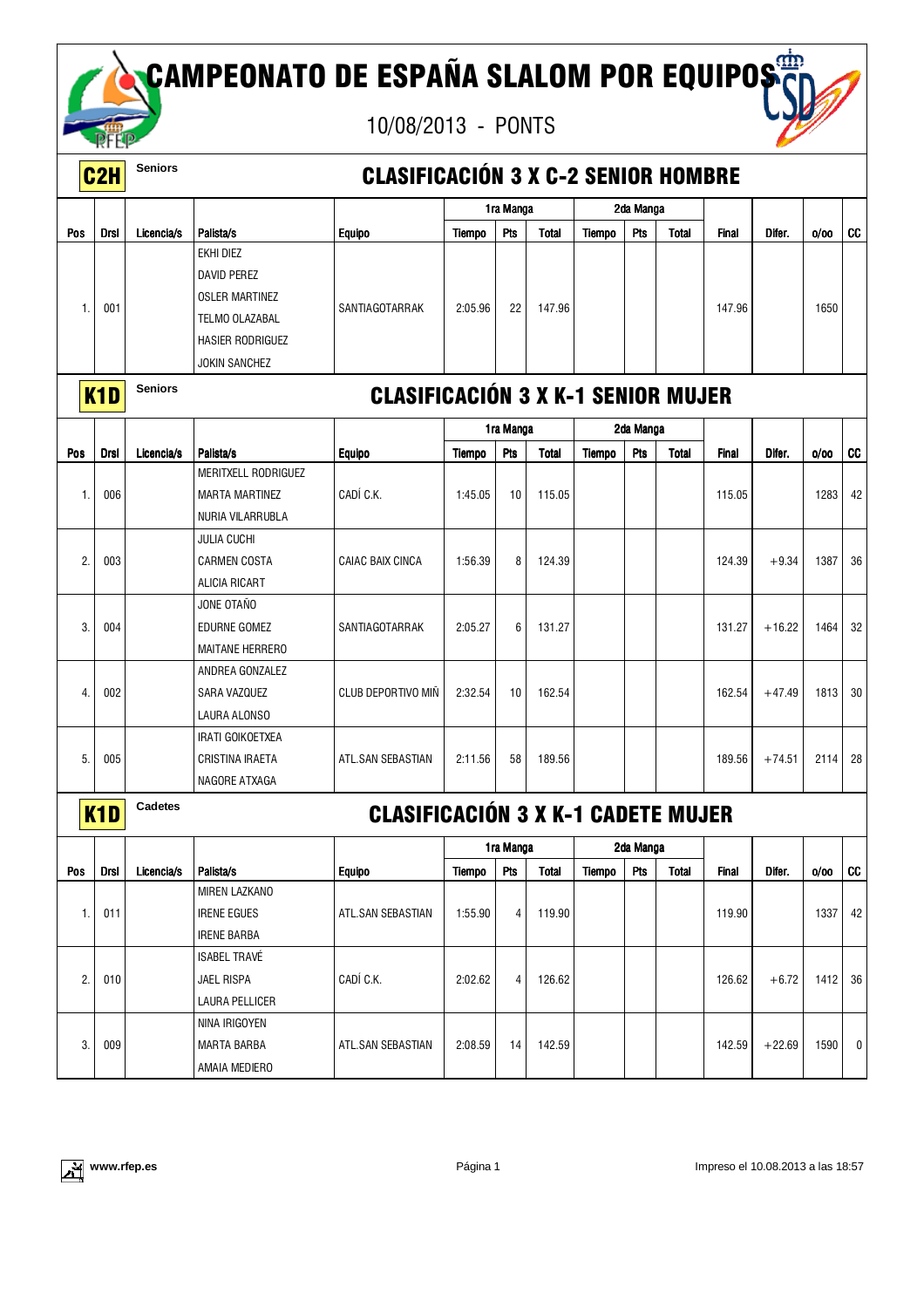### CAMPEONATO DE ESPAÑA SLALOM POR EQUIPOST



| K <sub>1</sub> D |                  | Cadetes        | <b>CLASIFICACIÓN 3 X K-1 CADETE MUJER</b> |                                            |               |                |              |               |            |              |              |          |      |                |
|------------------|------------------|----------------|-------------------------------------------|--------------------------------------------|---------------|----------------|--------------|---------------|------------|--------------|--------------|----------|------|----------------|
|                  |                  |                |                                           |                                            |               | 1ra Manga      |              |               | 2da Manga  |              |              |          |      |                |
| Pos              | <b>Drsl</b>      | Licencia/s     | Palista/s                                 | <b>Equipo</b>                              | <b>Tiempo</b> | Pts            | <b>Total</b> | <b>Tiempo</b> | <b>Pts</b> | <b>Total</b> | <b>Final</b> | Difer.   | 0/00 | CC             |
|                  |                  |                | PAULA MARTIN                              |                                            |               |                |              |               |            |              |              |          |      |                |
| 4.               | 007              |                | ARIADNA LLOBET                            | CADÍ C.K.                                  | 2:17.37       | 8              | 145.37       |               |            |              | 145.37       | $+25.47$ | 1621 | 0              |
|                  |                  |                | <b>ZOE PASTOR</b>                         |                                            |               |                |              |               |            |              |              |          |      |                |
|                  |                  |                | ANA-LUA COUSILLAS                         |                                            |               |                |              |               |            |              |              |          |      |                |
| 5.               | 008              |                | NOA GAY                                   | CADÍ C.K.                                  | 2:32.09       | 18             | 170.09       |               |            |              | 170.09       | $+50.19$ | 1897 | 0 <sup>1</sup> |
|                  |                  |                | CLAUDIA DORIA                             |                                            |               |                |              |               |            |              |              |          |      |                |
|                  | C <sub>1</sub> H | <b>Seniors</b> |                                           | <b>CLASIFICACIÓN 3 X C-1 SENIOR HOMBRE</b> |               |                |              |               |            |              |              |          |      |                |
|                  |                  |                |                                           |                                            |               | 1ra Manga      |              |               | 2da Manga  |              |              |          |      |                |
| Pos              | <b>Drsl</b>      | Licencia/s     | Palista/s                                 | <b>Equipo</b>                              | <b>Tiempo</b> | Pts            | <b>Total</b> | <b>Tiempo</b> | Pts        | <b>Total</b> | <b>Final</b> | Difer.   | 0/00 | CC             |
|                  |                  |                | ANDER ELOSEGI                             |                                            |               |                |              |               |            |              |              |          |      |                |
| 1.               | 020              |                | <b>DAVID PEREZ</b>                        | SANTIAGOTARRAK                             | 1:36.97       | 0              | 96.97        |               |            |              | 96.97        |          | 1082 | 42             |
|                  |                  |                | JOKIN SANCHEZ                             |                                            |               |                |              |               |            |              |              |          |      |                |
|                  |                  |                | <b>JORDI SANGRA</b>                       |                                            |               |                |              |               |            |              |              |          |      |                |
| 2.               | 012              |                | <b>MARCEL ALBETS</b>                      | <b>NAUTIC MIG SEGRE</b>                    | 1:37.85       | $\overline{4}$ | 101.85       |               |            |              | 101.85       | $+4.88$  | 1136 | 36             |
|                  |                  |                | <b>JESUS PEREZ</b>                        |                                            |               |                |              |               |            |              |              |          |      |                |
|                  |                  |                | JON ERGÜIN                                |                                            |               |                |              |               |            |              |              |          |      |                |
| 3.               | 016              |                | AITOR GARMENDIA                           | ATL.SAN SEBASTIAN                          | 1:40.22       | $\overline{4}$ | 104.22       |               |            |              | 104.22       | $+7.25$  | 1162 | 32             |
|                  |                  |                | JON BEÑAT LAZKANO                         |                                            |               |                |              |               |            |              |              |          |      |                |
|                  |                  |                | JORDI DOMENJO                             |                                            |               |                |              |               |            |              |              |          |      |                |
| 4.               | 018              |                | JOAN SANSA                                | CADÍ C.K.                                  | 1:39.76       | 6              | 105.76       |               |            |              | 105.76       | $+8.79$  | 1180 | 30             |
|                  |                  |                | <b>LLUIS PARES</b>                        |                                            |               |                |              |               |            |              |              |          |      |                |
|                  |                  |                | JOAN MARC PASQUES                         |                                            |               |                |              |               |            |              |              |          |      |                |
| 5.               | 015              |                | <b>XAVIER GANYET</b>                      | CADÍ C.K.                                  | 1:47.93       | 8              | 115.93       |               |            |              | 115.93       | $+18.96$ | 1293 | $\overline{0}$ |
|                  |                  |                | <b>GERARD CLOTET</b>                      |                                            |               |                |              |               |            |              |              |          |      |                |
|                  |                  |                | ADRIA MARTIN                              |                                            |               |                |              |               |            |              |              |          |      |                |
| 6.               | 013              |                | ARNAU EXPOSITO                            | CADÍ C.K.                                  | 1:46.57       | 10             | 116.57       |               |            |              | 116.57       | $+19.60$ | 1300 | 0 <sup>1</sup> |
|                  |                  |                | POL AIXAS                                 |                                            |               |                |              |               |            |              |              |          |      |                |
|                  |                  |                | MIKEL ORMAZABAL                           |                                            |               |                |              |               |            |              |              |          |      |                |
| 7.               | 017              |                | XUBAN PORTOS                              | SANTIAGOTARRAK                             | 2:00.94       | 6              | 126.94       |               |            |              | 126.94       | $+29.97$ | 1416 | $\overline{0}$ |
|                  |                  |                | <b>OSLER MARTINEZ</b>                     |                                            |               |                |              |               |            |              |              |          |      |                |
|                  |                  |                | ANTONIO HERREROS                          |                                            |               |                |              |               |            |              |              |          |      |                |
| 8.               | 014              |                | <b>DANI MARZO</b>                         | NAUTIC MIG SEGRE                           | 1:44.45       | 54             | 158.45       |               |            |              | 158.45       | $+61.48$ | 1767 | $\overline{0}$ |
|                  |                  |                | LLUIS GONZALEZ                            |                                            |               |                |              |               |            |              |              |          |      |                |
|                  |                  |                | <b>JULEN OTEGUI</b>                       |                                            |               |                |              |               |            |              |              |          |      |                |
| 9.               | 019              |                | GORKA OLLOQUIEGUI                         | ATL.SAN SEBASTIAN                          | 2:58.37       | 12             | 190.37       |               |            |              | 190.37       | $+93.40$ | 2123 | $\overline{0}$ |
|                  |                  |                | <b>HARRI SOLA</b>                         |                                            |               |                |              |               |            |              |              |          |      |                |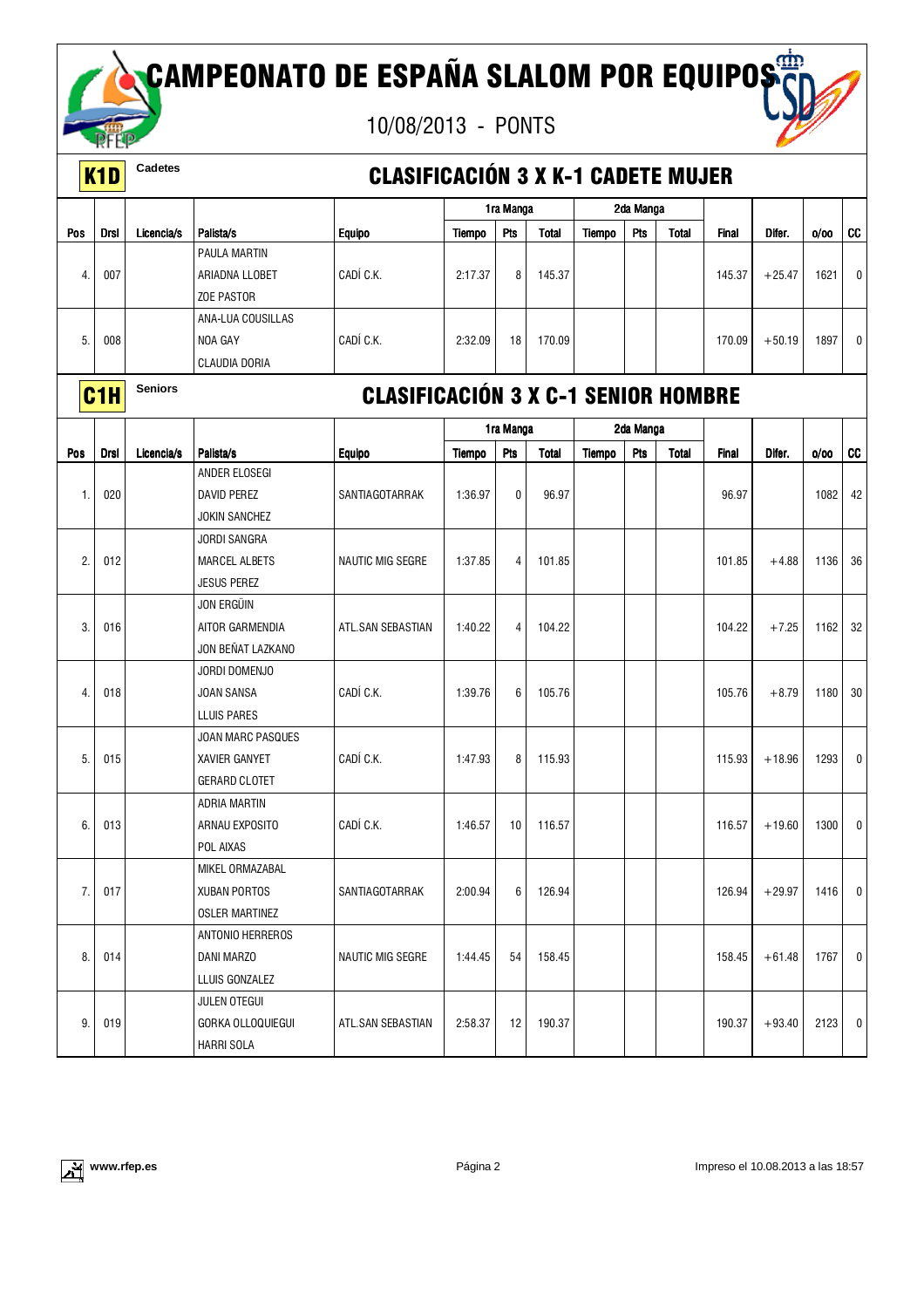# CAMPEONATO DE ESPAÑA SLALOM POR EQUIPOS<mark>ti</mark>n



|                | C <sub>1</sub> H | <b>Cadetes</b> |                       |                                            | <b>CLASIFICACIÓN 3 X C-1 CADETE HOMBRE</b> |              |              |               |           |              |              |          |      |           |
|----------------|------------------|----------------|-----------------------|--------------------------------------------|--------------------------------------------|--------------|--------------|---------------|-----------|--------------|--------------|----------|------|-----------|
|                |                  |                |                       |                                            |                                            | 1ra Manga    |              |               | 2da Manga |              |              |          |      |           |
| Pos            | <b>Drsl</b>      | Licencia/s     | Palista/s             | <b>Equipo</b>                              | <b>Tiempo</b>                              | Pts          | <b>Total</b> | Tiempo        | Pts       | <b>Total</b> | Final        | Difer.   | 0/00 | cc        |
|                |                  |                | <b>JAN SALSAS</b>     |                                            |                                            |              |              |               |           |              |              |          |      |           |
| 1.             | 021              |                | POL VIDAL             | CADÍ C.K.                                  | 2:11.56                                    | 12           | 143.56       |               |           |              | 143.56       |          | 1601 |           |
|                |                  |                | <b>GUILLEM PRADA</b>  |                                            |                                            |              |              |               |           |              |              |          |      |           |
|                |                  |                | <b>IMANOL ESTEBAN</b> |                                            |                                            |              |              |               |           |              |              |          |      |           |
| 2.             | 022              |                | DANIEL GAMBOA         | SANTIAGOTARRAK                             | 2:53.05                                    | 16           | 189.05       |               |           |              | 189.05       | $+45.49$ | 2109 |           |
|                |                  |                | INIGO ETXEBESTE       |                                            |                                            |              |              |               |           |              |              |          |      |           |
|                | C <sub>1</sub> D | <b>Seniors</b> |                       | <b>CLASIFICACIÓN 3 X C-1 SENIOR MUJER</b>  |                                            |              |              |               |           |              |              |          |      |           |
|                |                  |                |                       |                                            |                                            | 1ra Manga    |              |               | 2da Manga |              |              |          |      |           |
| Pos            | Drsl             | Licencia/s     | Palista/s             | <b>Equipo</b>                              | <b>Tiempo</b>                              | Pts          | <b>Total</b> | <b>Tiempo</b> | Pts       | <b>Total</b> | <b>Final</b> | Difer.   | 0/00 | cc        |
|                |                  |                | JONE OTAÑO            |                                            |                                            |              |              |               |           |              |              |          |      |           |
|                |                  |                | <b>EDURNE GOMEZ</b>   |                                            |                                            |              |              |               |           |              |              |          |      |           |
|                | 023              |                | MAITANE HERRERO       | SANTIAGOTARRAK                             | $\overline{\phantom{a}}$                   | 0            | AB           |               |           |              |              |          |      |           |
|                |                  |                |                       |                                            |                                            |              |              |               |           |              |              |          |      |           |
|                |                  | Cadetes        |                       |                                            |                                            |              |              |               |           |              |              |          |      |           |
|                | C <sub>1</sub> D |                |                       | <b>CLASIFICACIÓN 3 X C-1 CADETE MUJER</b>  |                                            |              |              |               |           |              |              |          |      |           |
|                |                  |                |                       |                                            |                                            | 1ra Manga    |              |               | 2da Manga |              |              |          |      |           |
| Pos            | <b>Drsl</b>      | Licencia/s     | Palista/s             | <b>Equipo</b>                              | <b>Tiempo</b>                              | Pts          | <b>Total</b> | <b>Tiempo</b> | Pts       | <b>Total</b> | Final        | Difer.   | 0/00 | <b>CC</b> |
|                |                  |                | <b>MIREN LAZKANO</b>  |                                            |                                            |              |              |               |           |              |              |          |      |           |
| 1.             | 026              |                | <b>IRENE EGUES</b>    | ATL.SAN SEBASTIAN                          | 2:12.28                                    | 12           | 144.28       |               |           |              | 144.28       |          | 1609 | 42        |
|                |                  |                | <b>MARTA BARBA</b>    |                                            |                                            |              |              |               |           |              |              |          |      |           |
|                |                  |                | PAULA MARTIN          |                                            |                                            |              |              |               |           |              |              |          |      |           |
| $\overline{2}$ | 025              |                | <b>ISABEL TRAVÉ</b>   | CADÍ C.K.                                  | 2:37.58                                    | 16           | 173.58       |               |           |              | 173.58       | $+29.30$ | 1936 | 36        |
|                |                  |                | <b>LAURA PELLICER</b> |                                            |                                            |              |              |               |           |              |              |          |      |           |
|                |                  |                | NINA IRIGOYEN         |                                            |                                            |              |              |               |           |              |              |          |      |           |
| 3.             | 024              |                | <b>IRENE BARBA</b>    | ATL.SAN SEBASTIAN                          | 2:42.85                                    | 62           | 224.85       |               |           |              | 224.85       | $+80.57$ | 2508 | 0         |
|                |                  |                | AMAIA MEDIERO         |                                            |                                            |              |              |               |           |              |              |          |      |           |
|                | K <sub>1</sub> H | <b>Seniors</b> |                       | <b>CLASIFICACIÓN 3 X K-1 SENIOR HOMBRE</b> |                                            |              |              |               |           |              |              |          |      |           |
|                |                  |                |                       |                                            |                                            |              |              |               |           |              |              |          |      |           |
|                |                  |                |                       |                                            |                                            | 1ra Manga    |              |               | 2da Manga |              |              |          |      |           |
| Pos            | <b>Drsl</b>      | Licencia/s     | Palista/s             | <b>Equipo</b>                              | <b>Tiempo</b>                              | Pts          | <b>Total</b> | <b>Tiempo</b> | Pts       | <b>Total</b> | <b>Final</b> | Difer.   | 0/00 | cc        |
|                |                  |                | JOAN CRESPO           |                                            |                                            |              |              |               |           |              |              |          |      |           |
| 1.             | 038              |                | EKHI DIEZ             | SANTIAGOTARRAK                             | 1:29.66                                    | $\pmb{0}$    | 89.66        |               |           |              | 89.66        |          | 1000 | 42        |
|                |                  |                | TELMO OLAZABAL        |                                            |                                            |              |              |               |           |              |              |          |      |           |
|                |                  |                | XABIER JAUREGUI       |                                            |                                            |              |              |               |           |              |              |          |      |           |
| 2.             | 031              |                | SAMUEL HERNANZ        | ATL.SAN SEBASTIAN                          | 1:29.74                                    | $\mathbf{0}$ | 89.74        |               |           |              | 89.74        | $+0.08$  | 1001 | 36        |
|                |                  |                | UNAI NABASKUES        |                                            |                                            |              |              |               |           |              |              |          |      |           |
|                |                  |                | MARC DOMENJO          |                                            |                                            |              |              |               |           |              |              |          |      |           |
| 3.             | 037              |                | ALBERTO DIEZ-CANEDO   | CADÍ C.K.                                  | 1:28.89                                    | 4            | 92.89        |               |           |              | 92.89        | $+3.23$  | 1036 | 32        |
|                |                  |                | BERNAT LAVAQUIOL      |                                            |                                            |              |              |               |           |              |              |          |      |           |

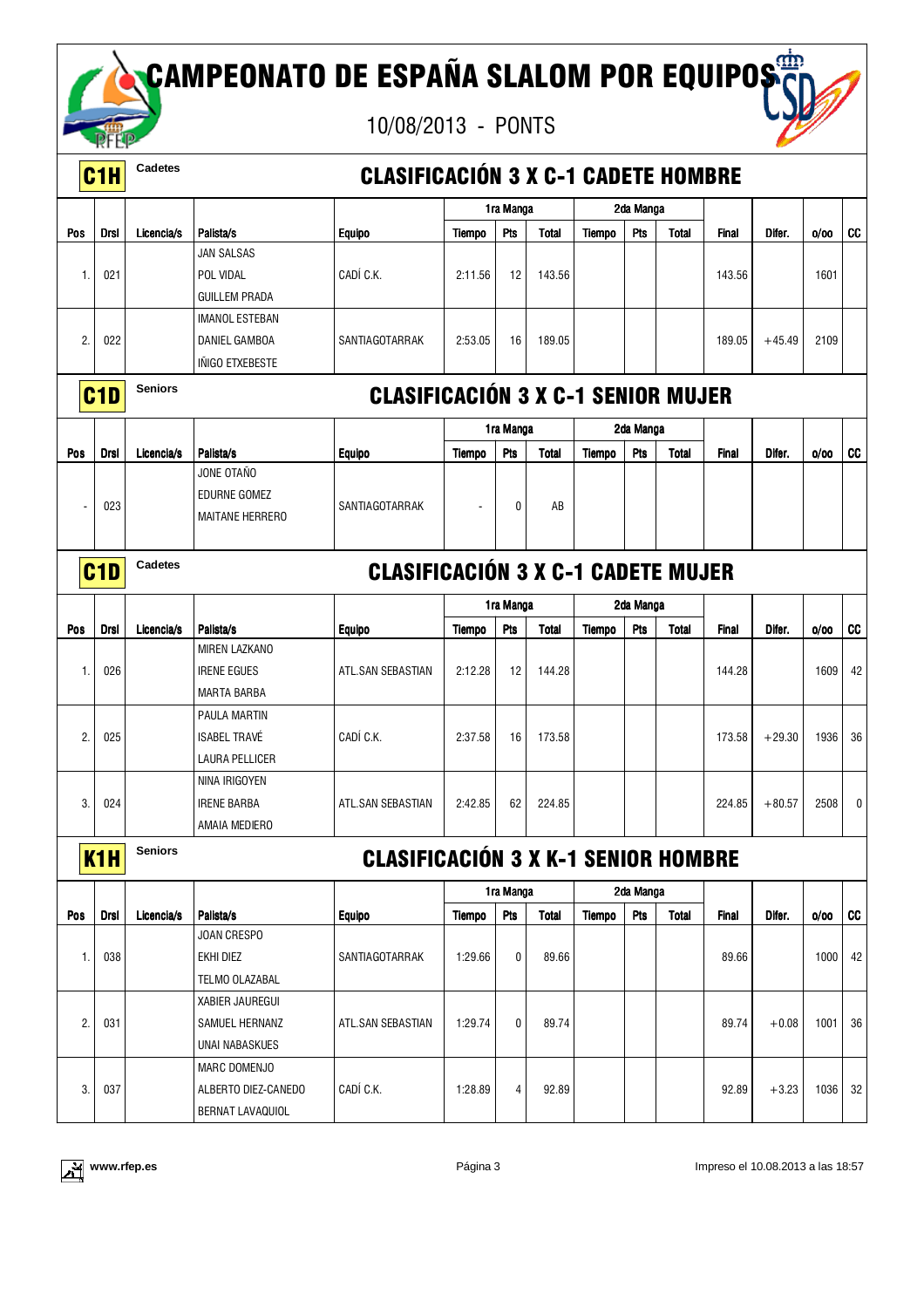# CAMPEONATO DE ESPAÑA SLALOM POR EQUIPOS<mark>ti</mark>n

10/08/2013 - PONTS



### K1H **Seniors** CLASIFICACIÓN 3 X K-1 SENIOR HOMBRE

|     |                  |            |                                         |                                            | 1ra Manga     |                |              | 2da Manga     |           |              |              |          |      |                |
|-----|------------------|------------|-----------------------------------------|--------------------------------------------|---------------|----------------|--------------|---------------|-----------|--------------|--------------|----------|------|----------------|
| Pos | <b>Drsl</b>      | Licencia/s | Palista/s                               | <b>Equipo</b>                              | <b>Tiempo</b> | Pts            | <b>Total</b> | <b>Tiempo</b> | Pts       | <b>Total</b> | <b>Final</b> | Difer.   | 0/00 | CC             |
|     |                  |            | <b>CARLES JUANMARTI</b>                 |                                            |               |                |              |               |           |              |              |          |      |                |
| 4.  | 035              |            | PAU GANYET                              | CADÍ C.K.                                  | 1:31.45       | $\overline{c}$ | 93.45        |               |           |              | 93.45        | $+3.79$  | 1042 | 0              |
|     |                  |            | <b>MARC MORAGUES</b>                    |                                            |               |                |              |               |           |              |              |          |      |                |
|     |                  |            | URKO ZABALETA                           |                                            |               |                |              |               |           |              |              |          |      |                |
| 5.  | 033              |            | <b>XUBAN PORTOS</b>                     | SANTIAGOTARRAK                             | 1:35.45       | 2              | 97.45        |               |           |              | 97.45        | $+7.79$  | 1087 | 0              |
|     |                  |            | <b>HASIER RODRIGUEZ</b>                 |                                            |               |                |              |               |           |              |              |          |      |                |
|     |                  |            | PAULO GARIKANO                          |                                            |               |                |              |               |           |              |              |          |      |                |
| 6.  | 032              |            | ARITZ FERNANDEZ                         | ATL.SAN SEBASTIAN                          | 1:34.63       | 8              | 102.63       |               |           |              | 102.63       | $+12.97$ | 1145 | 0              |
|     |                  |            | UNAI ARRESE-IGOR                        |                                            |               |                |              |               |           |              |              |          |      |                |
|     |                  |            | AITOR ANUNCIBAY                         |                                            |               |                |              |               |           |              |              |          |      |                |
| 7.  | 036              |            | AITOR IRIBARREN                         | SANTIAGOTARRAK                             | 1:43.10       | 2              | 105.10       |               |           |              | 105.10       | $+15.44$ | 1172 | 0              |
|     |                  |            | MIKEL ALTUNA                            |                                            |               |                |              |               |           |              |              |          |      |                |
|     |                  |            | PABLO GARCIA                            |                                            |               |                |              |               |           |              |              |          |      |                |
| 8.  | 027              |            | <b>VICTOR MONDEJAR</b>                  | <b>LAS GRAJAS</b>                          | 1:50.24       | $\overline{2}$ | 112.24       |               |           |              | 112.24       | $+22.58$ | 1252 | 22             |
|     |                  |            | JAVIER GARCIA                           |                                            |               |                |              |               |           |              |              |          |      |                |
|     |                  |            | PEDRO SANCHEZ                           |                                            |               |                |              |               |           |              |              |          |      |                |
| 9.  | 029              |            | ADRIAN RUIZ DE MAGDALEN/ E.P.CALASPARRA |                                            | 1:43.64       | 10             | 113.64       |               |           |              | 113.64       | $+23.98$ | 1267 | 20             |
|     |                  |            | <b>JUAN MARTINEZ</b>                    |                                            |               |                |              |               |           |              |              |          |      |                |
|     |                  |            | IÑAKI GI                                |                                            |               |                |              |               |           |              |              |          |      |                |
| 10. | 034              |            | RAUL BARBA                              | ATL.SAN SEBASTIAN                          | 1:46.65       | 8              | 114.65       |               |           |              | 114.65       | $+24.99$ | 1279 | 0              |
|     |                  |            | EKAIN RODRIGUEZ                         |                                            |               |                |              |               |           |              |              |          |      |                |
|     |                  |            | ANTONIO HERREROS                        |                                            |               |                |              |               |           |              |              |          |      |                |
| 11  | 028              |            | JOAN VILARO                             | <b>NAUTIC MIG SEGRE</b>                    | 1:46.25       | 10             | 116.25       |               |           |              | 116.25       | $+26.59$ | 1297 | $\overline{0}$ |
|     |                  |            | DANI MARZO                              |                                            |               |                |              |               |           |              |              |          |      |                |
|     |                  |            | ANDER ALBIZU                            |                                            |               |                |              |               |           |              |              |          |      |                |
| 12. | 030              |            | BEÑAT LAZCANO                           | ATL.SAN SEBASTIAN                          | 1:51.03       | 14             | 125.03       |               |           |              | 125.03       | $+35.37$ | 1394 | 0              |
|     |                  |            | <b>TELMO EGUES</b>                      |                                            |               |                |              |               |           |              |              |          |      |                |
|     |                  | Cadetes    |                                         |                                            |               |                |              |               |           |              |              |          |      |                |
|     | K <sub>1</sub> H |            |                                         | <b>CLASIFICACIÓN 3 X K-1 CADETE HOMBRE</b> |               |                |              |               |           |              |              |          |      |                |
|     |                  |            |                                         |                                            |               | 1ra Manga      |              |               | 2da Manga |              |              |          |      |                |
| Pos | <b>Drsl</b>      | Licencia/s | Palista/s                               | <b>Equipo</b>                              | Tiempo        | Pts            | Total        | Tiempo        | Pts       | <b>Total</b> | <b>Final</b> | Difer.   | 0/00 | cc             |
|     |                  |            | JORDI CADENA                            |                                            |               |                |              |               |           |              |              |          |      |                |
| 1.  | 045              |            | NIL GARCIA                              | CADÍ C.K.                                  | 1:41.94       | $\overline{c}$ | 103.94       |               |           |              | 103.94       |          | 1159 | 42             |
|     |                  |            | <b>MARC ETXANIZ</b>                     |                                            |               |                |              |               |           |              |              |          |      |                |
|     |                  |            | ANDER SUSPERREGUI                       |                                            |               |                |              |               |           |              |              |          |      |                |
| 2.  | 042              |            | ION IRIBARREN                           | SANTIAGOTARRAK                             | 1:57.86       | 10             | 127.86       |               |           |              | 127.86       | $+23.92$ | 1426 | 36             |
|     |                  |            | ARITZ DORRONSORO                        |                                            |               |                |              |               |           |              |              |          |      |                |



JORDI TEBÉ POL LLENA PAU GABERNET

 $3. 039$ 

NAUTIC MIG SEGRE | 1:50.02 | 22 | 132.02 | | | | | | | | 132.02 | +28.08 | 1472 | 32